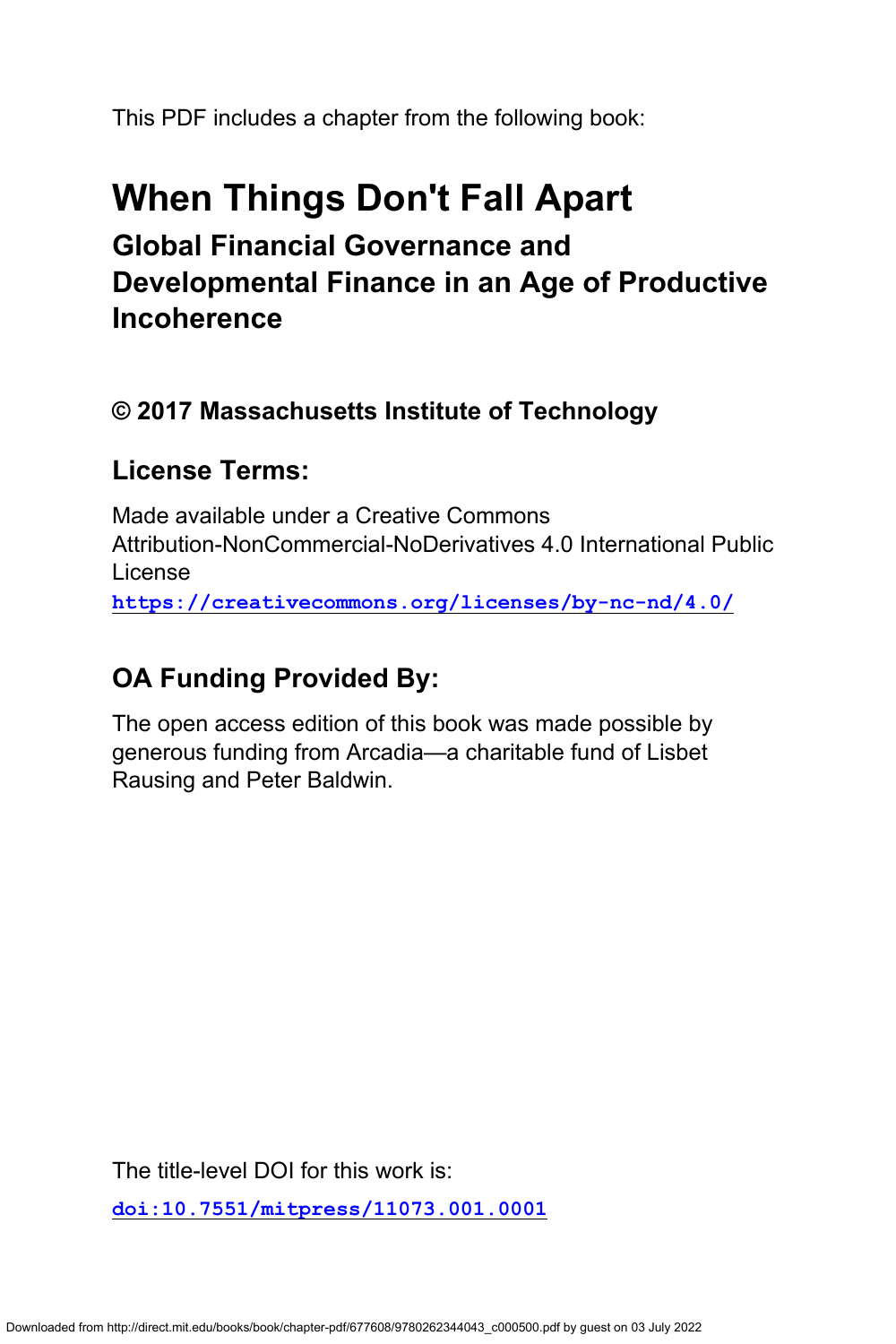### **6 The Changing Institutional Landscape of Financial Governance and Developmental Finance in Emerging Market and Developing Economies**

The crises of the 1970s and 1980s generated demands for "South-South" development institutions that would be largely autonomous from the BWIs. In contrast, the Asian and the global crises spawned a new pragmatism reflected in the view that EMDE institutions could complement and, to a much lesser extent, substitute for the BWIs. EMDE institutions are evolving in ways that allow them to fill persistent gaps in the global financial architecture—such as by increasing their ability and commitment to provide long-term project and infrastructure financing and by expanding liquidity support during periods of instability. In short, we find institutional proliferation and expanding mandates that place the EMDEs at the center of an evolving landscape of what I have referred to throughout as financial governance and developmental finance.

As I have by now argued at length, the Asian and especially the global crises precipitated discontinuities in the global financial governance architecture. The willingness and ability of EMDEs to undertake ad hoc and uncoordinated innovation in financial governance in the absence of a theoretical and political consensus around a new paradigm is one of the most important legacies of the recent crises. The innovations are best understood as uneven, partial, experimental, contested, and incomplete. In this chapter, I focus on salient discontinuities—namely, the way in which crises have contributed to decentralized institutional innovations in the domains of reserve pooling and project and infrastructure finance in EMDEs. The innovations do not coalesce around a unified global architecture that rivals the BWIs. Instead, we find an expansion in the reach and mission of disparate institutions that pre-dated the global crisis, as well as the creation of entirely new ones. Taken together, they increase the heterogeneity and density of the financial governance landscape and seed the ground for a more complex, decentralized, and resilient global financial system (Chin 2015; Grabel 2013a; 2013b; Helleiner 2010; Huotari and Hanemann 2014; Mittelman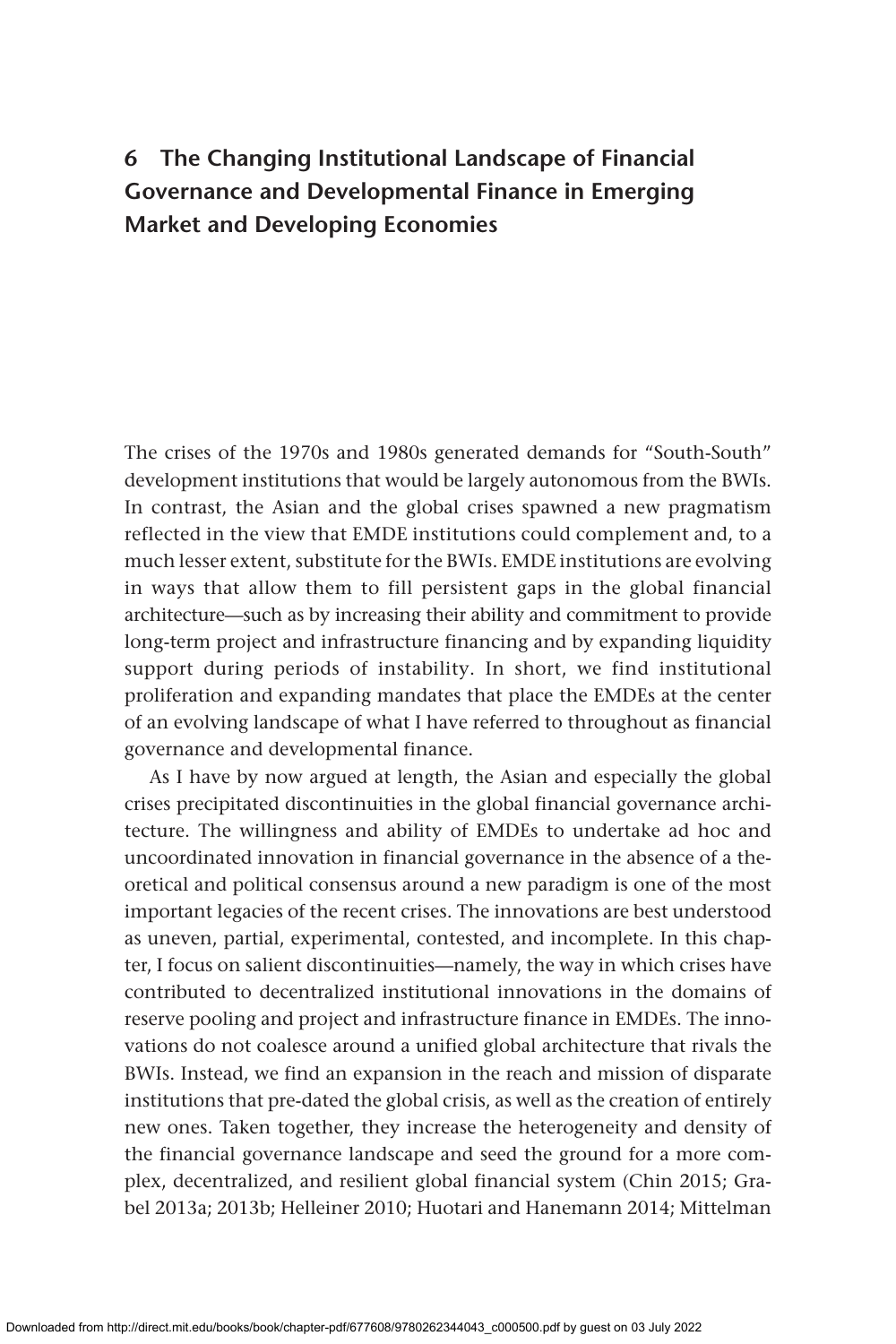2013; Riggirozzi and Tussie  $2012$ ).<sup>1</sup> Equally important, the initiatives also promise to enhance policy autonomy and thereby widen policy space for development. At the same time, the emerging institutional landscape complicates the terrain in which the BWIs operate; affords EMDE policymakers greater voice than is available to them at the BWIs; increases EMDE exit options and leverage at the BWIs by increasing the opportunity for forum shopping; and creates opportunities for unscripted learning by doing and learning from others. When approached from this vantage point, the developments surveyed in this chapter emerge as enormously promising institutional experiments. The perspective on offer follows Hirschman in refusing to discount small, disconnected, ad hoc innovations for which the pedigree cannot be traced back to a grand, utopian scheme. Instead, these incremental innovations have taken root in the concrete demands facing policymakers, who are adjusting pragmatically to the changing circumstances and challenges they face.

#### **Crises and Interest in Regional and Transregional Financial Architectures in EMDEs**

Interest in regional financial architectures in EMDEs is rooted in the development models and economic crises of the past several decades (Ocampo 2006, chap. 1). In South America, a first wave of financial regionalism was associated with the "Grand Designs" of the 1950s and 1960s, a second with the "New Regionalism" or "Open Regionalism" of the 1980s and 1990s, and a recent wave with the "post-hegemonic, post-neoliberal" politics in countries that up until recent elections featured populist and left-leaning governments (Riggirozzi and Tussie 2012). In EMDEs and Europe, economic and financial crises spurred the creation of regional reserve pooling arrangements and safety nets (Rhee, Sumulong, and Vallée 2013). For instance, the creation of the European "currency snake," Arab Monetary Fund, ASEAN Swap Arrangement, and Andean Reserve Fund is connected to the instability associated with the collapse of the pegged exchange rate system, the oil shocks of the 1970s, and the Latin American debt crisis of the 1980s.

#### **The Asian Crisis**

The East Asian and other crises in the 1990s stimulated interest among scholars and practitioners in regional financial mechanisms to deliver liquidity support and long-term project financing through institutions that were to some extent independent of the BWIs. As discussed in chapter 3, the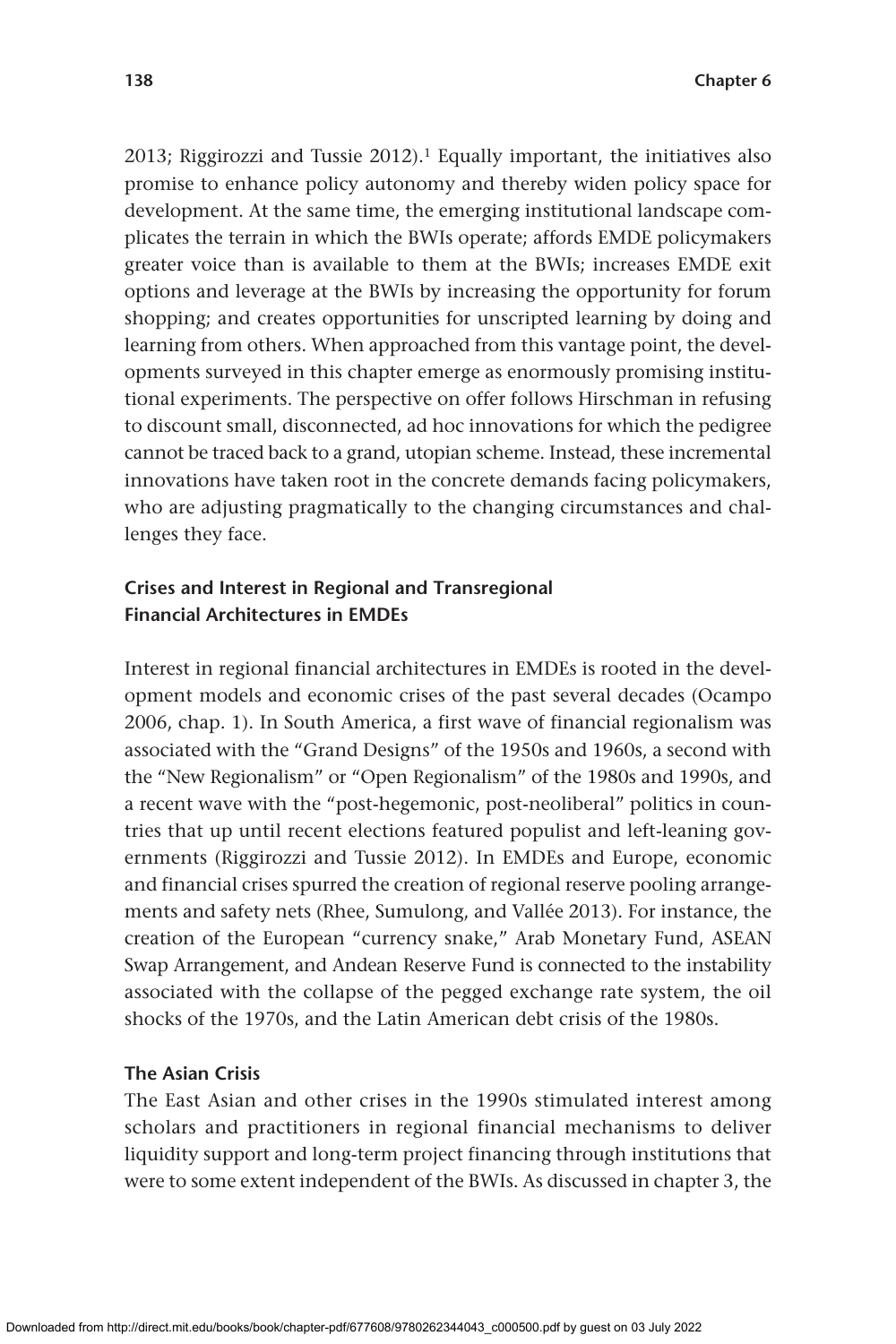AMF proposal was motivated by the Asian crisis. But the focus on regional financial architectures extended beyond the region. For example, Mistry (1999) argued for the expansion of regional crisis management capacities that would support national and global institutions; Agosin (2001) for a Latin American Fund capitalized by a modest proportion of the region's reserve holdings (possibly backed by contingency credits from the international banking system), which could supplement IMF initiatives and provide a degree of protection from regional financial crises; and, in the 2002 "Monterrey Consensus," the UN advanced a case for a multilayered financial architecture in which regional and subregional institutions play a greater role (UN 2002, para. 45).

The Asian crisis and subsequent global economic conditions played a pivotal role in the rise of reserve accumulation strategies by EMDEs. The success of this strategy provided the political confidence and material support for the institutional innovations of the global crisis.

#### **The Global Crisis**

The global crisis focused more attention than the Asian crisis on the role and capacity of regional and transregional financial arrangements in EMDEs. The UN's Stiglitz Commission and a second UN-appointed commission called for a new global monetary system built from the bottom up through a series of agreements among regional arrangements, echoing the embrace of financial regionalism that followed the Asian crisis (UN 2009, chap. 5; 2014). UNCTAD (2011, 115), too, emphasized the role of regional financial architectures. It usefully offered a vaguely articulated concept of "developmental regionalism" to frame discussions of South-South cooperation. Scholars such as Ocampo (2010c) argued that improving economic and social governance requires a multilayered network in which regional and subregional institutions mediate between global and national financial arrangements.2 In a similar vein, Wade (2008) discusses institutional "middleware"—software that allows different families of operating systems to communicate with one another in one integrated platform—as an analogy for what is currently lacking in the global financial architecture.

Support for regional financial architectures also came from unexpected actors. In contrast to the hostility with which the IMF greeted the AMF proposal, Strauss-Kahn argued during the global crisis that the Fund should "look at ways to collaborate with regional reserve pools. We . . . do not see such funds as 'competitors' . . . collaboration could . . . include Fund resources . . . as a backstop to regional pools" (Strauss-Kahn 2010b).<sup>3</sup>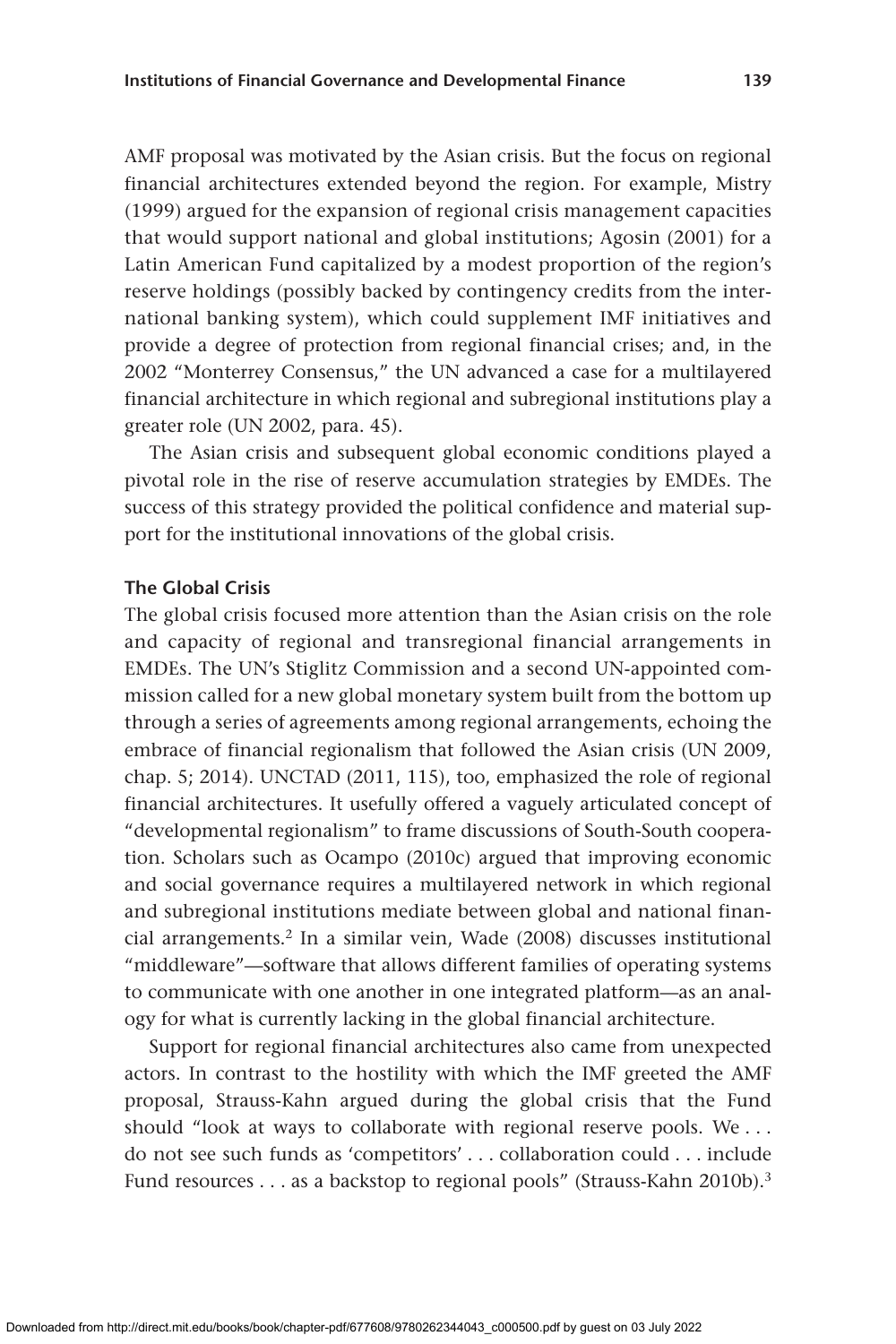Statements released by the IMF's IMFC in October 2010 and April 2011 also highlighted the importance of IMF cooperation with regional arrangements (Rhee, Sumulong, and Vallée 2013, 227; Miyoshi 2013, 4). For its part, in April 2009 the G-20 promoted regional financial arrangements when it dispersed a portion of the IMF's new funds to the main regional development banks (MRDBs) to support new lending (Chin 2010). At the time, Indonesia proposed that a portion of the IMF's new resources be allocated to the AsDB (ibid.). In November 2010, the G-20 charged finance ministers and central bank governors with exploring "ways to improve collaboration between regional financial arrangements and the IMF," and a year later it endorsed a broad set of modest principles for cooperation (see G-20 2011b).4 As we will see, under Lagarde's leadership, the IMF has continued to deepen its engagement with regional (and transregional) reserve pooling initiatives.

The global crisis has stimulated heterogeneous financial regionalisms across EMDEs.<sup>5</sup> Some observers, including myself, see the crisis as having even a broader effect on the financial landscape, moving it in the direction not just of more regionalisms but toward a more complex, fragmented, and pluripolar direction—driven in large part by initiatives from below rather than from above.<sup>6</sup>

#### **Analytical Framework**

The diverse institutions that I survey in what follows can be corralled under the following framework: institutional stasis; capacity expansion; hybridization; and institutional creation.

*Institutional stasis* refers to maintaining rather than expanding precrisis institutional activity and identity. *Capacity expansion* refers to enhancements in the scale of activity of existing institutions. It is most simply achieved through increased funding by participating governments but also through new revenue streams, expanded geographical reach, or the introduction of novel mechanisms or programs toward achievement of traditional or newly identified objectives.

*Hybridization* can occur purposely, when an institution decides to reach beyond its existing mission, but also unintentionally, when an institution seeks to maintain its traditional focus but its actions ultimately blur aspects of the institution's identity. For instance, a development bank that traditionally provides project financing might begin to provide countercyclical financial support during a crisis, or its project support might come to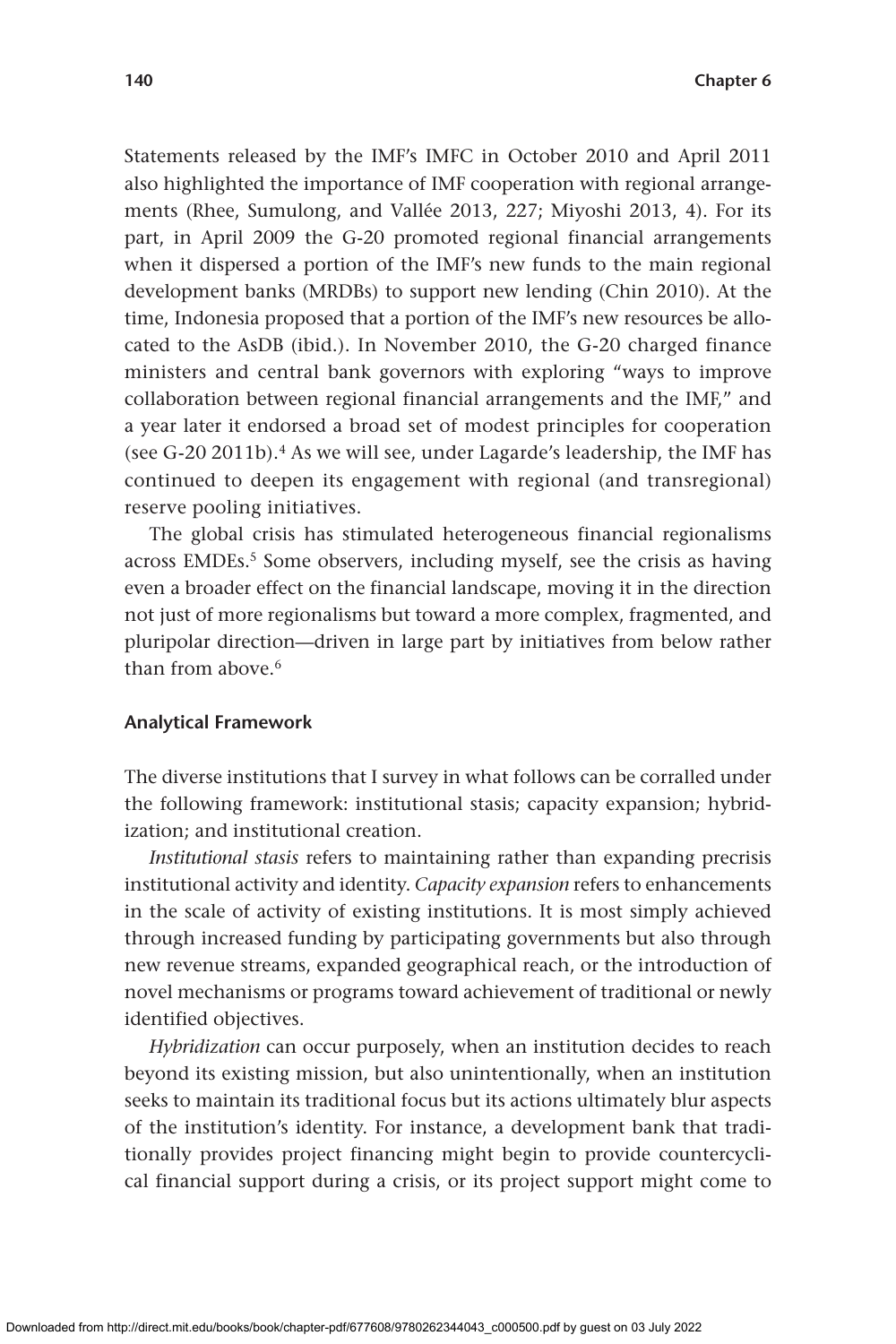play an important countercyclical role during the crisis. Finally, *institutional creation* involves transformation of proposals or aspirations into concrete institutions by existing or new parties.

#### **A Selective Survey of Architectural Innovations in EMDEs**

There are far too many innovations to examine here, and I make no claim for comprehensiveness or even exploratory depth. Instead, I provide a view from 30,000 feet of a sample of institutions—transregional, regional, subregional, national, and multilateral—the evolution of which is emblematic of developments and aspirations elsewhere. I first consider arrangements that involve reserve pooling. I then turn to development banks that provide longer-term project and/or infrastructure financing. As discussed in chapter 1, these two forms of support constitute what I term developmental finance.

For reasons of space and also because I am focused on initiatives that take the BWIs as their critical point of departure, I do not consider two other types of financial architectural innovations, namely, payment systems and macroeconomic, monetary, and exchange rate integration schemes (on these, see Fritz and Mühlich 2014; 2015).<sup>7</sup> These, too, evolved considerably during the global crisis, reflecting other modalities of experimentation and discontinuity in the global financial architecture.

Tables 6.1 and 6.2 summarize the results of this survey and anticipate the discussion that follows. Table 6.1 highlights the chief goals and practices of the institutions and arrangements that I survey. Table 6.2 maps their stasis and change during the global crisis.

#### **Reserve Pooling Institutions and Arrangements**

Reserve pooling, also known as liquidity sharing, is initiated for the purpose of providing precautionary liquidity and/or countercyclical forms of support to members of a pooling arrangement in the event of currency, liquidity, and/or balance of payments pressure. Support is intended to stave off or mitigate stress in a member economy. It can also reduce the severity of a variety of contagion effects experienced by participating nations, while protecting policy autonomy, especially during periods of economic instability. Reserve pooling may take place through a formal institution or agreements among participating central banks. In some cases, participating central banks may physically transfer reserves to an institution that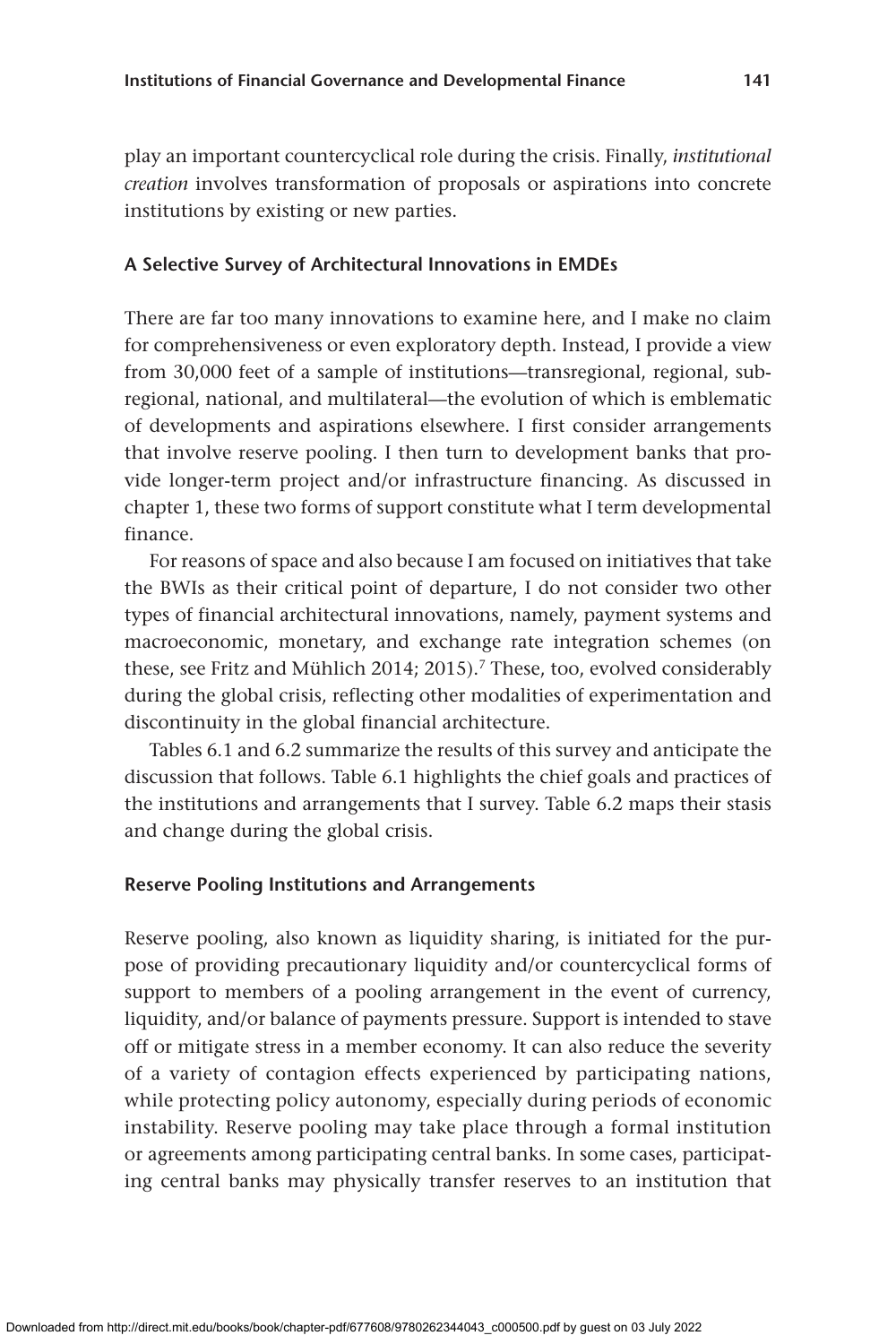| Table 6.1                              |                    |                                                                       |         |                                        |                                                                                                                                     |
|----------------------------------------|--------------------|-----------------------------------------------------------------------|---------|----------------------------------------|-------------------------------------------------------------------------------------------------------------------------------------|
| Chief Institutional Goals or Practices |                    |                                                                       |         |                                        |                                                                                                                                     |
| Institution or<br>Arrangement          | Pooling<br>Reserve | Countercyclical Precautionary Infrastructure<br>Liquidity/<br>Support | Support | Development,<br>Project, or<br>Finance | Other Goals, Motivations, and/or Practices                                                                                          |
| <b>CMIM</b>                            |                    | ڋ                                                                     | ڋ       |                                        |                                                                                                                                     |
| <b>FLAR</b>                            |                    |                                                                       |         |                                        | • Support central banks by improving return on interna-<br>tional reserve investments and facilitating public debt<br>restructuring |
|                                        |                    |                                                                       |         |                                        | · Support trade and financial integration                                                                                           |
|                                        |                    |                                                                       |         |                                        | · Prohibit trade conflict in balance of payments adjust-<br>ment programs                                                           |
|                                        |                    |                                                                       |         |                                        | · Promote policy coordination                                                                                                       |
| ArMF                                   |                    |                                                                       |         |                                        | • Support trade and financial integration**                                                                                         |
|                                        |                    |                                                                       |         |                                        | · Support monetary policy coordination and exchange rate<br>stability**                                                             |
|                                        |                    |                                                                       |         |                                        | • Support eventual establishment of a common currency**                                                                             |
|                                        |                    |                                                                       |         |                                        | Support financial deepening**                                                                                                       |
| EFSD                                   |                    |                                                                       |         |                                        | • Grants to poorer member states to support social<br>programs                                                                      |
| CRA                                    |                    | $\ddot{\zeta}$                                                        | き       |                                        | • Reflection of frustration with the IMF                                                                                            |
| CAF                                    |                    | $\frac{1}{2}$                                                         |         |                                        | · Support regional integration and development of local<br>currency bond markets                                                    |
| NDB                                    |                    |                                                                       |         |                                        | · Support sustainability, including sustainable<br>intrastructure                                                                   |
|                                        |                    |                                                                       |         |                                        | • Reflection of frustration with World Bank and MRDBs                                                                               |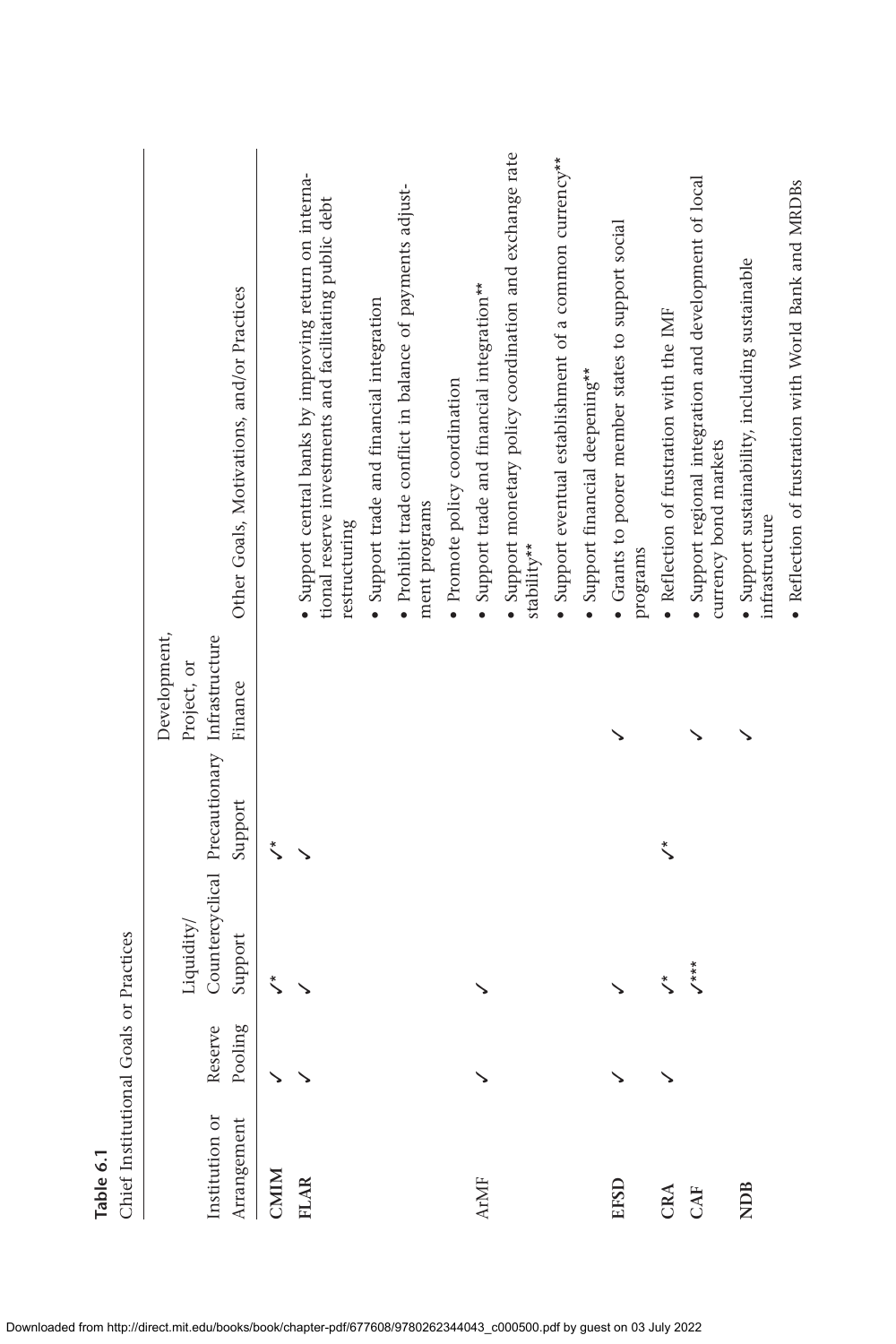| and Road<br>Initiative/Silk<br><b>AIIB</b> & Belt<br>Road Fund |                                                                                                                              | • Reflection of frustration with governance of the World<br>needs, promote integration, focus on infrastructure with<br>Support China's geostrategic ambitions and economic<br>Bank and MRDBs (especially AsDB) and their failure to<br>emphasis on sustainability<br>prioritize infrastructure                                                                                                                                                                                                                                                                                                                                                                                                                                                                                                     |
|----------------------------------------------------------------|------------------------------------------------------------------------------------------------------------------------------|-----------------------------------------------------------------------------------------------------------------------------------------------------------------------------------------------------------------------------------------------------------------------------------------------------------------------------------------------------------------------------------------------------------------------------------------------------------------------------------------------------------------------------------------------------------------------------------------------------------------------------------------------------------------------------------------------------------------------------------------------------------------------------------------------------|
| <b>BNDES</b>                                                   | $\frac{1}{2}$                                                                                                                | • Support the internationalization of and FDI by Brazilian<br>firms                                                                                                                                                                                                                                                                                                                                                                                                                                                                                                                                                                                                                                                                                                                                 |
|                                                                |                                                                                                                              | • Offer trade credit and working capital to Brazilian firms<br>operating abroad                                                                                                                                                                                                                                                                                                                                                                                                                                                                                                                                                                                                                                                                                                                     |
| CDB                                                            | $\frac{1}{2}$                                                                                                                | • Support the government's macroeconomic policies and<br>development objectives                                                                                                                                                                                                                                                                                                                                                                                                                                                                                                                                                                                                                                                                                                                     |
| <b>MRDBs</b>                                                   | $\frac{1}{2}$                                                                                                                | • Poverty reduction, provision of public goods, and<br>infrastructure investment                                                                                                                                                                                                                                                                                                                                                                                                                                                                                                                                                                                                                                                                                                                    |
| pean Investment Bank [EIB]).                                   | ** Stated secondary goal, but no action or evidence to support claims.<br>* Arrangement established but no drawings to date. | MRDBs=Main Regional Development Banks (including the African Development Bank [AfDB], the Asian Development Bank [AsDB], the<br>Notes: CMIM=Chiang Mai Initiative Multilateralisation; FLAR=Latin American Reserve Fund; ArMF=Arab Monetary Fund; EFSD=Eurasian<br>Andean Development Corporation); NDB=New Development Bank; AIIB=Asian Infrastructure Investment Bank; Belt and Road Initia-<br>Fund for Stabilization and Development; CRA=Contingent Reserve Arrangement; CAF=Development Bank of Latin America (formerly<br>tive=One Belt, One Road Initiative; BNDES=Brazil National Bank of Economic and Social Development; CDB=China Development Bank;<br>Inter-American Development Bank [IADB], but excluding the European Bank for Reconstruction and Development [EBRD], and the Euro- |

Source: Author's analysis. Source: Author's analysis.

countercyclical effects.

countercyclical effects.

\*\*\* Provision of countercyclical support is not an explicit function of the institution, but some resources disbursed during crises have

\*\*\* Provision of countercyclical support is not an explicit function of the institution, but some resources disbursed during crises have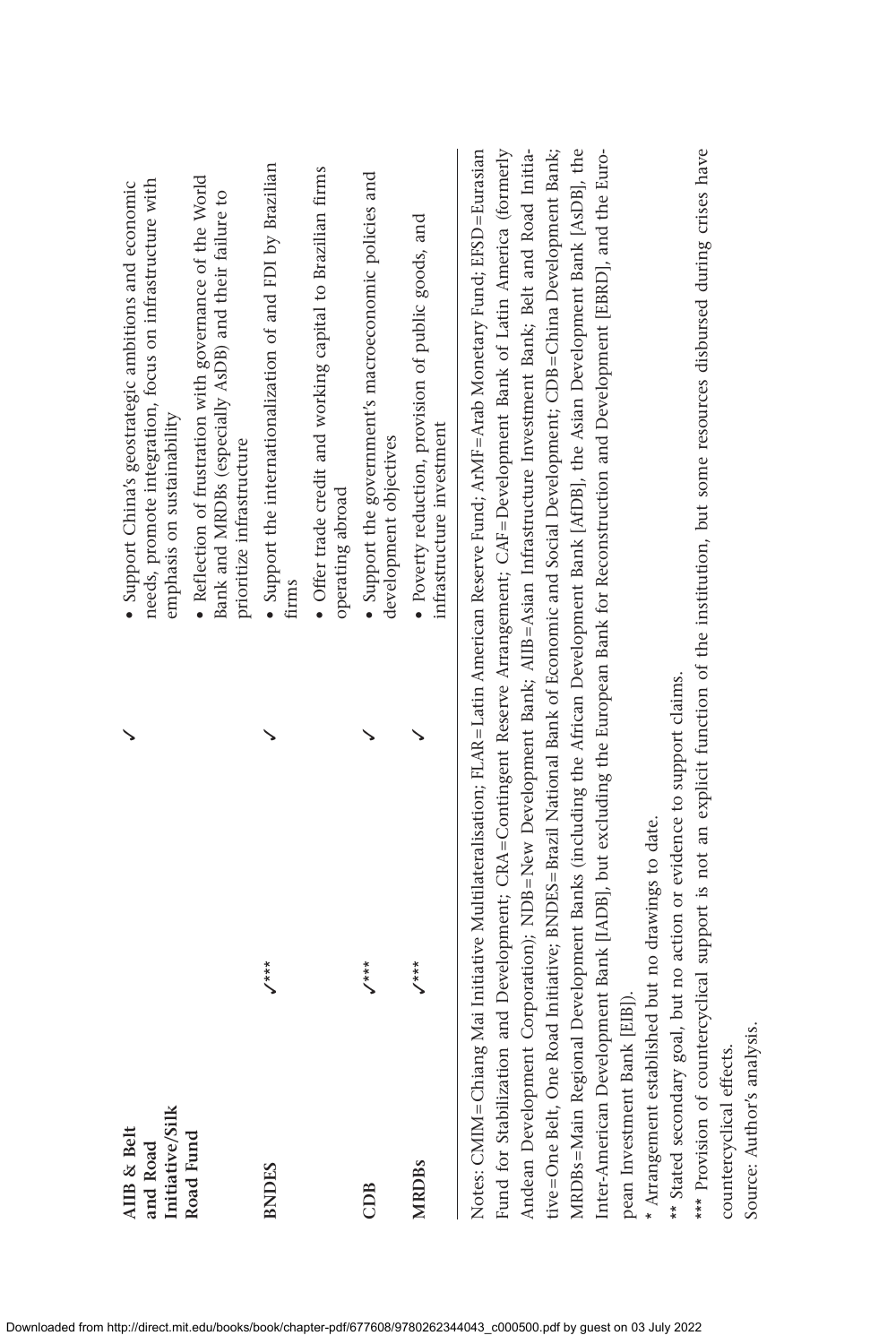| ١<br>I<br>ı H<br>ונז |  |
|----------------------|--|
|----------------------|--|

| Institution or<br>Arrangement                                | Institutional<br><b>Stasis</b> | Capacity<br>Expansion | Hybridization                                                                                             | Institutional<br>Creation |
|--------------------------------------------------------------|--------------------------------|-----------------------|-----------------------------------------------------------------------------------------------------------|---------------------------|
| <b>CMIM</b>                                                  |                                | ✓                     |                                                                                                           |                           |
| <b>FLAR</b>                                                  |                                | ✓                     |                                                                                                           |                           |
| <b>ArMF</b>                                                  |                                | J                     |                                                                                                           |                           |
| <b>EFSD</b>                                                  |                                |                       | Created as hybrid                                                                                         |                           |
| <b>CRA</b>                                                   |                                |                       |                                                                                                           |                           |
| CAF                                                          |                                | ✓                     | Project loans and<br>"fast disbursement<br>and contingent<br>operations" played a<br>countercyclical role |                           |
| <b>NDB</b>                                                   |                                |                       |                                                                                                           |                           |
| AIIB & Belt and<br>Road Initiative/<br><b>Silk Road Fund</b> |                                |                       |                                                                                                           |                           |
| <b>BNDES</b>                                                 |                                | ✓                     | Support played a<br>powerful counter-<br>cyclical role                                                    |                           |
| CDB                                                          |                                | ✓                     | Support played a<br>powerful counter-<br>cyclical role                                                    |                           |
| <b>MRDBs</b>                                                 |                                | ✓                     | ✓                                                                                                         |                           |

Source: Author's analysis.

manages them in a common pool and disburses them following application by a member and evaluation of the member's request. Alternatively, central banks may self-manage their funds domestically and commit themselves legally to contribute funds to a common pool when circumstances warrant.8

Decisions by reserve pooling arrangements (and development banks) are made by boards that are either residential or nonresidential. Nonresidential boards are more cost-effective and are widely understood to be more agile and responsive to the particular needs of member countries.

Table 6.3 summarizes key aspects of the reserve pooling arrangements examined here.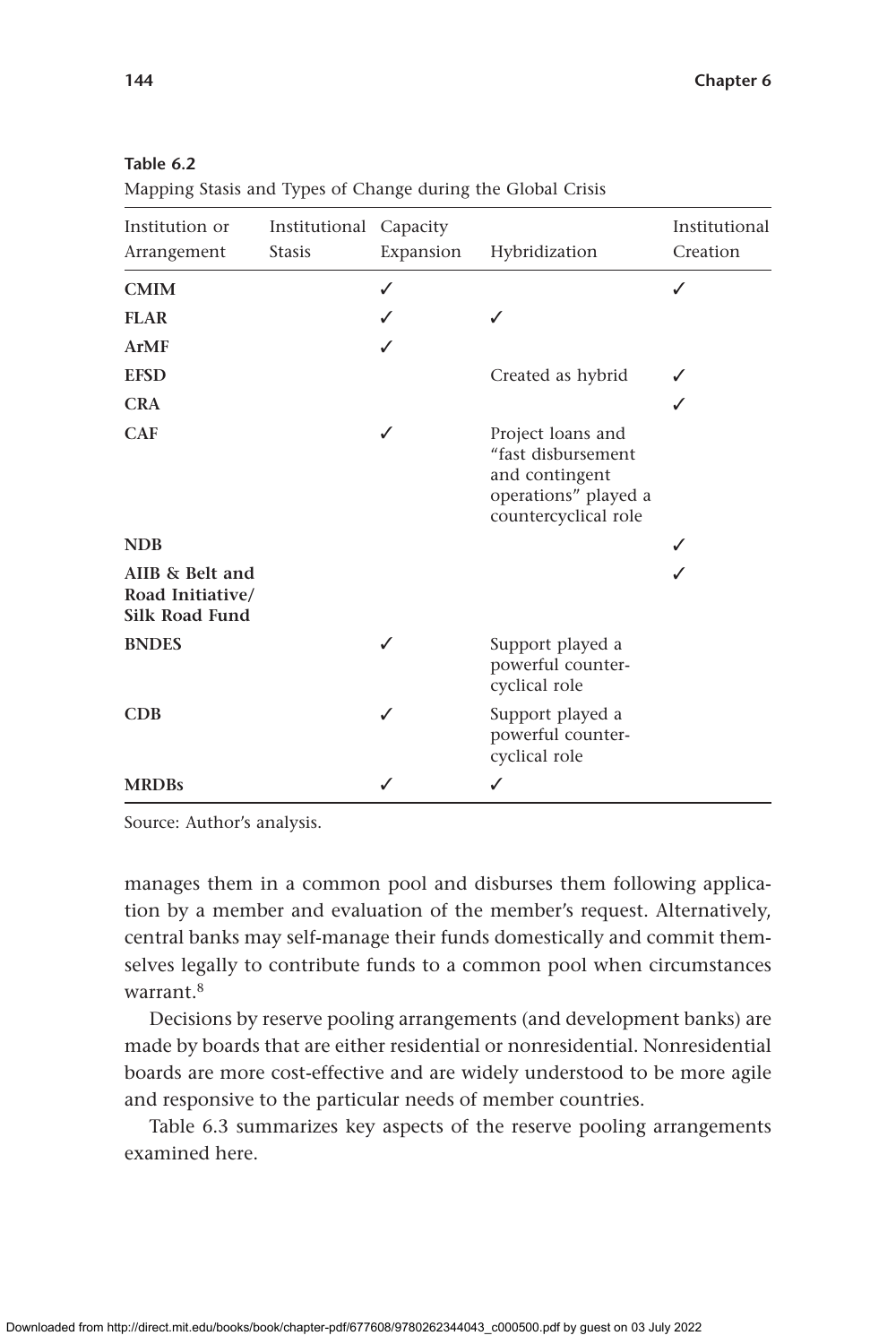Support tied to remediation plans Support tied to remediation plans ArMF Yes, for support under all but two Yes, for support under all but two IMF program under both lending IMF involvement IMF program under both lending trade strategies that are harmful trade strategies that are harmful and requires recipient to forgo and requires recipient to forgo Conditionality or Adjustment facilities above 30% threshold Conditionality or Adjustment facilities above 30% threshold facilities above 30% threshold facilities above 30% threshold program under both lending Yes, for all "financial credits" program under both lending Yes, for all "financial credits" Qualification criteria under Qualification criteria under precautionary facility; IMF precautionary facility; IMF to other FLAR members to other FLAR members Sources: Institutional websites, annual reports, financial statements, and investor presentations (and, where unavailable, news stories). Sources: Institutional websites, annual reports, financial statements, and investor presentations (and, where unavailable, news stories). Requirements Requirements facilities IMF involvement No FLAR's Division **LAR's Division** Surveillance by Disbursals IMF Link Surveillance by Development Development involvement of Economic involvement of Economic AMRO; IMF AMRO; IMF above 30% above 30% above 30% above 30% (otherwise (otherwise uncertain) hreshold threshold threshold uncertain) threshold No, but is "guided" by IMF Eurasian Eurasian Studies **ArMF** Bank Reserve Pooling Institutions and Arrangements (US\$Billions; 2016 Data Unless Otherwise Noted) Reserve Pooling Institutions and Arrangements (US\$Billions; 2016 Data Unless Otherwise Noted) No, but is "guided" by IMF on drawing reserves from other institutions (includ-No Above 30% threshold for three facilities predicated on drawing reserves from other institutions (includ-Above 30% threshold for No Above 30% threshold for Above 30% threshold for three facilities predicated No, but support under No, but support under both lending facilities both lending facilities both lending facilities both lending facilities in some matters in some matters ing the IMF) ing the IMF) IMF Link  $\frac{1}{2}$ Yes, though No Yes, though Disbursals evidence evidence facilities facilities Yes Yes, for No Yes, for Yes, for Yes, for Rapid some some scant  $\frac{1}{2}$  $\frac{1}{2}$ Precautionary Precautionary Yes (not yet Yes (not yet Yes (not yet Yes (not yet Support utilized) utilized) Yes  $\frac{1}{2}$  $\frac{1}{2}$ **ArMF** 3.8 (2015) subscribed subscribed subscribed 3.8 (2015) subscribed subscribed subscribed Resources Resources pledged pledged 100.0 240.0 **CMIM** 240.0 **CRA** 100.0 Fund 3.9 **FLAR** 3.9 8.5 **EFSD** 8.5 Institution or Institution or Arrangement Arrangement Table 6.3 **Table 6.3 CMIM ArMF FLAR** EFSD CRA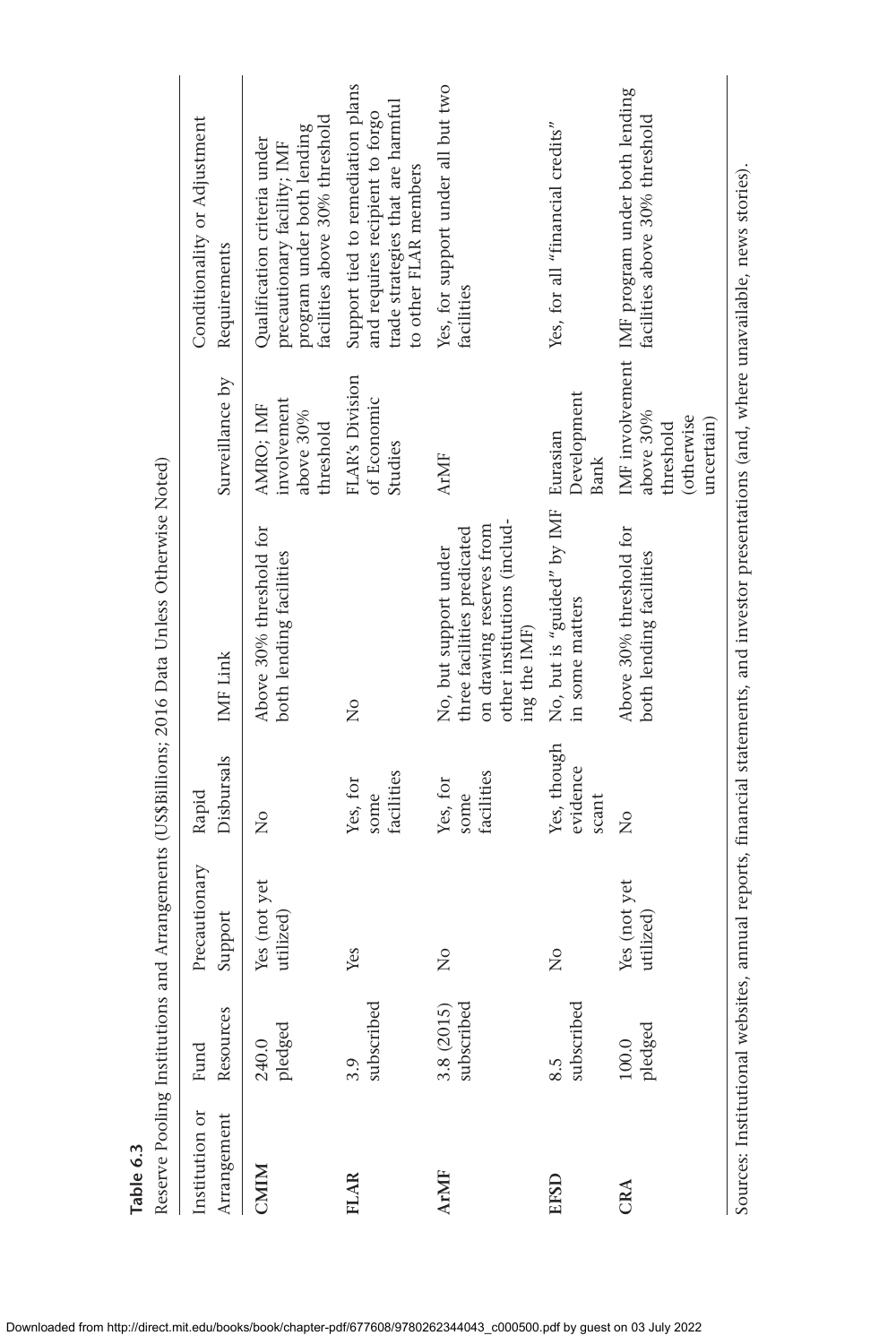#### **The Chiang Mai Initiative Multilateralisation**

In 2000, the Chiang Mai Initiative (CMI) built on the failed AMF proposal and a 1977 bilateral currency swap agreement among five Association of Southeast Asian Nations (ASEAN) central banks.<sup>9</sup> The CMI ultimately involved the ten central banks of ASEAN and the ASEAN+3 countries. The CMI was conceived as "bridge financing and a supplement to IMF-led bailouts" (Grimes 2015, 149). The initial value of the swaps was US\$30 billion, and the value of these commitments increased several times. Initially, and at the behest of creditor countries, disbursals in excess of 10% of the credits available to a borrowing country required that it submit to an IMF surveillance program. The threshold for IMF involvement was raised to 20% in 2005.

The global crisis induced the deepening and expansion of the CMI. The arrangement is now intended to address potential and actual balance of payments and short-term liquidity difficulties among its members. In 2009, ASEAN+3 finance ministers agreed to "multilateralize" the arrangement, an idea they had considered since 2005 (Cohen 2012, 44). The arrangement was accordingly renamed the Chiang Mai Initiative Multilateralisation (CMIM). Multilateralization entailed several things. Decisions on disbursing funds from a US\$120 billion virtual currency pool would be made collectively. Members pledge reserves to CMIM, which are owned by and remain with member nations. Assistance under CMIM would be disbursed as dollar–local currency swaps among the ASEAN+3 and Hong Kong. Multilateralization was also reflected in the decision to establish an independent secretariat, the ASEAN+3 Macroeconomic Research Office (AMRO). After politically challenging discussions, AMRO was established in Singapore in 2011 and began to operate in January 2012. It is the regional surveillance unit of the CMIM. It "monitors and analyses regional economies and contributes to the early detection of risks [through preparation of quarterly reports on the macroeconomic conditions of the region and member countries], provides policy recommendations for remedial actions, and ensures the effective decision-making of the CMIM" (AMRO website). AMRO's mandate is more ambitious during crises. It is to provide a timely "analysis of the economic and financial situation of the CMIM Swap Requesting Country; to monitor the use and impact of the funds disbursed . . . ; and monitor the compliance . . . with any lending covenants to the CMIM Agreement" (Rhee, Sumulong, and Vallée 2013, 233).

The link between CMIM support and IMF surveillance has been a matter of controversy among members from the start. Initially some members, most notably Malaysia, opposed any IMF link (Sohn 2012). But China's and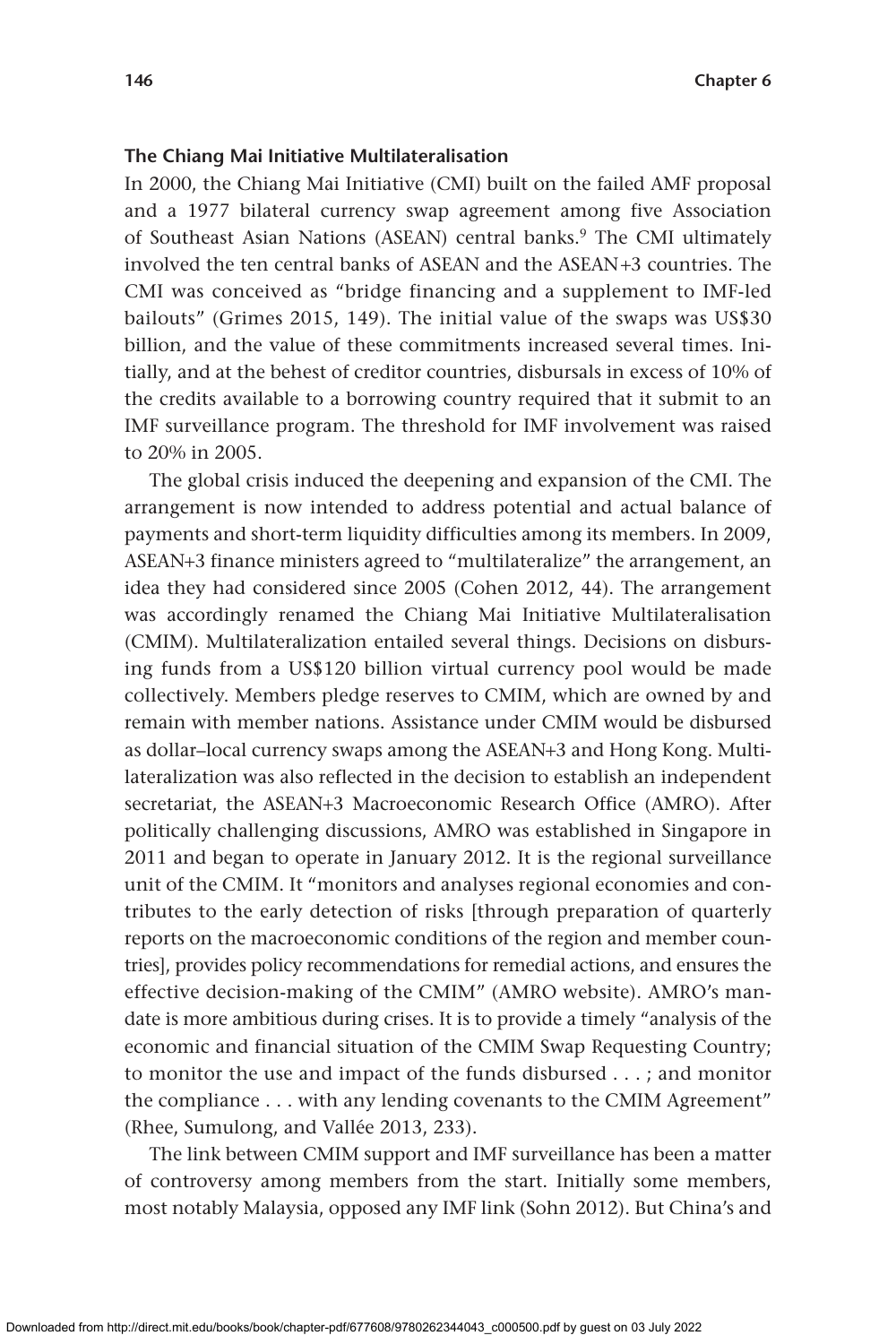Japan's representatives argued that the IMF link was essential to CMIM's credibility during its formative period. The link also allayed concerns about repayment and reflected the challenging politics of regional surveillance.<sup>10</sup> At the outset, China reportedly favored linking all CMIM disbursals to IMF conditionality (Amyx 2008, 121; Hamanaka 2016).<sup>11</sup> Japan also favored the IMF link, since it keeps the IMF (and hence the United States) engaged in the region (Cohen 2012, 52). Paradoxically, this link may have inhibited members from drawing on available resources, given their experience with the IMF during the Asian crisis (Sussangkarn 2011). For committed futilists, the link undermines the significance of CMIM. But to the extent that the threshold for IMF involvement has been raised several times, and that CMIM and AMRO continue to evolve and deepen their relationships with regional and transregional bodies, the significance of the IMF link can be expected to diminish over time.

As the global crisis worsened, CMIM members wrestled with and deepened the arrangement a second time. In May 2012, the size of the swap pool was doubled to US\$240 billion, the maturity of the IMF-linked and delinked swaps was lengthened, and the arrangement's original crisis resolution facility was renamed the Stability Facility. Moreover, in a gesture that signified increasing CMIM autonomy, the threshold for IMF involvement (including for the new precautionary line of credit) was raised to 30% in 2012, with a plan to increase it to 40% in 2014, "subject to review should conditions warrant" (Grimes 2015, 150, fn8).<sup>12</sup> The move to 40% was deferred, and though raised in a speech by the finance minister of the Philippines during a May 2017 ASEAN meeting, no action was taken (Caraballo 2017). Observers suggest that the adjustment to 40% is ultimately likely since the governments of China and Japan reportedly will support it once CMIM's screening, surveillance, and conditionality are regularized (Katada and Sohn 2014). A new Precautionary Line was also introduced in May 2012. The Precautionary Line is intended as a crisis prevention facility available to members that are at risk of experiencing a funding crisis despite "responsible" macroeconomic and financial management. Precautionary support is to be extended without strict ex ante conditionality. However, members would have to meet a five-point qualification criterion that is based on the "Economic Review and Policy Dialogue Matrix" for all ASEAN+3 members. The indicators under this matrix focus on external position and market access, fiscal policy, monetary policy, financial sector soundness and supervision, and data adequacy (ASEAN+3 2016; AMRO 2016a). Disbursal criteria under the Precautionary Line are under development, as noted in the communiqué of a May 2016 meeting of ASEAN+3 finance ministers and central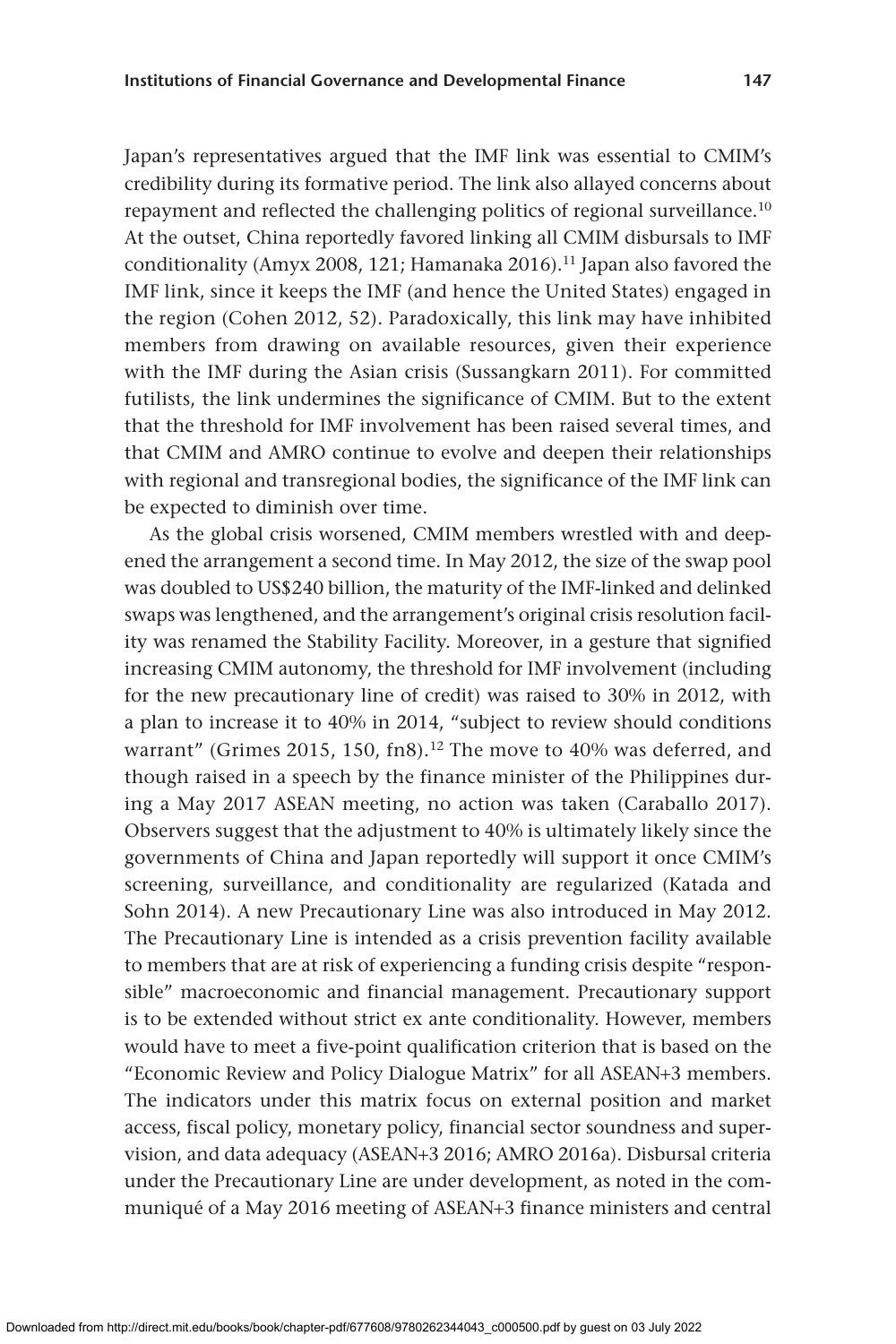bankers, which states that the body was "looking forward to further development" of disbursal criteria (ASEAN+3 2016). The communiqué also notes that disbursal would be linked not just to criteria under the Review and Dialogue Matrix but also to reviews of the economic reports of the country and analyses by AMRO, AsDB, and the IMF. These measures indicate the institutional cooperation and complementarity that is an explicit part of the CMIM/AMRO vision.

China, Japan, and Korea provide 80% of CMIM resources, while ASEAN countries provide the remaining 20%.13 Poorer countries have privileged borrowing access. Multilateralization also involves an agreement on voting weights, a matter that was contentious. Japan reportedly favored tying voting weights to contributions, mirroring the practice at the IMF and some regional financial institutions (Ciorciari 2011, 939–940). Negotiations ultimately yielded a compromise after smaller ASEAN members raised concerns about dominance by large members. Decisions regarding renewals and disbursals from CMIM are decided on the basis of a weighted two-thirds majority voting system in which each country receives 1.6 basic voting shares plus additional voting shares based on contributions. Reflecting the power and wealth dynamics of the region, China and Japan have the same voting weight, Korea half that weight, and ASEAN countries the residual. Despite China's and Japan's significant block of votes, neither alone can veto disbursals.

Despite the evolution of CMI/CMIM since 2000, its development has been described by some observers as "excruciatingly slow" and episodic, driven as it is by crises and irregular contact among officials (Cohen 2012, 61). Skeptics see it as mostly symbolic (Cohen 2012, 45; Grimes 2015, 150). For some, the 2012 decisions were disappointing (Grimes 2015; Haggard 2013). For instance, critics cited the paradoxical nature of the Precautionary Line. On the one hand, it represents a maturation of CMIM. On the other, it was seen to threaten the still limited regional political solidarity by creating two classes of ASEAN members—those with and those without responsible policies (Grimes 2015, 154, 157). It also potentially places China and Japan in the position of determining which countries fall into which category (ibid.).

Some analysts have suggested that great power rivalries, mutual suspicion, and regional security tensions run so deep that the IMF is viewed as a necessary "neutral third party" in the region, especially by China and Japan (Grimes 2011; 2015, 149; see also Cohen 2012). Historical and political mistrust among CMIM members compounds challenges within CMIM and is reflected in the tradition of noninterference in one another's affairs and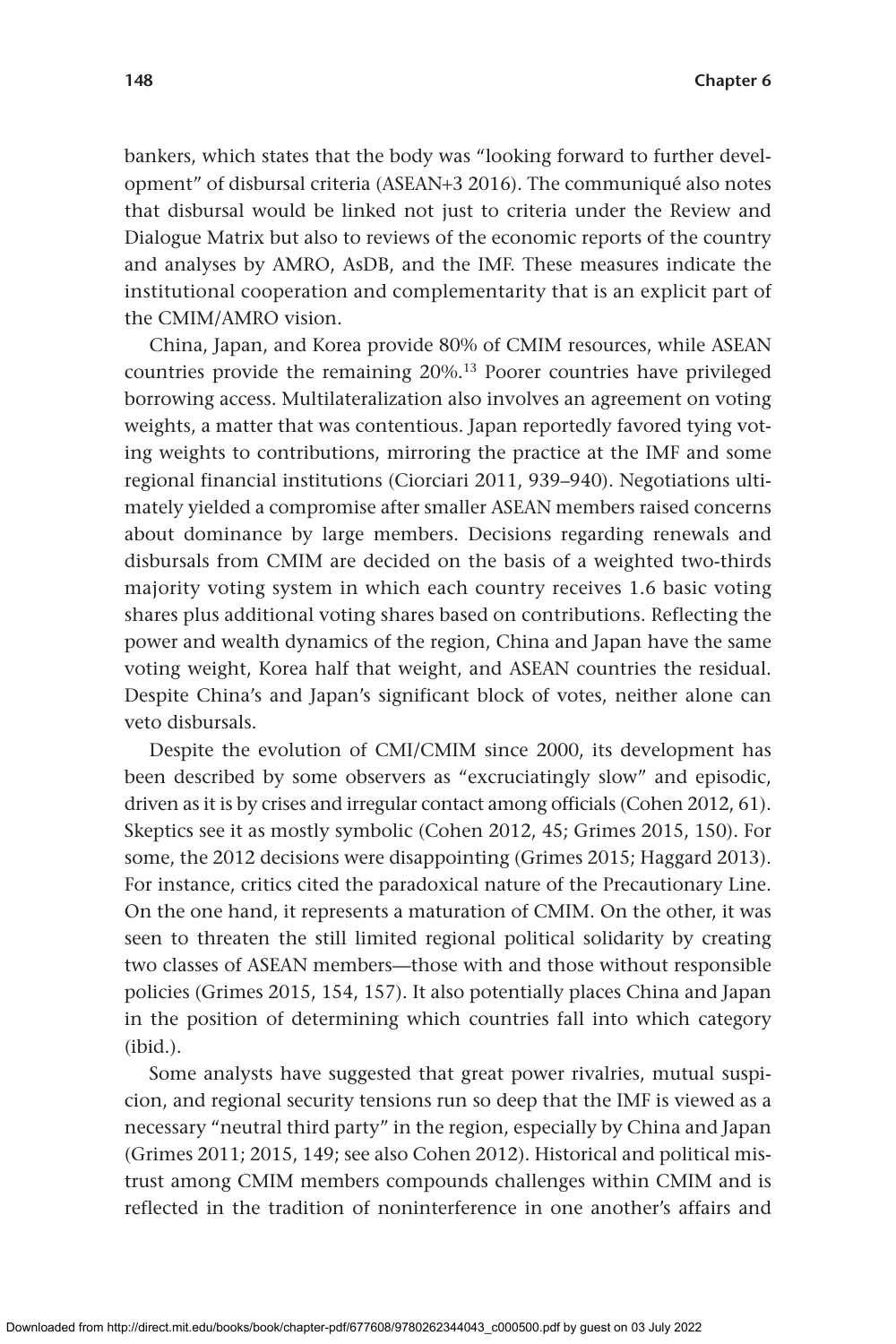in the cautious, institutionally shallow integration often referred to as the "ASEAN way" (Katada and Sohn 2014). Some see the IMF link as reflecting the dominant role of the United States and the IMF (Parisot 2013). Others note that CMIM's swaps have never been activated, and that as the global crisis emerged, members turned to bilateral swaps between their central banks and those of the United States, China, and Japan (Helleiner 2014b). Later in the crisis and after the CMIM's Precautionary Line was introduced, Japan, China, and Korea each became parties to large, new bilateral swaps with several ASEAN member states, and Japan and China each opened swaps with Korea (see Grimes 2015, table 1; Mühlich and Fritz 2016). These developments are taken as evidence that CMIM failed its first real test (Cohen 2012; Emmers and Ravenhill 2011; Grimes 2009b; 2009c; 2011; Ravenhill 2010). Others dismiss CMIM since larger members continue to stockpile reserves while the swap pool (especially the portion that is not linked to the IMF) remains small relative to the potential needs of larger countries during crises (Cohen 2012; Kim and Yang 2014).14

Several observers are also skeptical as to whether AMRO will ever evolve into a true regional surveillance body (Azis 2011; Brown 2011; Grimes 2011; Kawai 2010). Critics cite sensitivities among members, lack of clarity about how its autonomy might be ensured and how its analyses might be used, and what standards it will apply (Grimes 2015; Haggard 2013). Grimes concludes that "progress in AMRO seems to have stalled," though he also notes that participants in AMRO surveillance procedures report that they have been given privileged access to member economic data and that undisclosed discussions of economic policy have been productive (Grimes 2015, 153; Siregar and Chabchitrchaidol 2013).

Not all observers are skeptical about CMIM and AMRO. Chin (2012, 7) is cautiously optimistic; he sees AMRO's progress as a possible "second step" in a gradual loosening of the CMIM-IMF link. AMRO is in fact developing in notable ways. As of 2016, 25 members of its 46 person staff were on its surveillance team.<sup>15</sup> Its staff—though still small relative to its mandate of reviewing the economies of 13 member countries—is refining surveillance capabilities. AMRO completes a surveillance paper on each member country every year, though these are not yet publicly available. AMRO, the IMF, and national central banks and finance ministries are developing processes for working together in various ways. To date, the IMF has participated in all key AMRO meetings; AMRO has reached an agreement with the Fund to observe all of its meetings with individual countries; Fund staff have engaged in "outreach and dialogue" with AMRO (Miyoshi 2013, fn25); and central bank governors and finance ministers now meet at AMRO. These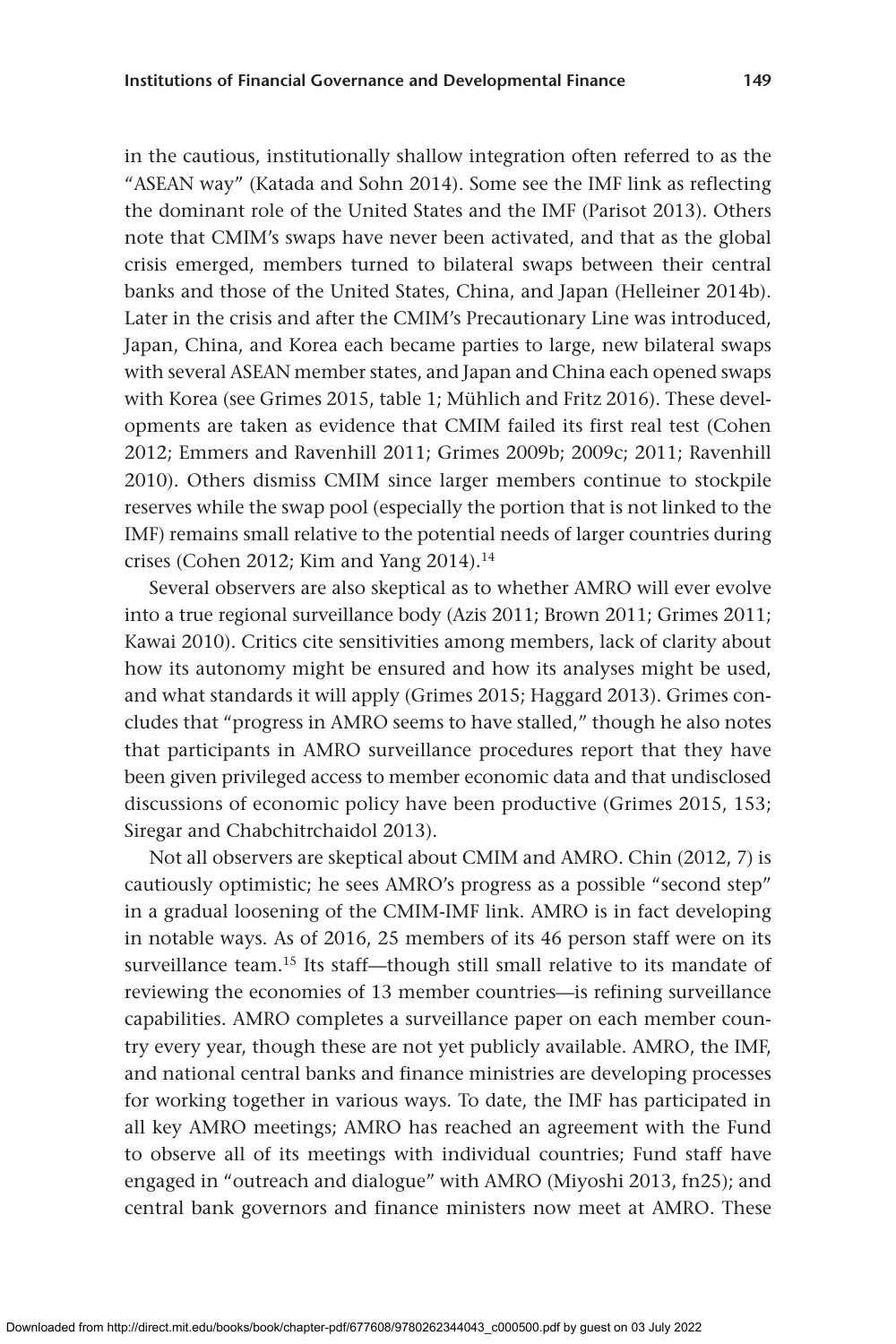processes are likely to enhance the capabilities of AMRO staff to conduct surveillance independent of the Fund.<sup>16</sup> In the interim, this contact could render the IMF-CMIM link more palatable to CMIM members should AMRO represent member country interests with the Fund in an effective and vigorous manner. The maturation of AMRO's surveillance capabilities and authority could very well reduce or even eliminate the need for an IMF link (Sussangkarn 2011, 213–218). Finally, as an indication of the evolving character of CMIM, ASEAN+3 members signed an agreement in November 2014 to upgrade AMRO to an international organization. The agreement went into effect in February 2016.

It would be naïve to imagine that the CMIM will take the place of the IMF in the region. It is not intended to do so. But this hardly suggests that the CMIM is fated to remain a marginal or subordinate player. The key is to recognize complementarities that can enhance the CMIM's stature, influence, and relative autonomy over time in ways that promote regional financial stability. From this perspective, for instance, the large national reserve accumulation in CMIM countries, alongside CMIM's financial resources, increases the capacity and creates productive redundancy in the global and regional safety nets, with vast potential benefits to global financial resilience. Smaller CMIM members may also benefit from the opportunity for forum shopping during crises that CMIM affords. Moreover, IMF-linked swaps through CMIM might eventually be associated with adjustment programs that look substantially different from those negotiated in cases where AMRO officials do not have a seat at the table with the IMF. If, as some now worry, AMRO is unable to acquire influence over the IMF, CMIM and AMRO officials might very well continue to weaken the IMF link by further raising the threshold for IMF involvement in CMIM affairs.17

These concerns should be taken seriously, but if the global crisis reveals anything, it is that unexpected developments happen just when the need arises.18 The decisions made in 2009 and 2012, and the ongoing discussions in CMIM and AMRO, underscore the dynamism of the arrangement and policymakers' commitment to push its institutional boundaries, even if just gradually. What some have described as a disappointingly slow process should be recognized as promising and productive when one considers the historical and geopolitical factors that would seem to doom the enterprise from the start. In any event, it is premature to conclude that CMIM and AMRO will fail to adapt as new demands are placed on them. Contrary to the view of skeptics, CMIM's limited resources in comparison with the potential needs of larger member countries or the vast resources of some of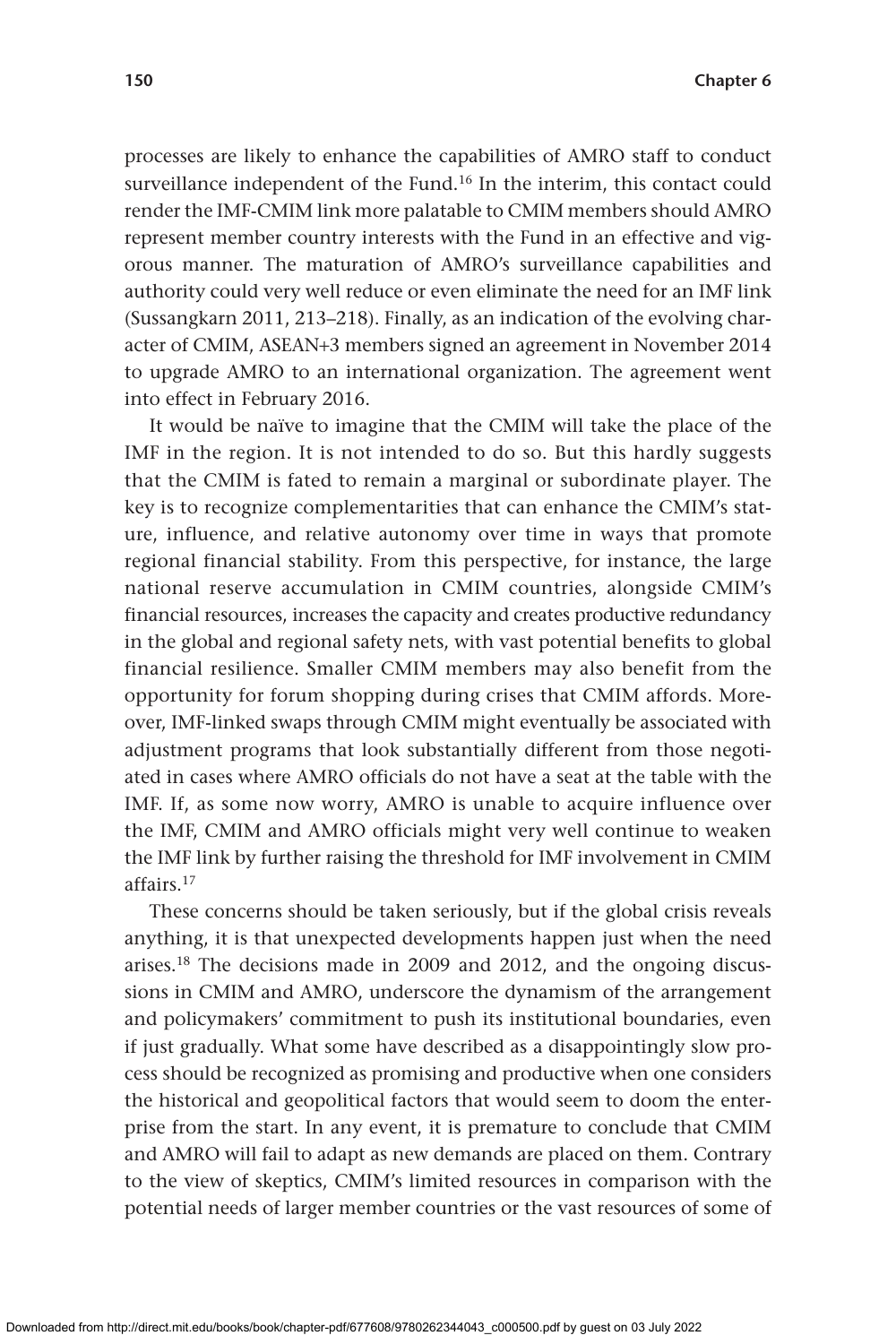the region's central banks, or compared with China's vast crisis-response package of November 2008, does not indicate insignificance. CMIM is part of an evolving liquidity-support architecture within which its contributions could be consequential. It is not (yet) intended to substitute for other institutions, but the learning, trust, bargaining, and socialization by finance officials that takes place through CMIM may very well create the conditions for more significant cooperation and further institutional development in this and other regions during future crises. The point is that the identities and practices of fledgling institutions are not set in stone from the get-go and are not dictated once and for all by their charters. Instead, they often evolve and adapt in ways that were not anticipated by their founders, especially when they start at a manageable scale and develop in line with their expanding internal resources and the challenges they confront. There is no reason to think that CMIM and AMRO are incapable of that kind of development. In fact, they seem to be evolving along these lines.

The costs of the EU's failure to address regional surveillance and the Troika's heavy-handedness were certainly not lost on CMIM members as they gathered in 2012 to expand and deepen CMIM arrangements. That lesson continues to inform CMIM thinking and decision making. Indeed, in 2016, a study of "Troika Financial Assistance Programs in the Euro Area for CMIM's Future Reference" (ASEAN+3 2016) was completed under CMIM's auspices. In addition, in May 2016, CMIM and AMRO conducted "test runs" of the IMF delinked portions of CMIM funds under various scenarios, and later in the year conducted the first test run of the crisis resolution facility that is linked to an IMF program. The test revealed important inadequacies, which are now being addressed.19 These initiatives indicate that CMIM and AMRO continue to deepen their capacities in the postcrisis context.

CMIM's structure and procedures have been watched closely by policymakers in Latin America (AsDB and IADB 2012), inspiring the 2014 decision to launch a similar initiative by the BRICS, as we will see. Moreover, representatives from AMRO, ESM, the Latin American Reserve Fund, the Arab Monetary Fund, the Contingent Reserve Arrangement of the BRICS, the Eurasian Development Bank, the G-20, and the IMF met for the first time on the sidelines of the fall 2016 meetings of the IMF–World Bank (AMRO 2016b). The meeting served as a forum to discuss views on cooperation among these regional and transregional bodies and with the IMF and regional financial arrangements. The decision was made to convene for further discussion annually (AMRO 2016b), suggesting increased cooperation, the deepening of networks, and the gradual emergence of an increasingly complex financial architecture across the globe.20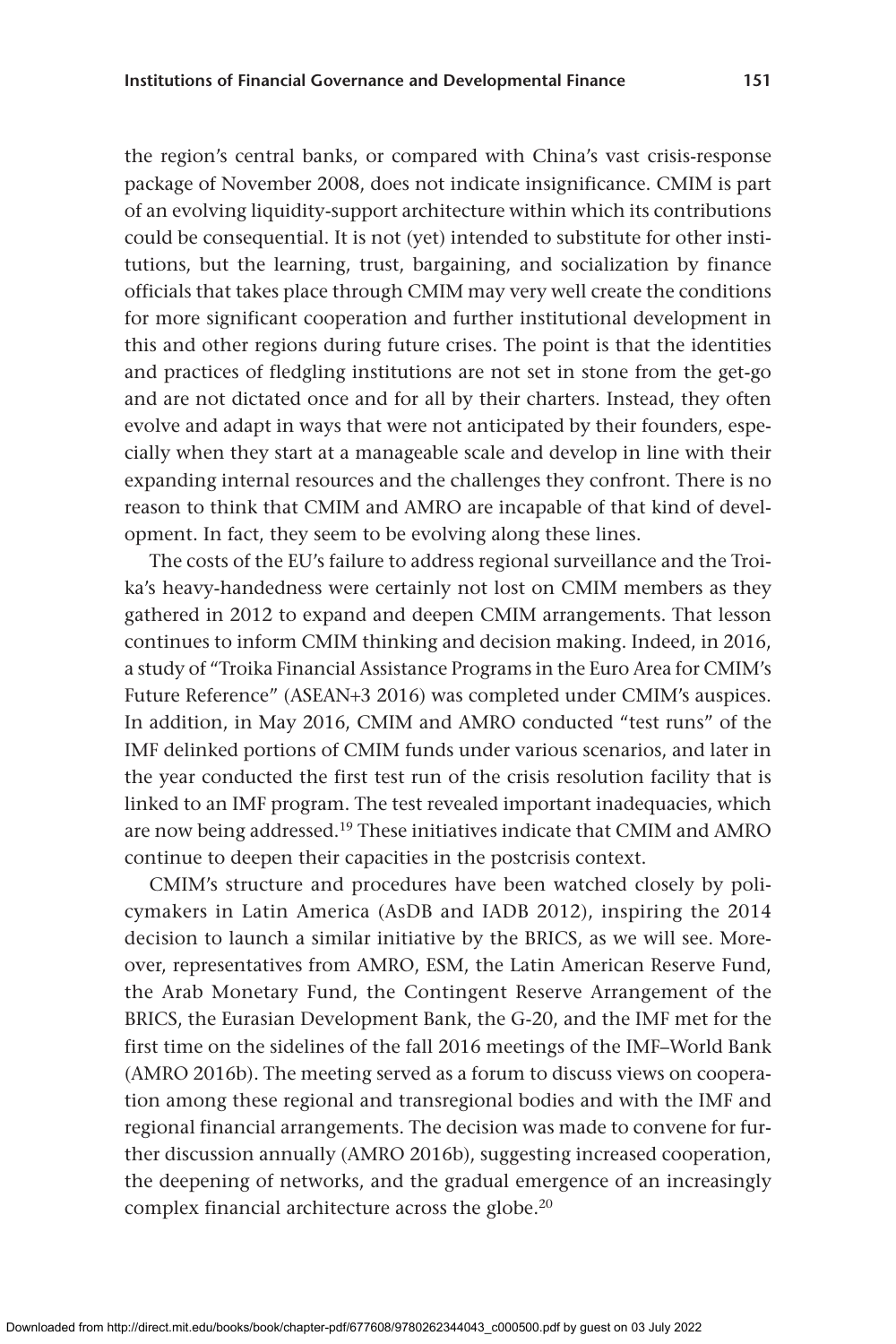#### **The Latin American Reserve Fund**

Latin America has the longest history of regional integration efforts and the greatest number of regional and subregional financial arrangements in the developing world (Ocampo and Titelman 2012). The Andean Reserve Fund was founded in 1978. In 1988, the organization changed its name to the Latin American Reserve Fund (Spanish acronym FLAR) when it decided to admit non-Andean nations, the first of which was Costa Rica in 2000. Like CMIM, the FLAR is a regional reserve pooling arrangement that lends to member central banks.21 It is designed to respond to transitory liquidity issues in member states. In the event of more enduring structural problems, the FLAR may provide what ultimately can be seen as "bridge finance" while a member seeks support from another institution, particularly the IMF (Perry 2015, 28).

The FLAR maintains five credit facilities, including balance of payments, liquidity, and contingency loan facilities. Contingency loans provide precautionary access to funds for up to six months (with possible renewals) to address internal or external shocks. Access is capped at twice a member's paid-in capital. There is no provision for prequalification under the contingency line. Balance of payments credits, which provide funding for up to three years and are capped at 2.5 times a member's paid-in capital, are the most frequently used of the FLAR's credit facilities, closely followed by the liquidity credit line, which provides resources for one year up to paid-in capital (Ocampo 2015a, 160).<sup>22</sup> Poorer FLAR members Bolivia and Ecuador have somewhat higher access to all of the FLAR's credit facilities (ibid., fn7). The FLAR also supports member central banks and other public institutions through assistance in managing reserves by improving the liquidity of and return on international reserve investments and facilitating public debt restructuring.

Headquartered in Bogotá, Colombia, the FLAR has eight members.<sup>23</sup> FLAR capital comes primarily from capital subscriptions by member central banks, though it twice issued bonds (US\$150 million in 2003 and US\$250 million in 2006). FLAR members deposit funds as capital contributions with the institution (in contrast to CMIM), which FLAR manages. As of June 2016, the FLAR had subscribed capital of US\$3.9 billion, of which almost US\$2.8 billion is paid-in. Four members (Colombia, Costa Rica, Peru, and Venezuela) account (equally) for almost 67% of its subscribed capital; the smaller countries account for 8.3% each.

The FLAR is older, has a broader mandate, has a larger permanent staff, but is less well capitalized than CMIM.<sup>24</sup> The FLAR is not hampered by some of the leadership and governance issues that plague CMIM. Each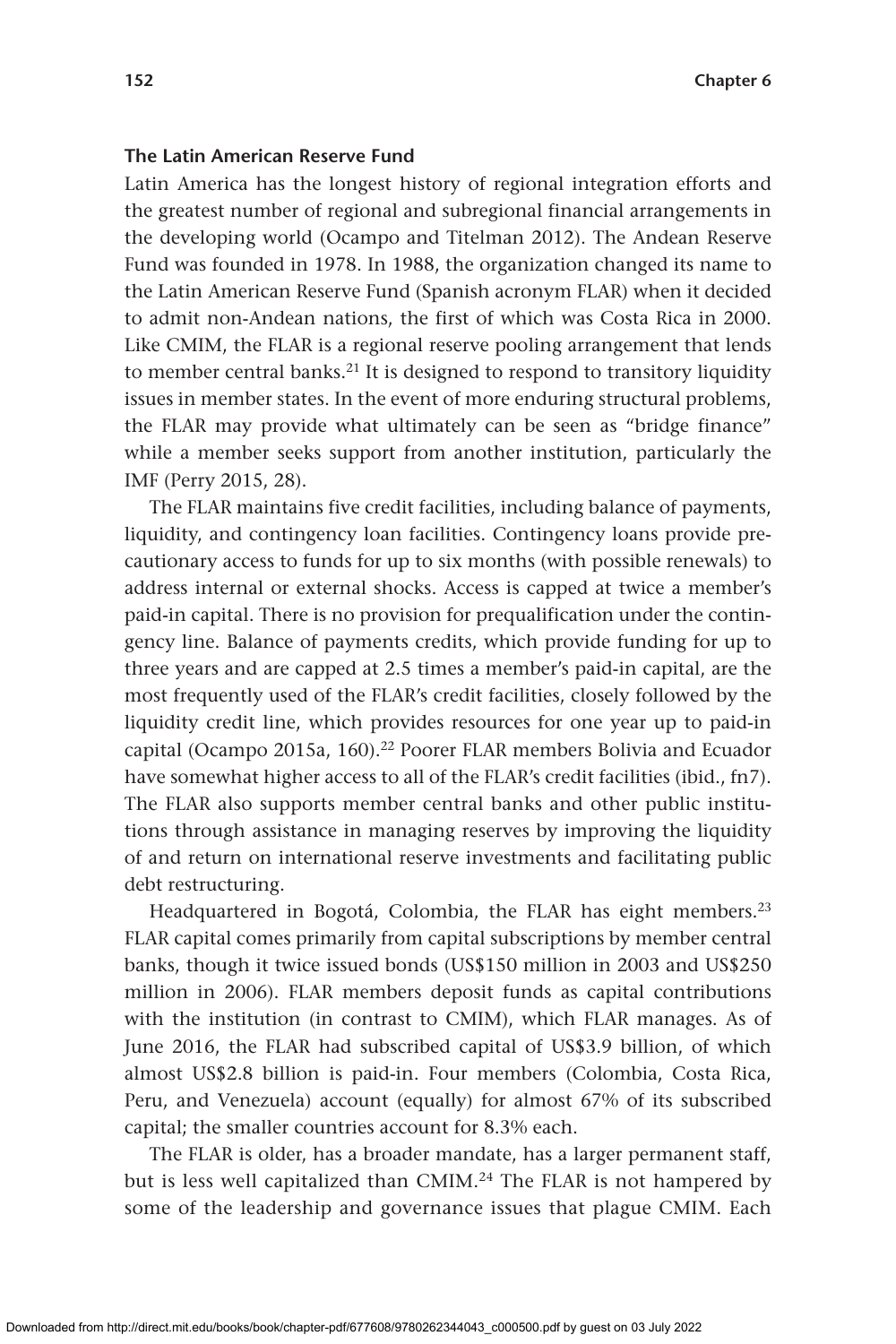FLAR member is assigned one vote. A supermajority of 75% of those present is required for key decisions, such as disbursal of funds. The supermajority scheme becomes more demanding when decisions involve modification of credit limits, terms, and existing agreements. The institution's straightforward and equitable governance is vital to its ability to respond rapidly and flexibly to support requests, particularly in comparison with more cumbersome IMF support procedures (Ocampo and Titelman 2009–2010, 262; Rosero 2014). The average FLAR approval time for balance of payments and external debt restructuring is 32 days (Carrasquilla 2015). However, the institution's voting system has at times delayed decisions. The selection of the last few executive presidents, for instance, took several years (Rosero 2014).

FLAR lending decisions appear markedly evenhanded despite stark differences in country size and political ideologies among members (Rosero 2014). Lending is not linked to the IMF. This fact and the FLAR's equitable voting system contribute to its legitimacy among members. There has never been a default on a FLAR loan despite the absence of traditional conditionality, even though some members have been in arrears to the IMF or have defaulted on commercial loans (Kawai and Lombardi 2012). The extraordinary repayment record reflects the effectiveness of peer pressure among members and their ownership of the institution (Rosero 2014, fn9). FLAR members treat the institution as a preferred creditor. These factors have resulted in a sterling credit rating (indeed, the best in Latin America, not including the IADB) (Ocampo 2015a).

The FLAR has deepened its surveillance capabilities over time. Since 2011, the FLAR has had a macroeconomic monitoring unit, the Division of Economic Studies, which reviews and monitors member performance and economic prospects. A central bank seeking balance of payments support or external debt restructuring is required to present to the FLAR executive president a written report on how it will mitigate the problem that motivates the support request through monetary, credit, exchange rate, fiscal, and/or trade measures. A decision on whether to grant support is then made by the nonresident Board of Directors following consideration of the remediation program by the Division of Economic Studies. To this point, the FLAR has not denied support on the basis of the plans presented, and has generally not required additional adjustment measures beyond those proposed by a central bank requesting support (Velarde 2015, 150).<sup>25</sup> Hence, there is no conditionality in the traditional IMF sense.<sup>26</sup> But as part of its loan contract, the borrowing country agrees not to impose measures that affect the imports from another FLAR member as part of its balance of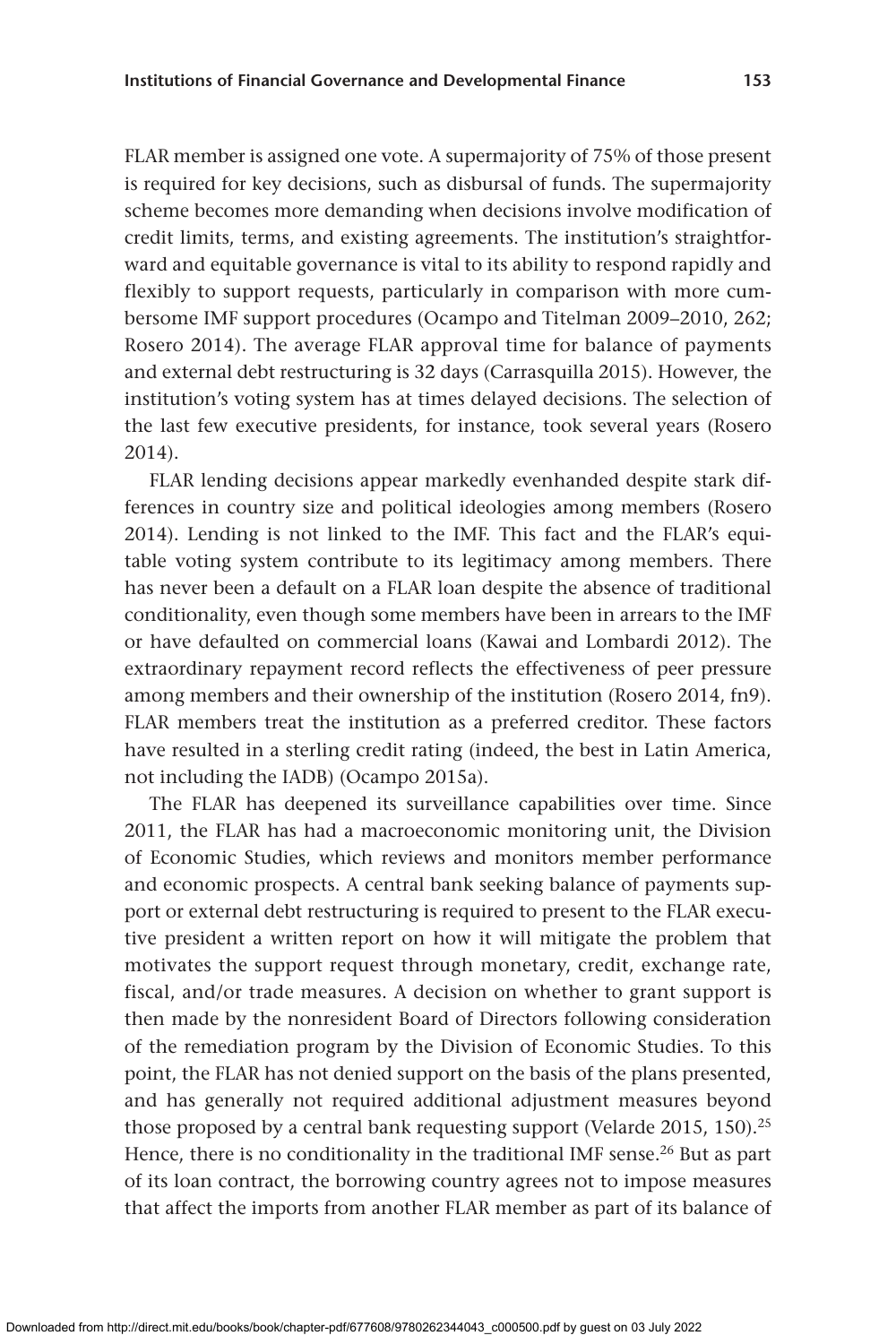payments restructuring process (Rosero 2014, 46). Division of Economic Studies staff assess the balance of payments situation and repayment capacity of countries receiving support (Titelman et al. 2014, fn28). Staff may also make technical visits to the country's institutions and require reports to the FLAR's executive president and board (ibid.). The review is expedited in the case of short-term support, such as liquidity and contingency credits. The executive president is authorized to approve these requests without involvement of the Board of Directors (Rosero 2014, 65).<sup>27</sup> The streamlined approval process permits very rapid short-term support disbursement.

Over its lifetime (and through September 2016), the FLAR has made 47 disbursements, amounting to roughly US\$6.4 billion (Mühlich and Fritz 2016). The FLAR has lent to all of its members except Uruguay and Paraguay. In some cases, the FLAR contributed stabilizing resources when the IMF did not, or when members declined to engage the Fund (Ocampo and Titelman 2012). The FLAR has disbursed balance of payments loans to members during crises (namely, during the debt crisis of the 1980s, the period that followed the Asian crisis, and during the global crisis) in amounts that exceed IMF disbursals to FLAR members (with the only exception being the period 1989–1993) (Ocampo 2015a, 164). Prior to the global crisis, FLAR lending was significant in comparison with IMF lending; indeed, from 1978 to 2003, FLAR loans of US\$4.9 billion were almost 60% of the size of the US\$8.1 billion in loans from the IMF to countries in the Andean Community (Chin 2010, fn41). Excluding Venezuela, the FLAR disbursed 22% more than the IMF to FLAR member countries from 1978 to 2013 (Ocampo 2015a, table 1). Though FLAR resources are relatively small in the aggregate, they are significant relative to the needs of smaller member states, and lending has been redistributive subregionally (Ocampo and Titelman 2009–2010, 262). The institution's main direct beneficiaries have been Bolivia and Ecuador (Ocampo 2015a, 163). But mitigation of crises in smaller members induced by balance of payments issues has also benefited the region's other economies by stabilizing trade flows (Kawai and Lombardi 2012), as has the commitment required of borrowing countries not to take measures that interfere with intra-FLAR trade. For instance, Colombia, an important trade partner, has gained indirectly from repeated FLAR support to Ecuador (ibid.).

The FLAR's presence reduces the pressure on smaller countries to accumulate reserves and hence the opportunity cost of doing so (Eichengreen 2010). The FLAR has provided important savings to members by making funds available at better terms than are available on international markets to countries under stress (Rosero 2014). In some instances, FLAR resources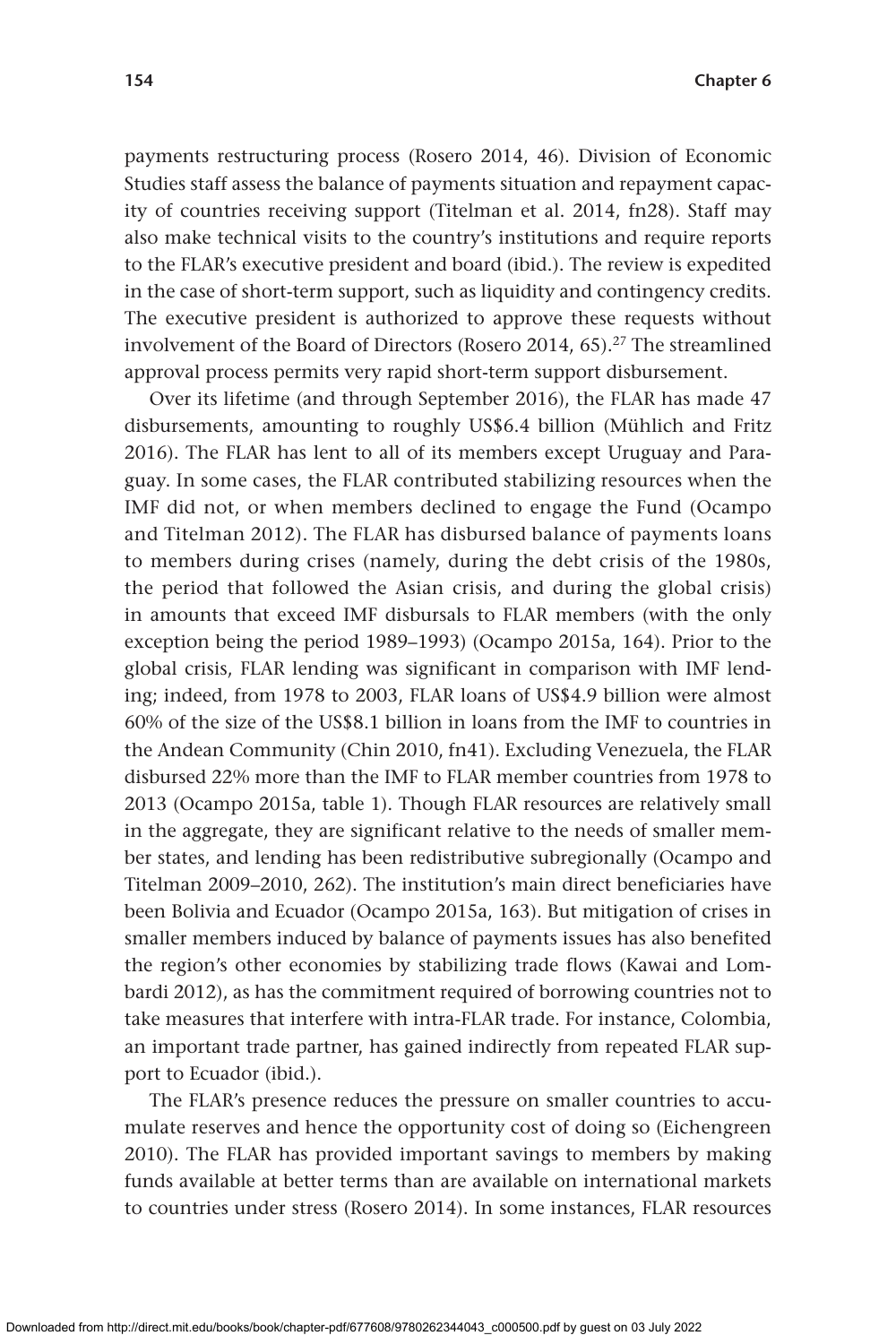have been leveraged as part of broader support programs.<sup>28</sup> FLAR membership has also been beneficial to members since reserves committed to it have yielded greater returns than those maintained in national reserve portfolios (Perry 2015, 27).

In terms of lending, the FLAR largely maintained rather than expanded its role during the global crisis. Compared with the tumultuous period of 1978–1991, there has been a sharp falloff in the number of loan requests and loans granted (Rosero 2014). The decline reflects Latin America's relative vitality during the crisis rather than any failure on the part of the FLAR.29 During the global crisis, the FLAR received and acted on requests for assistance to support balance of payments or liquidity from only two members. It provided support to Ecuador on four occasions, for a total of US\$1.8 billion, and it approved a loan of US\$482.5 million to Venezuela in July 2016.

Looking beyond lending as a metric of change, we find evidence of gradual FLAR evolution during the global crisis and up to the present. Membership broadened, with Uruguay joining in 2009 and Paraguay in 2015. In 2015, Guatemala and the Dominican Republic were formally invited to begin the process of accession (FLAR website, annual report 2015, 25). FLAR members approved a 40% increase in subscribed capital in 2012 (Titelman et al. 2014, fn9). Uruguay and Costa Rica prepaid their entire subscribed capital in 2011 and 2015, respectively; Paraguay increased its paid-in capital in 2015, and in the same year, Costa Rica doubled its subscribed capital (Ocampo 2015a, 160). In recent years, the FLAR has begun to play a more important role in improving the investment conditions of members' reserves, giving it a role as a regional financial intermediary (Ocampo 2015a, 160). In addition, after more than a decade of dialogue, the FLAR and the IMF agreed to allow a portion of the capital paid in to the FLAR to count toward their international reserves with the IMF (FLAR website, annual report 2015, 27). This double counting reduces the cost of FLAR membership for new (especially small) economies.

The FLAR is insufficiently capitalized to respond on its own to the needs of larger economies, especially during crises that affect several members simultaneously. The FLAR's potential to expand its capacity is limited by the absence of some of the region's largest economies, including Brazil, Mexico, Chile, and Argentina. Observers have consequently argued for broadening its membership and deepening its resources (Ocampo 2015a; Titelman et al. 2014). The recent inclusion of and invitations to smaller economies is indicative of an interest in membership expansion. Observers have also argued for instituting larger paid-in quotas for members (Eichengreen 2010; Rosero 2011); establishing contingent credit lines with member central banks and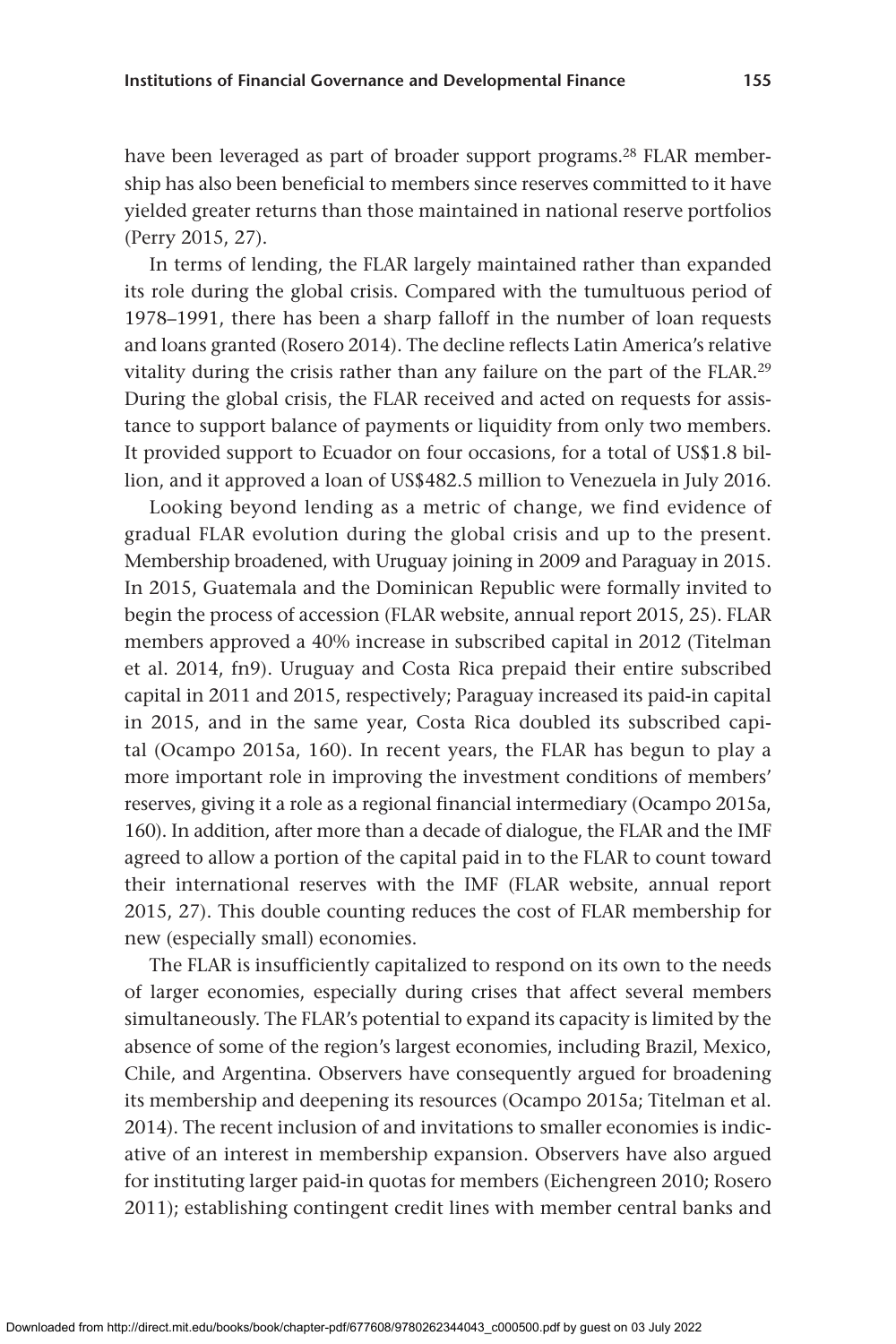private banks; intermediating funding from or cooperating with the IMF (Rosero 2011; 2014); and connecting it with other subregional, regional, and multilateral institutions (Ocampo and Titelman 2012).

Broadening FLAR membership and capitalization poses challenges. It is difficult to cultivate and sustain ownership in an institution as its membership increases. A larger institution might risk loan defaults with consequent effects on the institution's credit rating, and may require both new forms of monitoring and even some type of prenegotiated ex ante conditionality (Titelman et al. 2014, 21, fn23). This could be politically challenging. For this and other reasons, Titelman et al. (2014) argue that any prenegotiated conditionality should not involve the IMF or any other outside entity. It may also be difficult to maintain the institution's governance structure, particularly if larger countries maintain higher paid-in quotas. On this point, Ocampo (2015a, 168–170) argues that the FLAR should introduce new membership categories for the largest and smallest countries and move to weighted voting for larger loans.30

Even if expanded, institutions like the FLAR should be viewed as complementary insurance mechanisms that are part of a global patchwork of financial cooperation. In extreme cases, the IMF could leverage FLAR capital to mobilize a larger pool of resources, or the FLAR could take action in conjunction with other regional institutions (Titelman et al. 2014, 17). We might envision a capacity-based division of labor in which regional mechanisms like the FLAR provide support to small- and medium-sized countries and act independently during localized economic disturbances—something it has already done—while the IMF provides support to large countries and partners with the FLAR during large-scale crises, though without IMF-driven conditionality (as per Ocampo 2006, chap. 1; 2015a, 170).<sup>31</sup>

The FLAR has pursued "strategic alliances" with a range of other institutions, including AMRO, the Development Bank of Latin America, and the BIS. The result is an emerging cross-cutting network of cooperation that stands to enhance the capacity of these partners while generating crossinstitutional learning. Connecting FLAR more directly to the IMF, on the other hand, may be politically unpalatable to some members, particularly those few that still have populist governments (Armijo 2012). Cooperation between the FLAR and the IMF to date has involved the participation of FLAR officials in IMF training programs (Miyoshi 2013, 21), the decision to count a portion of FLAR commitments as part of their IMF reserves, and participation (as previously noted) along with other institutions in an October 2016 meeting at the IMF, now to be held annually. More generally, the relationship between the IMF and regional financial arrangements has always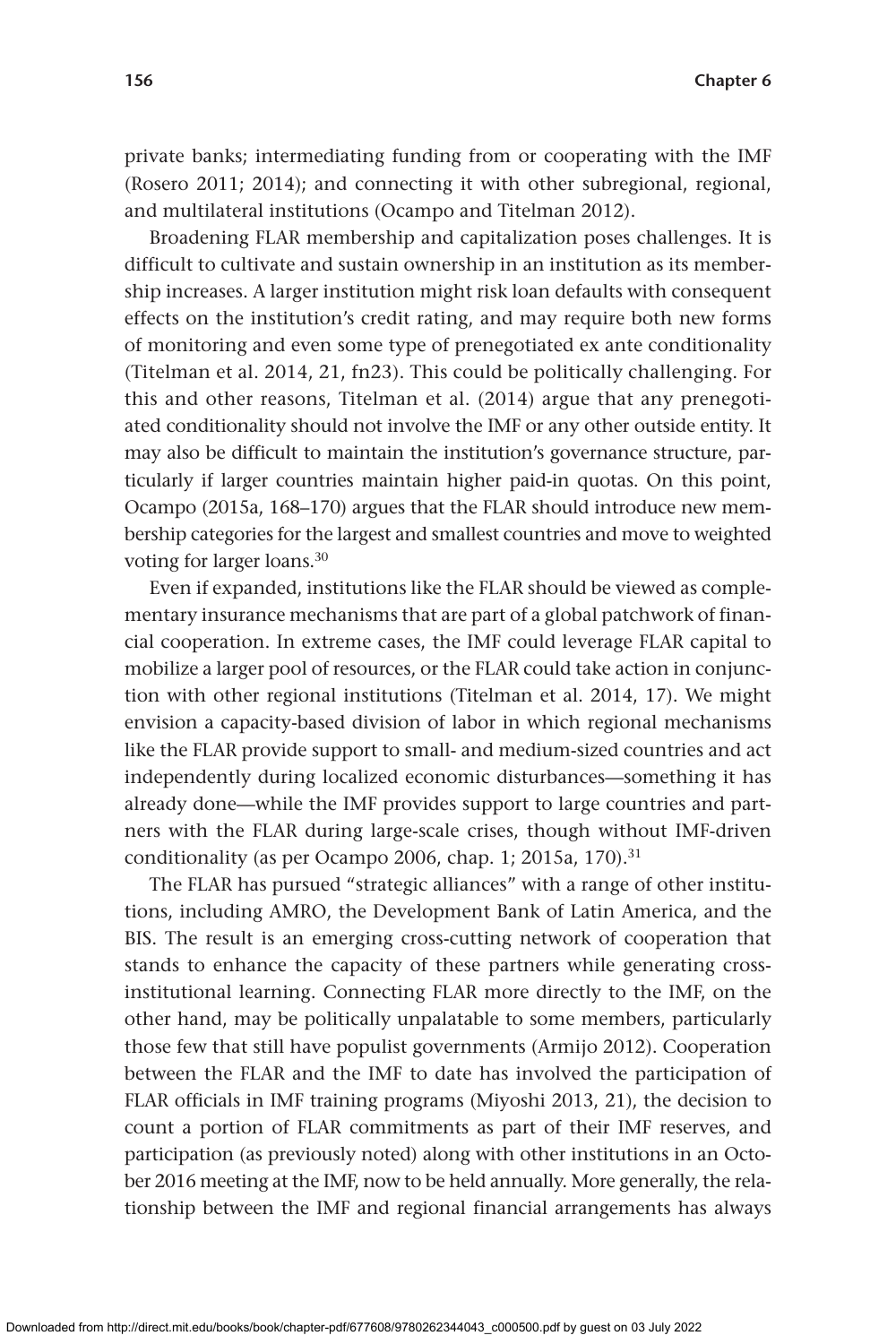been uneasy and complex (Eichengreen 2015, 133–134), as Europe's recent experience underscores. There is no reason to expect that this would not be the case with the  $FIAR$ <sup>32</sup>

#### **The Arab Monetary Fund**

The Arab Monetary Fund (ArMF), headquartered in Abu Dhabi, United Arab Emirates, was founded by central bankers from the Arab world and began operating in 1977.33 It began as the monetary arm of the Arab League. Today it has 22 members and a small amount of subscribed capital, approximately US\$3.8 billion as of the end of 2015.34 As with the FLAR, the ArMF takes deposits from member central banks. The ArMF can borrow from members and from Arab and foreign institutions and markets, and can issue securities. Like the FLAR, the ArMF has a broad developmental and financial stability responsibility. ArMF policy mandates include the provision of financial support to members experiencing balance of payments problems; the promotion of exchange rate stability, monetary policy coordination, financial market deepening, intraregional trade, and current account liberalization; and the eventual establishment of a common currency (an early, unrealized political goal of the Arab League).

The ArMF has several lending facilities. Four of its facilities focus on balance of payments needs, three on supporting particular sectors (viz., government finance, the financial system, trade, and oil), and, since 2009, a facility supports countries facing short-term liquidity problems caused by difficulties accessing international financial markets. ArMF loans have varying access limits and are disbursed with varying degrees of oversight. The institution appears from the one relevant study to be extraordinarily nimble. McKay, Volz, and Wölfinger (2011, 21) report that some types of loans, such as those available under the new short-term liquidity facility and what are termed automatic balance of payments loans, are disbursed very quickly and carry no requirement of a country mission or conditionality. Management makes a decision following rapid preparation of an internal report, with later notification to the Executive Board (see also Mühlich and Fritz 2016, 15). Other types of loans are generally approved in one to six weeks and require an adjustment program agreed to by the member state and the ArMF (McKay, Volz, and Wölfinger 2011, 21). For example, loans under the extended loan facility support structural balance of payments problems, provide the largest amount of support, and have a repayment period of up to seven years. Extended loans involve consideration by the Executive Board and require a mission, an adjustment program, conditionality and monitoring by the ArMF, and supplementary support from other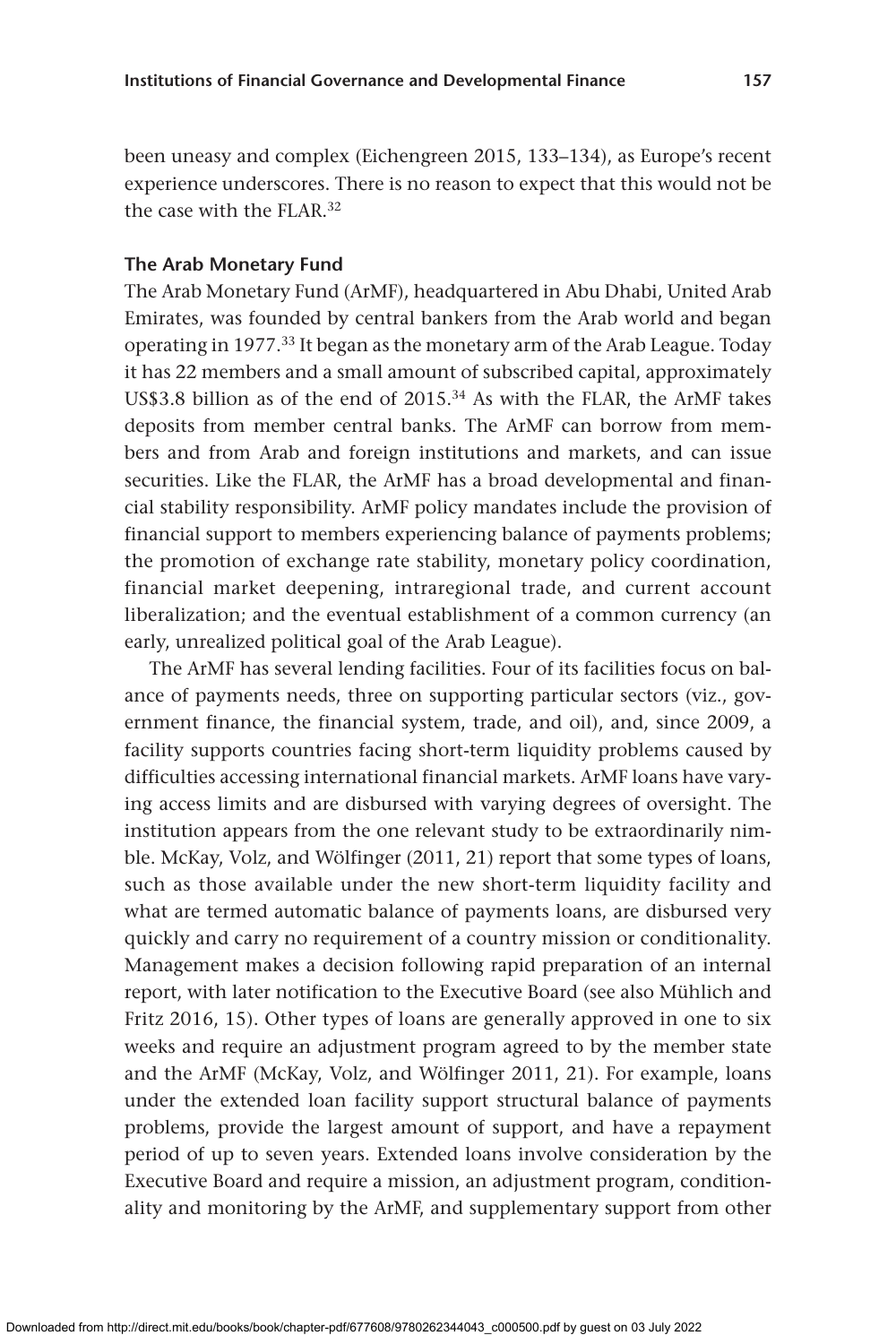regional and multilateral institutions, such as the IMF (Corm 2006; McKay, Volz, and Wölfinger 2011, 21). Conditions on ArMF loans tend to be less stringent than those associated with the IMF (Corm 2006, 309; UNCTAD 2007,122; UNCTAD 2015b, 74).

The ArMF has a technical staff that observers consider highly competent (McKay, Volz, and Wölfinger 2011; Miyoshi 2013).<sup>35</sup> Staff members conduct reviews of member country economic conditions and financing needs (ibid.). However, some analysts question whether monitoring is sufficiently stringent (McKay, Volz, and Wölfinger 2011), though loan arrears remain small and are associated with countries facing particularly difficult political and social conditions (e.g., Somalia, Syria, and Sudan).

The ArMF's governance structure is not unlike that of the BWIs (and the MRDBs). Decisions of the eight-member Executive Board are by absolute majority, with votes weighted by size of member contribution. Three countries (Saudi Arabia, Algeria, and Iraq) together hold 38.5% of the votes. That these countries are overrepresented underscores the point that governance of EMDE regional institutions is not inherently more egalitarian than that of the BWIs.

From its establishment through the end of 2015, the ArMF has made 174 loans to 14 member nations, totaling US\$8.2 billion (ArMF website, annual reports).36 Average drawing volume tends to be very small, and smaller, oil-importing members have been the most frequent users of lending facilities (especially in the 1980s) (Mühlich and Fritz 2016). About 63% of the loans were related to balance of payments pressures. The ArMF was faced with growing demands on its resources stemming from the challenge of the global crisis, the Arab Spring, and rising food and falling oil prices. During 2009 the ArMF made five loans totaling US\$470 million via its new shortterm liquidity facility. Between 2009 and 2015, the institution approved a total of 33 loans to eight countries, totaling US\$3.5 billion. Moreover, the dollar value of loans extended during each year of the period 2009–2013 exceeded that for any other year (except 1988) since the institution began to operate. The US\$800 million in loans extended in 2015 represents a new peak for the institution.

The ArMF has no formal relationship with the IMF. The IMF has provided technical assistance to the ArMF on domestic bond market development (Rhee, Sumulong, and Vallée 2013). The ArMF also coordinates with the IMF on technical workshops (ArMF website, annual reports, table B-2) and took part in regular meetings of the IMF and World Bank during 2015. The institution's Articles of Agreement charge it with providing "complementary" lender of last resort financing for some types of loans. Borrowers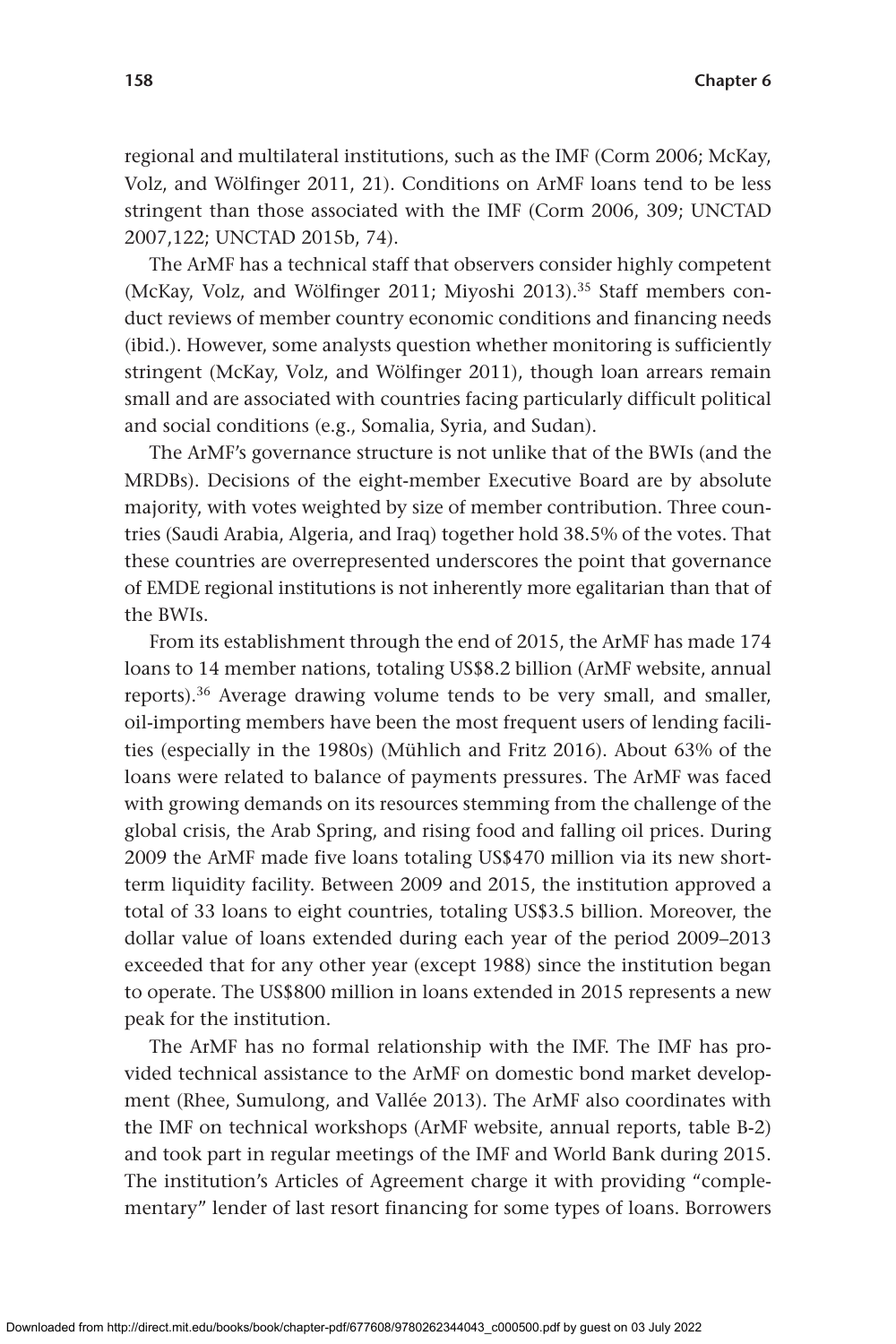are expected first to withdraw their reserve tranche from a regional organization, the IMF, or another multilateral body before seeking support from the ArMF's ordinary, extended, and structural adjustment facilities (Miyoshi 2013, 31–32). This explicitly complementary role is necessitated by the ArMF's small capitalization and is reflected in the frequent parallel use of the IMF and ArMF. Since its creation, parallel use has occurred on 22 occasions, mostly during the Arab Spring (Mühlich and Fritz 2016, 23). The ArMF's resources and lending could obviously be increased significantly to provide more support to its poorer members, given the vast assets possessed by some of its oil-exporting members.

#### **The Eurasian Fund for Stabilization and Development**

The member countries of the Eurasian Economic Community created the Eurasian Fund for Stabilization and Development (EFSD) in June 2009.37 Until 2015, it was known as the Eurasian Economic Community Anti-Crisis Fund. Since its founding, the Fund has operated as a hybrid that involves features of reserve pooling and development banking. The EFSD serves as a regional safety net that extends what it terms financial credits to governments to offset the effects of the global crisis; funds stabilization programs by supporting budgets, balance of payments, and currencies; and ensures the long-run economic stability of member nations. The EFSD also provides what it terms investment loans to governments and firms for large interstate projects that support regional integration or national investment and has a new program of grants aimed at supporting social programs.

The EFSD was established with subscribed contributions of US\$8.5 billion by six countries.38 It has paid-in contributions of US\$2.8 billion, most of which comes from Russia, its largest member.39 Paid-in contributions to the EFSD come from pooled member resources via budget contributions. At present, it has no capacity to issue bonds or to otherwise tap financial markets (Rhee, Sumulong, and Vallée 2013). Votes at the EFSD are weighted by capital contributions (as per the ArMF, the BWIs, and the MRDBs). Russia holds 85% of the votes and consequently holds veto power.

The Eurasian Development Bank manages EFSD resources and conducts surveillance of EFSD borrowers (Rhee, Sumulong, and Vallée 2013, 224).<sup>40</sup> There are no automatic disbursals of financial credits from the EFSD, and all disbursements are tied to a heavily and regularly monitored adjustment (i.e., conditionality) program. Financial credits are followed by consultations intended to determine the likelihood of borrower success in implementing reforms or stabilization programs that are funded by the EFSD. Recipients are not required to work with the IMF, though the EFSD claims that it is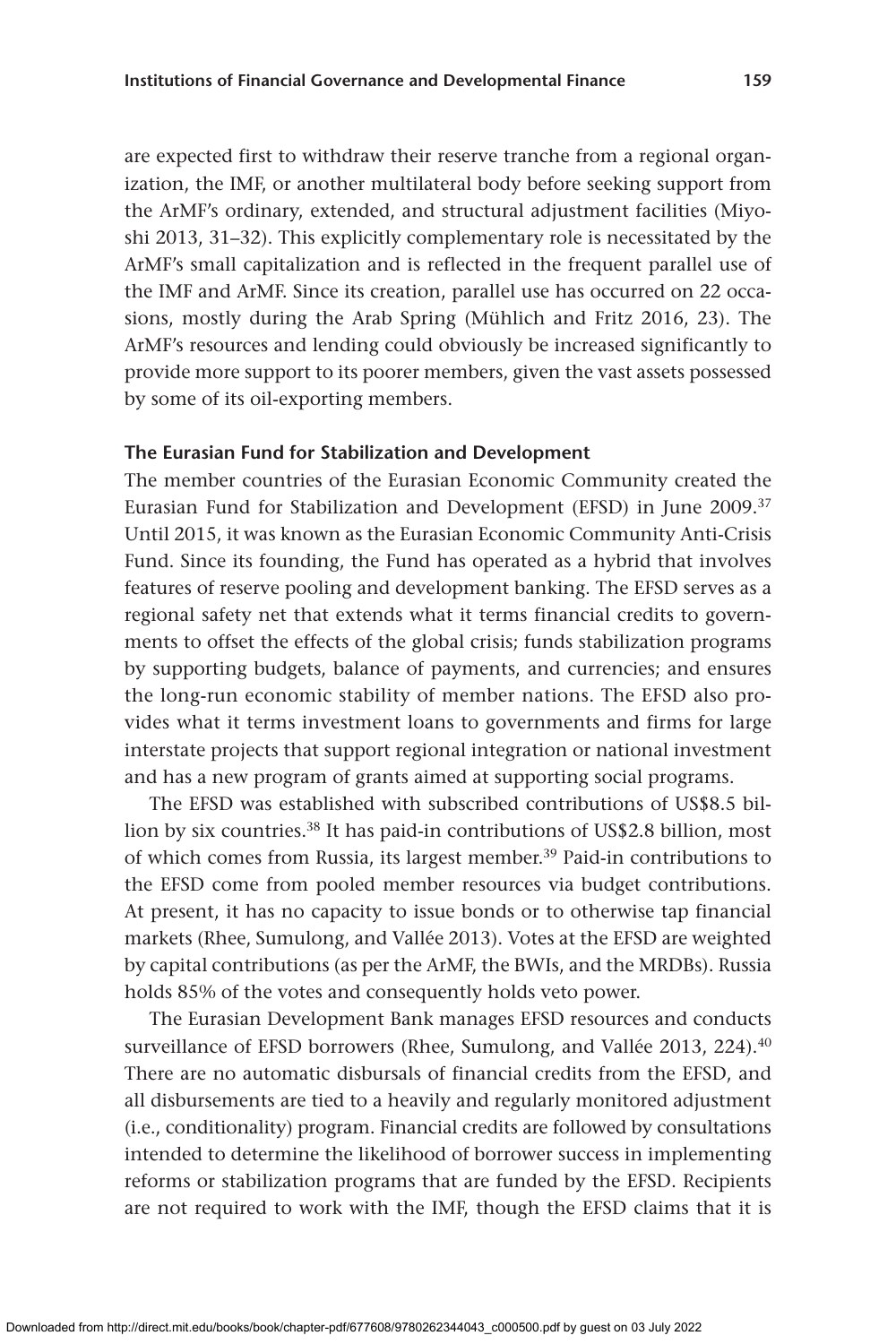"guided" by the IMF in matters relating to financial credits. It also uses IMF benchmarks when assessing various matters, such as corporate governance. Indeed, an EFSD annual report notes that the manager "consulted with the IMF on a regular basis regarding economic policy guidelines for Armenia, Belarus, Kyrgyz Republic, and Tajikistan" and that EFSD officials have been discussing coordination initiatives with the AsDB, World Bank, and IMF since 2014 (EFSD website, annual report 2014,12). The EFSD does not extend financial credits to countries that are in arrears to the IMF, other multilateral institutions, or EFSD members. However, in the case of Belarus, the EFSD extended a financial credit to the country when the IMF declined to do so. Decisions on financial credits by the EFSD are rapid—available evidence suggests that internal decisions on loan disbursements are made in two to eight weeks (Mühlich and Fritz 2016, 15).

To date, the EFSD has extended only four financial credits, totaling almost US\$3 billion (to Tajikistan in 2010 and 2016, Belarus in 2011, and Armenia in 2015). Its largest extension of financial credits to date was to Belarus—its support package of US\$2.6 billion was equal to almost 6% of the country's GDP.41 The 2010 support package of US\$70 million to Tajikistan was equal to about 1% of its GDP. The case of Belarus suggests that EFSD surveillance has teeth: disbursal of a sixth tranche of funding was postponed from 2013 to 2015 because the country missed stabilization targets established in its agreement with the EFSD. Support was reestablished in 2016.

#### **The Contingent Reserve Arrangement of the BRICS**

The BRICs acronym was developed in 2001 by Goldman Sachs' Jim O'Neill, who saw Brazil, Russia, India, and China as having broadly similar characteristics. O'Neill predicted that these countries would have higher levels of economic interaction with one another (O'Neill 2001). The marketing label had performative force: it is credited with spurring coalition building, the creation of networks of influence inside and outside the group (e.g., within the IMF and the G-20), and institutional innovations (Ban and Blyth 2013).

Beginning in 2006, Russia promoted informal meetings of diplomats from the four countries.42 The first recorded meeting among the group's policymakers took place when their foreign ministers met on the fringes of the UN General Assembly in the fall of 2006. Since 2006, BRICs officials have deepened, broadened, and formalized discussions of financial governance. The first BRICs leaders' meeting was held in Japan on the eve of the 2008 G-8 summit, and the first stand-alone BRICs Leaders' Summit took place in Russia in 2009. Since then, leaders have been meeting annually at the group's Leaders' Summits and informally on the sidelines of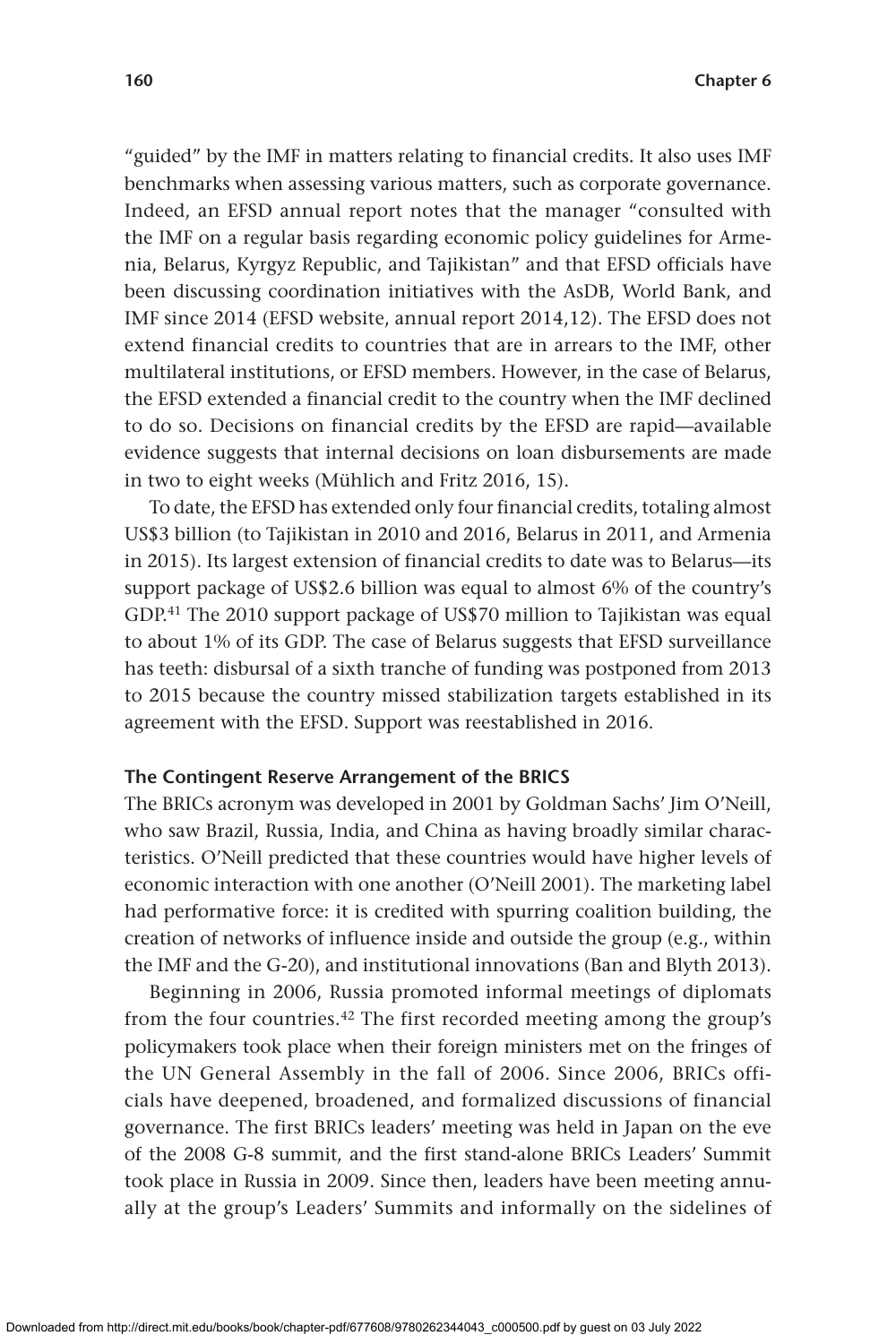international meetings, while heads of ministries have also met regularly. BRICs executive directors at the BWIs also meet informally. Intensified intra-BRICs cooperation in international finance after 2009 led to broader dialogue and the development of structures to institutionalize cooperation among officials in other policy areas, such as agriculture, national statistics institutes, and foreign policy. South Africa was invited to join the group at the third Leaders' Summit, in China in 2011, and the group has since been known as the BRICS.

Since 2011, the BRICS has moved rapidly to develop plans and launch initiatives to create new financial institutions. The first BRICS-level financial initiative was the announcement in mid-2011 of plans to establish joint listing of one another's stock index futures and other derivative indices on their respective stock and securities exchanges. This came to fruition in March 2012, when the five founding members of the BRICS Exchanges Alliance began cross-listing benchmark equity index derivatives. In 2011, BRICS leaders promised to strengthen cooperation among their national development banks. Plans for financial cooperation became more ambitious in 2012, when the group began to discuss formation of a development bank that would supplement existing institutions. In 2012, BRICS finance ministries also agreed to encourage trade between members, denominated in bilateral currencies.

Intra-BRICS cooperation took a step forward at the July 2014 Leaders' Summit in Fortaleza, Brazil. In what became known as the Fortaleza Declaration, the group announced that it had reached agreement on two initiatives—the founding of a reserve pooling arrangement called the Contingent Reserve Arrangement (CRA) and the New Development Bank (NDB) (the latter will be discussed later). Long-standing frustration with the BWIs was explicit in the Fortaleza Declaration, which stated that, "International governance structures designed within a different power configuration show increasingly evident signs of losing legitimacy and effectiveness" (BRICS 2014b). Notwithstanding these frustrations, the declaration also made clear that both the CRA and the NDB were to be complements to, and not substitutes for, the BWIs.

The CRA is a reserve pooling arrangement meant to provide liquidity protection (including precautionary support) through currency swaps to members during balance of payments crises.<sup>43</sup> China has pledged US\$41 billion to the CRA's US\$100 billion pool; Brazil, India, and Russia have each pledged US\$18 billion; and South Africa has pledged US\$5 billion. Pledges by China, Brazil, India, and Russia to the CRA are nearly equal to each of their IMF quotas. At this point, most CRA capital is callable. No single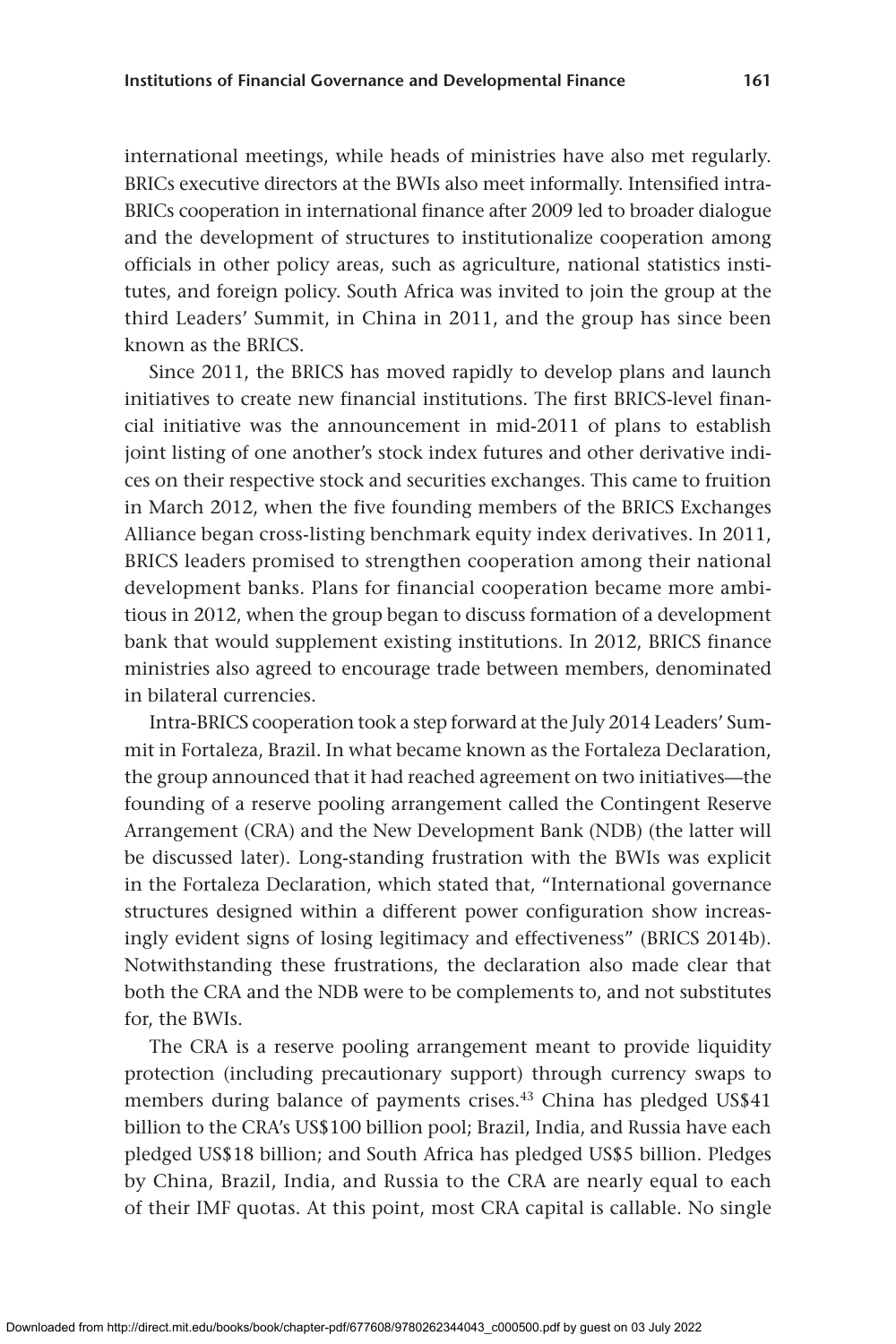member is to have effective veto power over fundamental changes in the CRA. As of this writing, the criteria to be used in decisions pertaining to qualification for support under both the liquidity and the precautionary facilities are still under development. Support decisions will be made by a "Standing Committee" comprising five directors appointed by each of the member country central banks. Countries applying for support from the CRA (including for precautionary support) in amounts above 30% of their eligibility must be in compliance with the surveillance and disclosure obligations of the IMF's Article IV (sections 1 and 3) and Article VIII (section 5), and they may not be in arrears to BRICS nations or to regional or multilateral institutions (Henning 2016, 125–126; BRICS 2014c, Article  $14(b)(v)$ ). The most controversial aspect of the CRA rests precisely in the decision to replicate the CMIM-IMF link.

It is unrealistic to treat the BRICS as a serious challenge to the roles of the United States and the IMF in global financial governance.<sup>44</sup> Instead, it should be seen as a group that occupies an "intermediate space" in global interstate power (Armijo, Katada, and Roberts 2015; Armijo and Roberts 2014) and as creating a "parallel order" rather than one that rivals the United States and the BWIs (Stuenkel 2016a; 2016b). The group's ability to cooperate is rooted in part in its potential to serve as a counterweight to traditional powers.

That said, important sources of tension that sometimes yield conflict persist among BRICS members (Chin 2014a). The BRICS group has often had to overcome or, more accurately, work around important differences and persistent fissures to reach consensus on some matters of global financial governance. The Russian government, in particular, has not always or easily fallen into line with positions taken by other members, and it has used its membership in the BRICS instrumentally in its conflicts with other powers (e.g., as a way to insulate itself from clashes with the United States and Europe over its policy in Ukraine). Indeed, China and Russia oppose adding the other BRICS to the permanent membership of the UN Security Council because this would reduce their own influence (Bond 2016, 615).

The launch of the CRA triggered an avalanche of commentary that broke down along the lines of Hirschman's possibilists and futilists. Futilists dismissed the "empty symbolism" of the CRA, emphasizing the decision to replicate the CMIM-IMF link, the small size of CRA resources relative to potential demands, and the dollar-based funding commitments to the CRA that reinforce the currency's dominant global role.45 More broadly, skeptics emphasize what they see as fatal internal tensions that will continue to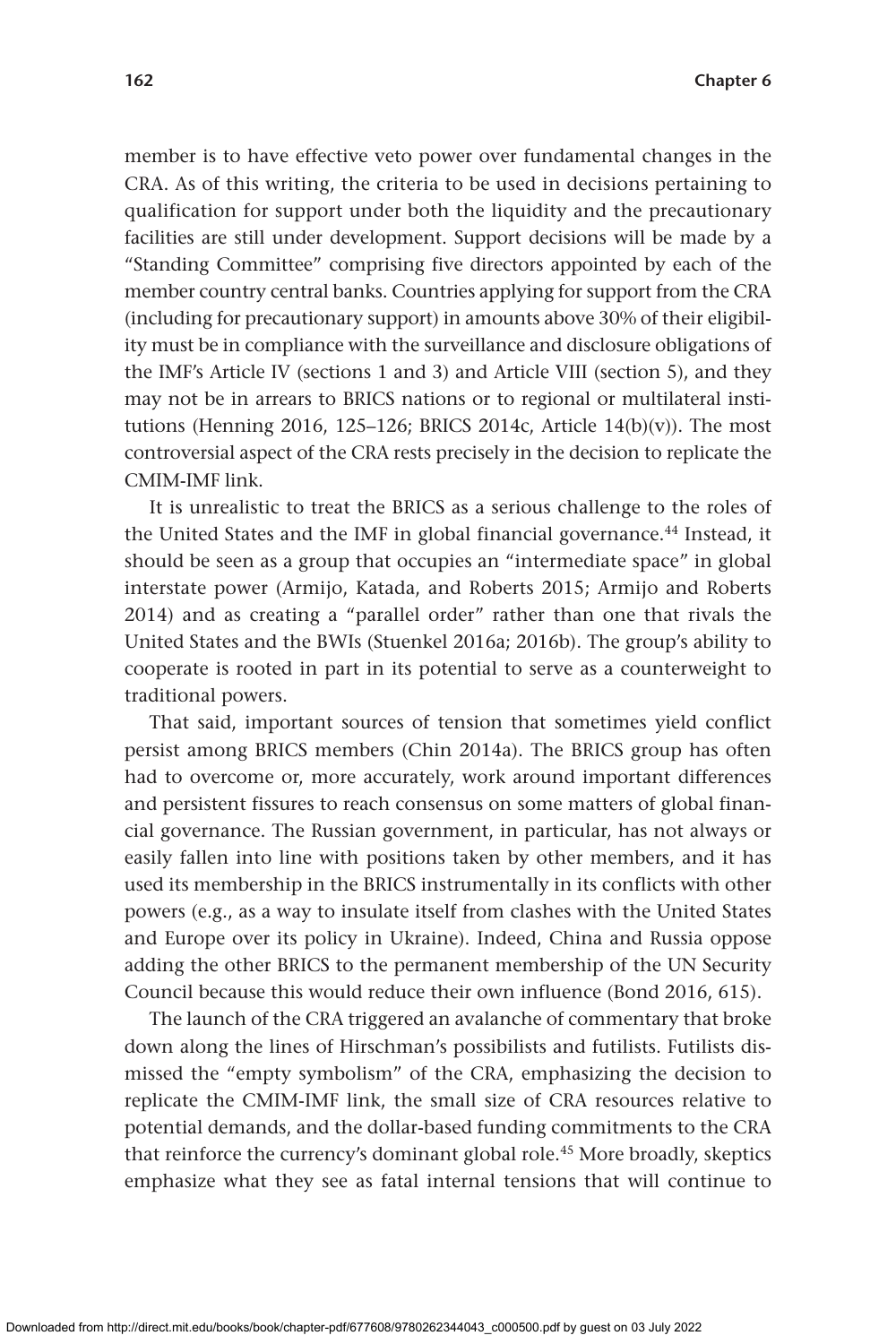disrupt the group's cohesiveness and its potential to transform financial governance.46 Others emphasize the "sub- or neo-imperial" tendencies of the BRICS, while still others dismiss the significance of the BRICS because their growth prospects have slowed.<sup>47</sup>

Possibilists are not persuaded. In the possibilist view, the CRA (warts and all) is part of an evolving, fragmenting global financial landscape in which institutional experimentation is becoming the "new normal." From this perspective, the CRA is understood to complement existing institutions and advance the growing disbursal of economic power while holding the potential to increase the voice of EMDEs in the global financial governance architecture either directly or through the leverage associated with forum shopping.48 For possibilists, the CRA is one among many parallel experiments that provide opportunities for learning, problem solving, and deepening networks of influence.

Possibilists insist that it is premature and unhelpful to dismiss in advance the CRA and other BRICS initiatives. It is of course true that the impact of the BRICS and their various initiatives will be uneven and even contradictory, reflecting enduring tensions within each of its member states, among its members, and between those members and other actors (states and institutions). But that is equally true of all complex institutions and their endeavors—they are not adequately described by exclusive reference to their formal mission statements or just one aspect of their practice. It is also true that critical issues must be addressed before the CRA begins to disburse funds. China's economy is larger than all of the other BRICS combined (Chin 2014a). It will be important for China's voice at the CRA not to dominate those of other members, something that may be complicated by the size of its contributions (Chin 2014a; Desai and Vreeland 2014). In addition, the CRA (like the CMIM) will have to address the difficult issues of surveillance and its relationship to the IMF.<sup>49</sup> But these obstacles are not insurmountable, and the motivation to overcome them is high given the degree to which the CRA promises results that are not presently achievable elsewhere. There is good reason to expect that the CRA will ultimately develop independent, well-resourced, and technically competent surveillance capacity over time, and as that occurs, the IMF link may lessen or be eliminated. For these reasons, the CRA carries significant potential to catalyze widespread change through its own internal performance, through competition or cooperation with other pooling arrangements, and through the example it sets for other institutions (Griffith-Jones, Fritz, and Cintra 2014).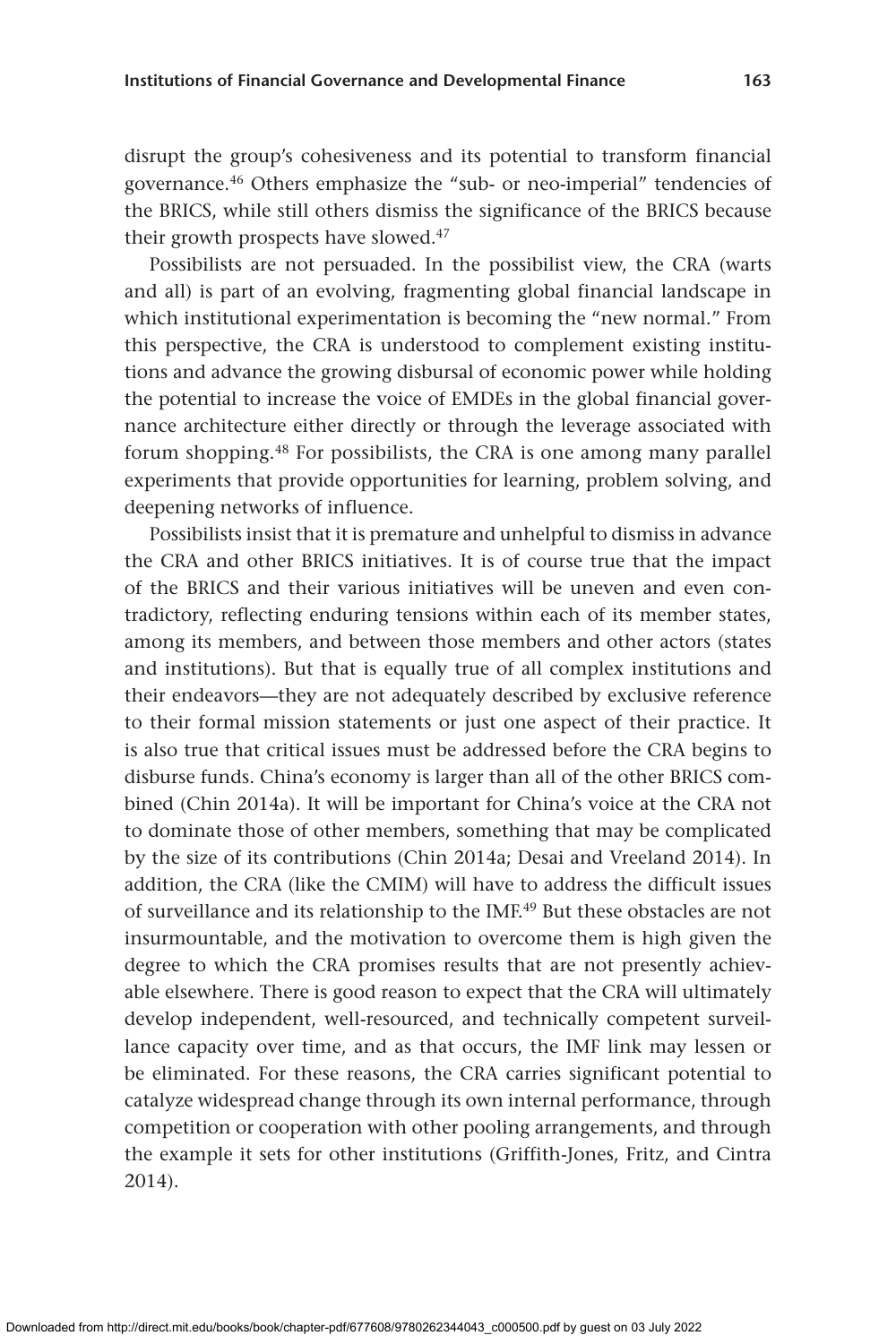#### **Development Banks**

Development or infrastructure banks are specialized financial institutions that channel large sums of long-term financing for investment in capitalintensive projects, and public and private enterprises and particular sectors (such as infrastructure) that generate positive externalities but that are likely to be underfunded by private banks.<sup>50</sup> Development banks are generally mandated to provide credit at terms that would render industrial and infrastructure investment viable. They also perform other functions, such as providing technical assistance to borrowers. Development banks differ in many ways. For example, they diverge in terms of the size of their assets, overall significance in the economy, source of funds, types of projects that are funded, and whether they focus on long-term lending to large industries and infrastructure or on realizing special policy mandates.

Development banks in EMDEs and the MRDBs were created over fifty years ago to address the shortage of project and infrastructure finance. EMDEs host the majority of development banks. A recent study found that as of 2015 there were over 250 national development banks across the world, holding at least US\$5 trillion in assets (Gallagher and Sklar 2016). The Asia and Pacific region hosts the largest number of national development banks (119), followed by Latin America and the Caribbean (63), Africa (61), the Middle East (45), and Europe and North America (15) (ibid.).

In the 1950s and 1960s, over 70% of the World Bank's IBRD and IDA operations were directed toward infrastructure. But by 1999 only 19% of IBRD and IDA operations targeted infrastructure (Humphrey 2015a, 3). The shortfall in infrastructure spending and financing emerged and widened in the 1980s and 1990s as Western bilateral donors and the MRDBs focused instead on social and policy-related lending (e.g., poverty alleviation) (Chin 2014a, 368; Humphrey 2015a; 2015b). Over the last decade, IBRD and IDA lending for infrastructure rebounded to 30%–40% of activity (Humphrey  $2015a$ ).<sup>51</sup> Despite this rebound (from a low level), the exigencies of the global crisis and the freezing of private markets aggravated the infrastructure financing gap (Chin 2014a). In the crisis context, the World Bank, MRDBs, and some national, subregional, and regional development banks based in EMDEs took on roles that we traditionally associated with institutions that focus on liquidity support, such as the IMF and FLAR. Development banks introduced and, where such facilities previously existed, significantly increased disbursements of shorter-term loans and other forms of financing (such as trade credits) that had countercyclical effects. Indeed, a recent World Bank survey of 90 development banks across the world highlights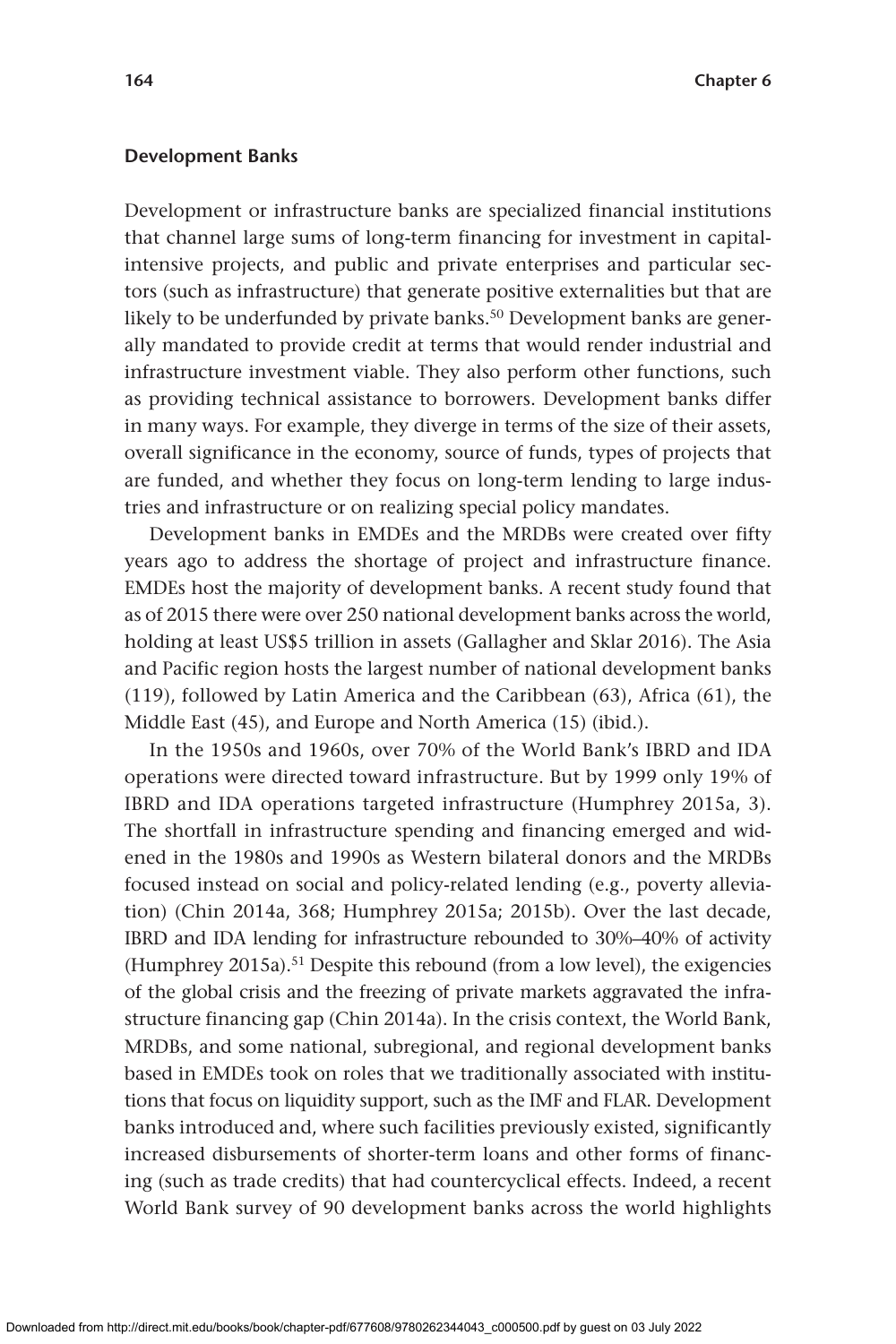the important and often overlooked countercyclical impact of these institutions (de Luna-Martínez and Vicente 2012).

The inadequate provision of infrastructure financing remains a critical deficiency of the global financial architecture (Chin 2014a). A widely cited study of the infrastructure investment gap in EMDEs estimates it at US\$1– 1.5 trillion per year over the next twenty years (Bhattacharya and Romani 2013).52 Other studies suggest that by the 2020s EMDEs will need US\$2–3 trillion annually to support sustainable infrastructure investment that would be sufficient to achieve the SDGs (Bhattacharya, Oppenheim, and Stern 2015; Bhattacharya and Holt 2017).<sup>53</sup> To put the infrastructure investment gap into context, note that in fiscal year 2014 the World Bank Group spent US\$24 billion on infrastructure, which represented an increase from US\$16.7 billion in the previous year (UNCTAD 2015b, 172). The recent creation of two new development banks that focus on sustainable infrastructure and a range of other infrastructure-focused initiatives led by China can only be understood in the context of the infrastructure gap.

The world of development banking has its own terminology. Authorized capital represents the maximum amount of capital that an institution can raise, as determined by the maximum number of shares that it can issue, as set forth in its Articles of Agreement. Member nations commit callable capital to the institution as a guarantee in the event that these resources are needed. The World Bank introduced callable capital as a feature of multilateral development bank operations, and today the World Bank (and the IADB) has a higher share of callable capital than do regional development banks based in EMDEs. This allows the World Bank to issue bonds at some of the lowest rates in the world, for sovereign or nonsovereign issuers (Humphrey 2014). Paid-in capital is the amount of up-front capital actually contributed by member nations. Subscribed capital is composed of paid-in and callable capital. Paid-in capital, together with reserves that are built up as a consequence of the institution's operations, constitutes the institution's equity. Finally, the ensuing discussion sometimes refers to the World Bank Group, which includes all five of the institution's organizations, and sometimes to the IBRD or IDA, the World Bank Group's two main lending arms, which together constitute the World Bank. We use the less cumbersome and more common term World Bank in cases where the lack of precision is not consequential to the discussion.

The terrain of development banks is vast, and hence the discussion of particular institutions in what follows is intended to be illustrative rather than comprehensive. Table 6.4 summarizes key aspects of the development banks examined here.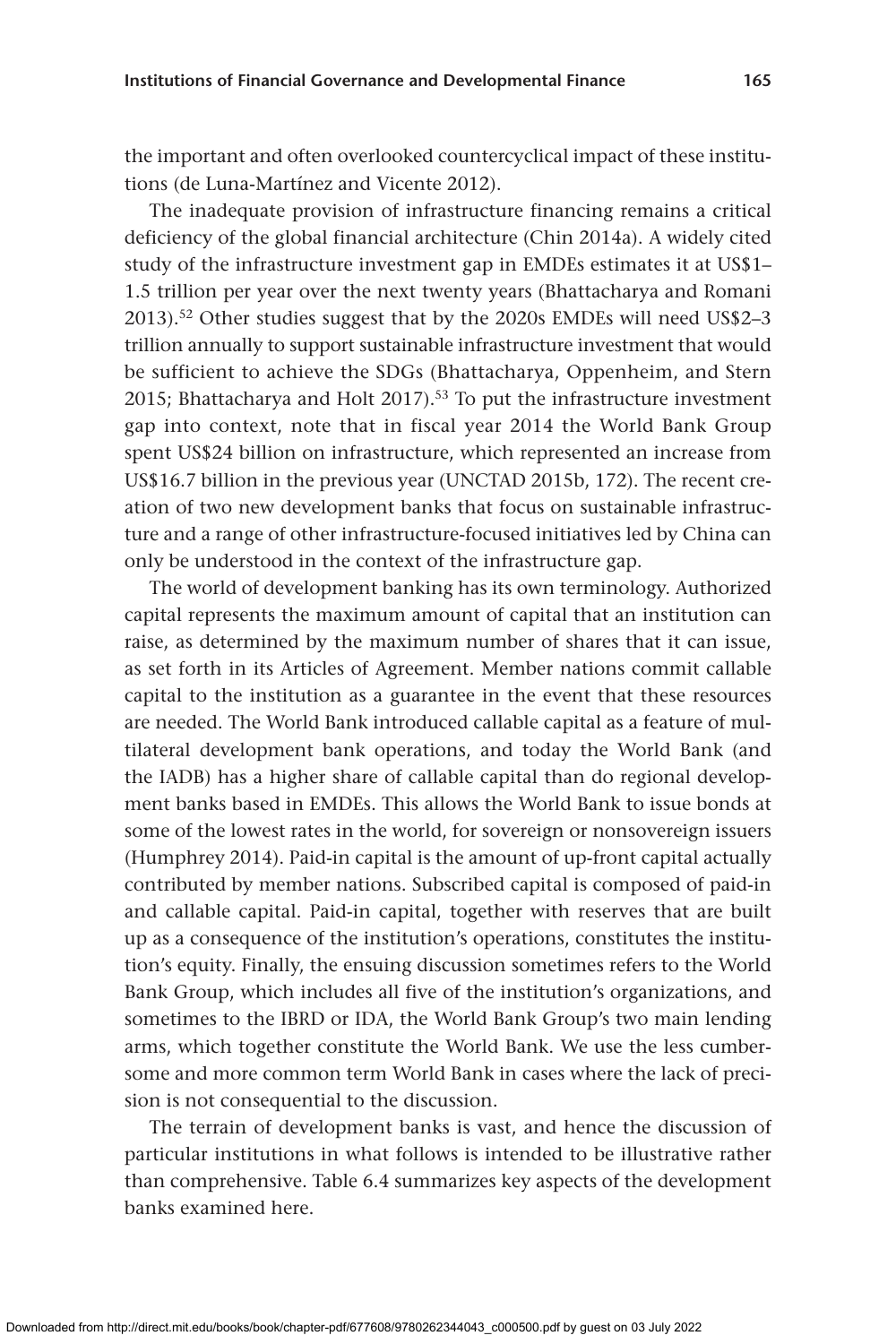|                              | Development and Infrastructure Banks and Initiatives (Selected, US\$Billions, Unless Otherwise Noted) |                                                   |                                                   |                            |                    |
|------------------------------|-------------------------------------------------------------------------------------------------------|---------------------------------------------------|---------------------------------------------------|----------------------------|--------------------|
| Institutions                 | Resources                                                                                             |                                                   |                                                   | Loans                      |                    |
|                              | Assets                                                                                                | Capital                                           |                                                   | Approved                   | Disbursed          |
|                              |                                                                                                       | Authorized                                        | Subscribed                                        |                            |                    |
|                              | <b>EMDE</b> Development Banks and Initiatives                                                         |                                                   |                                                   |                            |                    |
| CAF                          | 32.5 (CY2015)                                                                                         | 15.0 (CY2015)                                     | 5.0 (CY2015)                                      | 12.3 (CY2015)              | 5.9 (CY2015)       |
| <b>NDB</b>                   | $\stackrel{\triangle}{\scriptstyle\sim}$                                                              | 100.0 (2016)                                      | 50.0 (2016)                                       | 1.5 (first loans,<br>2016) | $\frac{1}{N}$      |
| <b>AIIB</b>                  | $\mathop{\rm N}\nolimits\!mathop{\rm A}\nolimits$                                                     | 100.0 (2016)                                      | 85.9 (July 2016)                                  | 1.7 (first loans,<br>2016) | $\frac{A}{N}$      |
| Belt and Road<br>Initiative; | $\mathop{\rm N}\nolimits\!mathop{\rm A}\nolimits$                                                     | $\mathop{\rm N}\nolimits\!\!\!\!\!\!/\Lambda$     | $\mathop{\rm N}\nolimits\!mathop{\rm A}\nolimits$ | Unreported                 | Unreported         |
| Silk Road Fund               | capitalization<br>40.0 initial<br>(2016)                                                              | $\sum_{i=1}^{n}$                                  | $\sum_{i=1}^{n}$                                  | Unreported                 | Unreported         |
| <b>BNDES</b>                 | 291.0 (FY2016)                                                                                        | $\mathop{\rm N}\nolimits\!\!\!\!\!\!/\Lambda$     | $\mathop{\rm N}\nolimits\!\!\!\!\!\!/\Lambda$     | 33.7 (CY2015)              | (CY2015)<br>41.8   |
| CDB                          | 1700.0 (CY2015)                                                                                       | $\mathop{\rm N/A}\nolimits$                       | $\sum_{i=1}^{n}$                                  | $\sum_{i=1}^{n}$           | (CY2014)<br>276.0* |
| BWs and related institutions |                                                                                                       |                                                   |                                                   |                            |                    |
| World Bank<br>Group          | 551.5** (FY2016)                                                                                      | $\mathop{\rm N}\nolimits\!mathop{\rm A}\nolimits$ | N/A                                               | 64.0 (FY2016)              | (FY2016)<br>49.0   |

Table 6.4 **Table 6.4**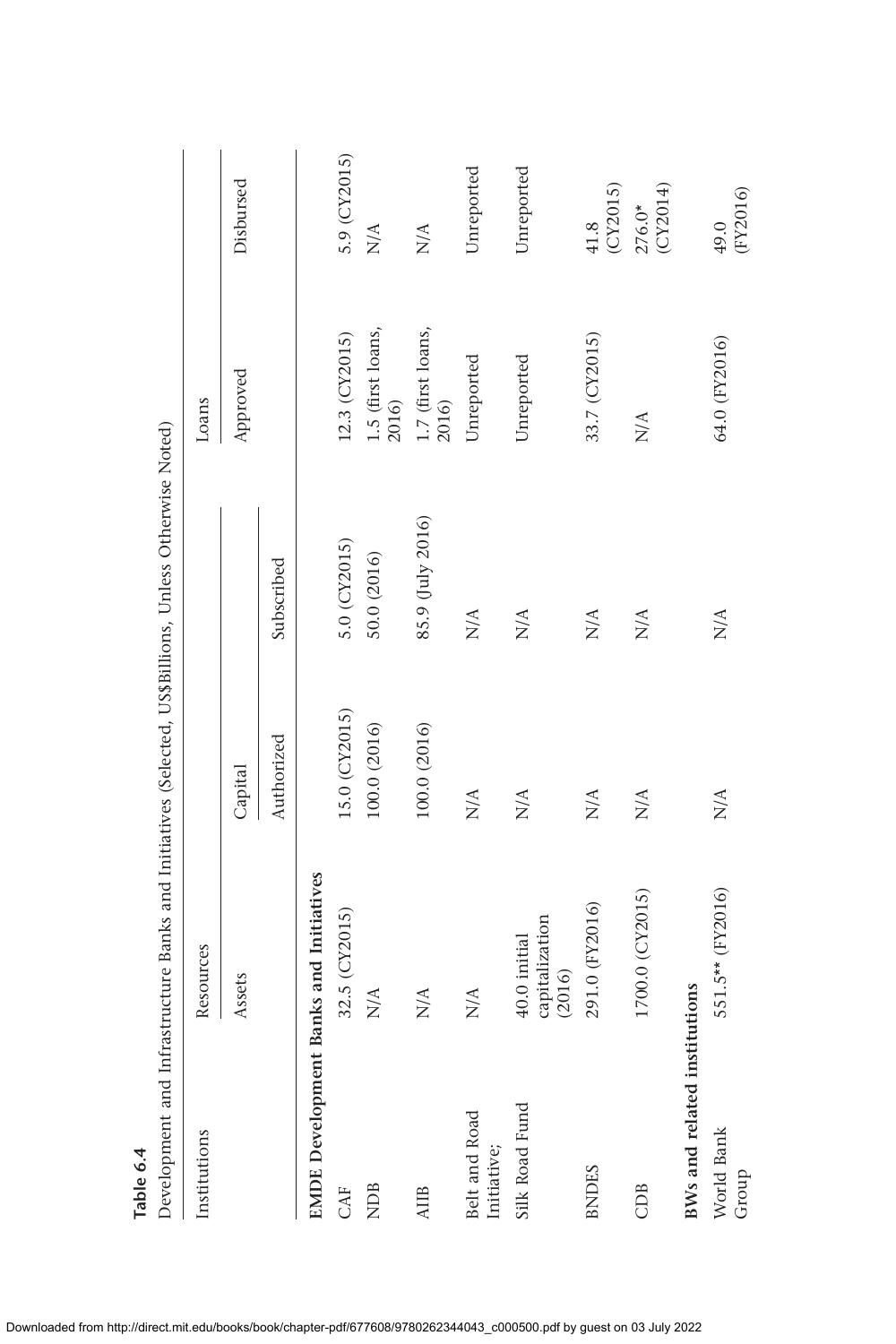| <b>IBRD</b>                                                                         | 371.0 (FY2016)                                                                                                                                                                                                                                                                | 2,307,600<br>shares***<br>(FY2016) | 263.0 (FY2016)                  | 29.7 (FY2016)       | (FY2016)<br>22.0 |
|-------------------------------------------------------------------------------------|-------------------------------------------------------------------------------------------------------------------------------------------------------------------------------------------------------------------------------------------------------------------------------|------------------------------------|---------------------------------|---------------------|------------------|
| IDA                                                                                 | 180.5 (FY2016)                                                                                                                                                                                                                                                                | $N/A***$                           | 245.4******<br>(FY2016)         | 16.2 (FY2016)       | (FY2016)<br>13.0 |
| <b>MRDBs</b>                                                                        |                                                                                                                                                                                                                                                                               |                                    |                                 |                     |                  |
| AfDB                                                                                | (September 30,<br>2015)<br>32.5                                                                                                                                                                                                                                               | 94.0 (Septem-<br>ber 30, 2015)     | (September 30,<br>2015)<br>91.8 | 8.8 (CY2015)        | 4.2 (CY2015)     |
| AsDB                                                                                | 128.2 (FY2016)                                                                                                                                                                                                                                                                | (CY2015)<br>147.5                  | 147.0 (CY2015)                  | 15.4 (CY2015)       | CY2015<br>11.7   |
| <b>IADB</b>                                                                         | 116.5 (CY2015)                                                                                                                                                                                                                                                                | CY2016<br>170.9                    | 170.9 (CY 2016)                 | $11.1***$<br>CY2015 | CY2015)<br>10.2  |
| IADB (and excluding EBRD and EIB).                                                  | 2016; N/A=data unavailable or not applicable; Bretton Woods and related institutions=World Bank Group (IBRD; IDA), AfDB, AsDB, and<br>Notes: Data are most recent available. CY=Calendar year data for year ending as specified; FY=Fiscal year data for year ending June 30, |                                    |                                 |                     |                  |
| **Figure is the sum of IDA and IBRD assets.<br>made across several sectors in 2015. | *CDB annual report for 2015 does not provide total loans extended in that year, but it does report that US\$355.6 billion in loans were                                                                                                                                       |                                    |                                 |                     |                  |
|                                                                                     |                                                                                                                                                                                                                                                                               |                                    |                                 |                     |                  |

\*\*\*IBRD does not assign a dollar value to authorized capital, but each subscribed share has a value of US\$120,635. \*\*\*IBRD does not assign a dollar value to authorized capital, but each subscribed share has a value of US\$120,635.

\*\*\*\*IDA does not have authorized capital. \*\*\*\*IDA does not have authorized capital. \*\*\*\*\*IDA subscriptions and contributions committed. \*\*\*\*\*IDA subscriptions and contributions committed.

\*\*\*\*\*\*Includes guarantees. \*\*\*\*\*\*Includes guarantees.

Sources: Institutional websites, annual reports, financial statements, and investor presentations (and, where unavailable, news stories). Sources: Institutional websites, annual reports, financial statements, and investor presentations (and, where unavailable, news stories).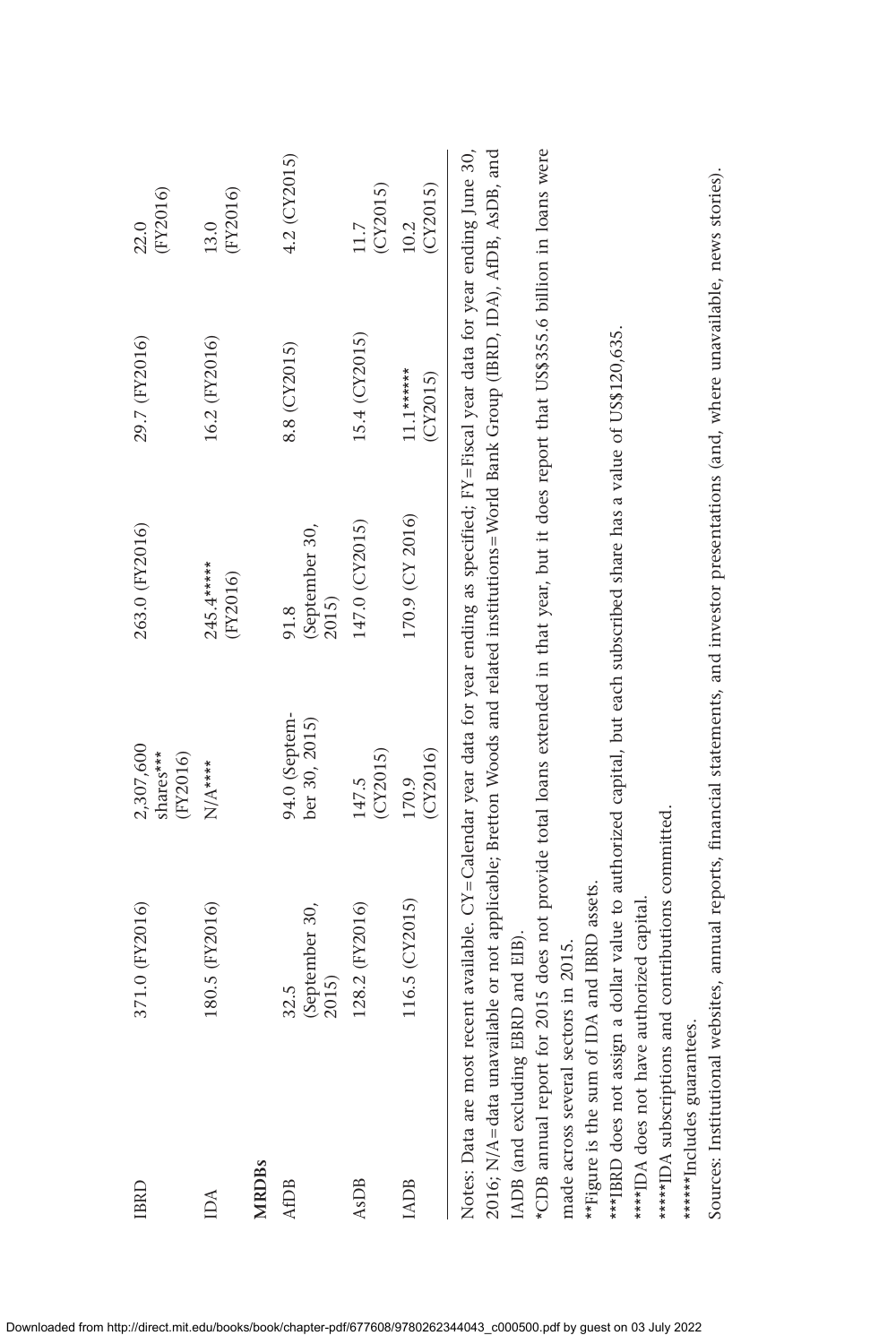#### **The Development Bank of Latin America**

The Development Bank of Latin America (formerly the Andean Development Corporation; Spanish acronym CAF) was created to support development and integration of the Andean Community countries. The renaming of the institution is consistent with its broadening reach throughout Latin America and the Caribbean.

The CAF was launched in 1970.<sup>54</sup> Its membership and the focus of its loan programs have broadened considerably over time. The CAF is a multilateral, regional development bank that focuses on mobilizing medium- and long-term lending for productive investment and fostering regional integration. It lends to governments, the private sector, and public institutions. The CAF raises funds from shareholder countries and through commercial paper activities in the United States and Europe. A large majority of its funds (69% in 2015) come from bond issues sold in international and member country capital markets. In 2015, the CAF raised US\$3 billion from bond sales.

Today the CAF has 19 member countries from Latin America and the Caribbean, plus Spain and Portugal.55 Its newest member, Barbados, became a shareholder in 2015, and Trinidad and Tobago completed the process of becoming a full member in the same year. The CAF is headquartered in Caracas, Venezuela, and has 12 other offices and a nonresident Board of Directors. Member countries are both clients and shareholders of the CAF. The CAF is owned almost exclusively by EMDEs. Members own most of its assets, which is in marked contrast to the ownership structure of other regional multilateral lenders. Borrowing shareholder countries hold nearly all of the votes at the CAF. By comparison, just 37% of the votes at the World Bank are held by borrowing shareholder countries (Humphrey 2014, 616). CAF administration has emphasized that AEs will never be allowed to hold more than 10%–15% of its shares to preserve its governance structure and mission (ibid., 620).

At year-end 2015, the CAF's total assets were valued at US\$32.5 billion, an increase of 51% over 2011. Shareholders' equity in the institution increased by 50.7% over the same period (CAF website, author calculation). Authorized capital in 2015 was US\$15 billion and subscribed capital US\$5 billion. The CAF is among the most dynamic of all multilateral development banks in terms of lending volume. The CAF was relatively marginal in regional lending during the 1970s and 1980s, when the World Bank dominated lending to the region, followed by the IADB.<sup>56</sup> This began to change in the 1990s, as World Bank and (to a lesser extent) IADB shares of lending to the region fell. CAF lending grew fourfold between 1991 and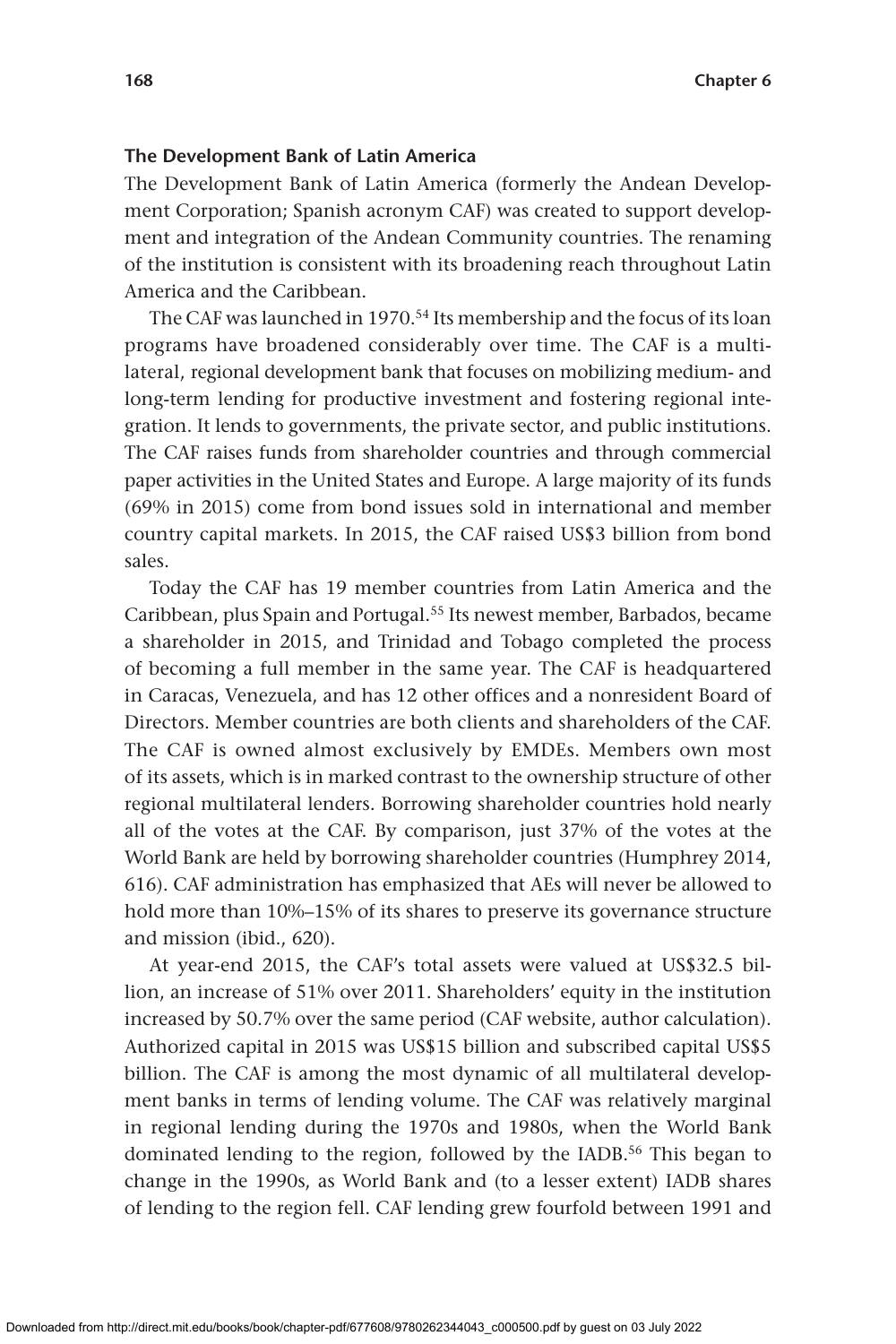2007; during the same period, lending by the IADB doubled and World Bank lending to South America grew by only 40%. Between 2000 and 2011 CAF contributed 56% of total multilateral financing to Andean Community members.

The CAF lends broadly throughout its membership. Andean countries receive a substantial share of CAF loans. From 2011 to 2015, Bolivia, Colombia, Ecuador, Peru, and Venezuela received 56% of loan disbursals. In contrast to the FLAR, a significant percentage of recent CAF loans have gone to larger countries. From 2011 to 2015, for instance, 30.3% of its disbursed loans went to Argentina, Brazil, and Mexico (CAF website).

In 2015, the CAF funded almost as much infrastructure in Latin America as the IADB. At year-end 2015, 62.3% of the CAF loan portfolio was in infrastructure. In 2015, the CAF approved \$3.3 billion in loans for infrastructure (which represented 27% of approved loans), whereas the IADB approved US\$4.3 billion for infrastructure and environment (which they report as a combined category). Almost half of CAF-approved disbursements from 2010 to 2015 were in the form of medium- and long-term loans. Given the scarcity of medium- and longer-term finance in EMDEs, the CAF's role is significant. CAF lending was particularly important during the global crisis insofar as funds for longer-term project finance in EMDEs contracted severely, especially as private lenders fled these markets.<sup>57</sup>

CAF finance has important countercyclical and developmental impacts since it provides stable funding to members. CAF financing dampened instability during the EMDE financial crises of the 1990s and the global crisis, when CAF loans remained high. Annual loan approvals ranged from US\$9.1 billion in 2009 to US\$11.7 billion in 2014. During 2011–2015, the CAF averaged US\$11.1 billion in lending annually, compared with US\$8 billion from 2006 to 2010. In 2015, the CAF increased its countercyclical activity through what it called fast disbursing and contingent operations of US\$2.4 billion. In 2015, the CAF approved a record volume of loans of US\$12.3 billion (and disbursed US\$5.9 billion), while the IADB approved loans of \$US11.1 billion (and disbursed US\$10.2 billion).

Despite CAF dynamism, it has by no means displaced the World Bank and the IADB in regional crisis response capacity (see Table 6.4). In 2008, 2009, and 2010, CAF loan approvals were US\$7.9 billion, US\$9.1 billion, and US\$10.5 billion, respectively. By contrast, in the same years, the World Bank approved loans to Latin America of US\$4.6 billion, US\$14 billion, and US\$13.9 billion, while the IADB approved loans of US\$11.2 billion, US\$15.5 billion, and US\$12.4 billion (Ocampo and Titelman 2012, 15). Later in the crisis, the gap between CAF loan approvals and those of the World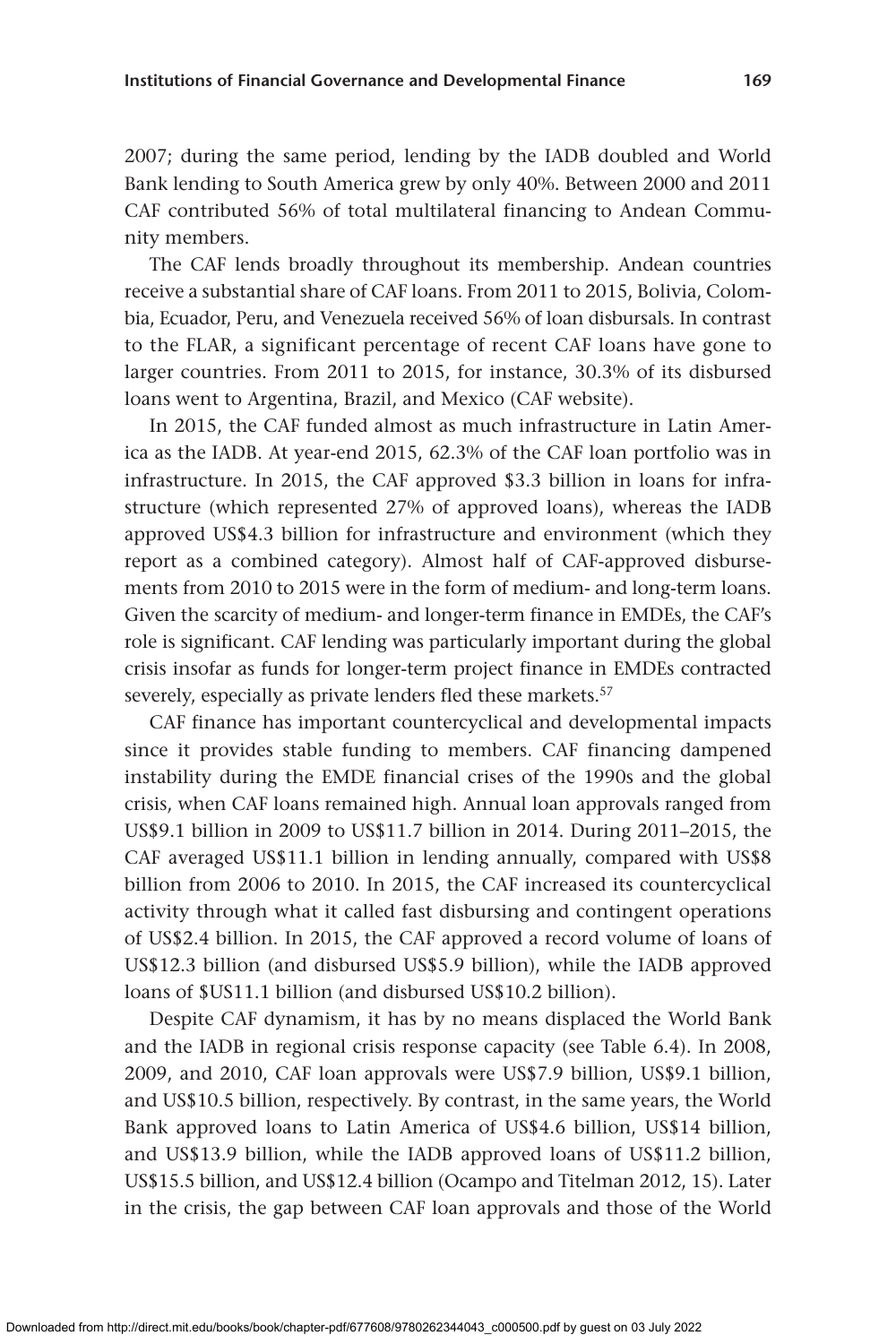Bank and the IADB to all of Latin America and the Caribbean narrowed. In 2012, for instance, the CAF approved US\$9.3 billion, while the World Bank approved US\$6.6 billion and the IADB US\$11.4 billion in loans to the region (Humphrey 2014, 615).

As with the FLAR and some ArMF lending facilities, the CAF loan approval process is very rapid compared with that of the World Bank and the IADB.<sup>58</sup> The average time to loan approval by the CAF is usually under three months (Humphrey 2015a, 17). Rapid approval stems from the institution's streamlined procedures, in which loans and technical assistance up to fairly large limits are approved by the CAF's senior management rather than its full membership, following a rigorous project evaluation at several stages in the project life cycle. Agreed-on borrower commitments are designed during this process. However, failure to meet these commitments generally does not result in the suspension of loan tranches. Rather, failure may trigger additional technical assistance by the CAF. The CAF tends to emphasize those actions that can be implemented by a country's executive branch or that are likely to achieve legislative approval.

Also like the FLAR, country ownership (both literally and figuratively) in the CAF accounts for its very high loan recovery rate. During the financial crisis of the late 1990s, Ecuador's government continued to service its CAF debt while disappointing other creditors, and when Peru's government limited debt service payments to 10% of export earnings during the 1980s, it continued to service debt to the CAF in full (Griffith-Jones, Griffith-Jones, and Hertova 2008). Indeed, there were very few defaults on CAF loans from 1999 to 2003, despite the fact that the region faced severe difficulties. As a consequence, the CAF's credit rating is investment grade and is higher than those of its individual member countries. Moreover, the speed of loan approvals and the close relationship with borrowing countries accounts for the proclivity of Andean member countries to borrow from the CAF, even though its loans are somewhat higher in cost than those offered by the World Bank and IADB (Humphrey 2014, figure 1). The higher cost of CAF loans stems from the CAF's somewhat lower credit rating than the World Bank and IADB, which in turn derives from the fact that the World Bank and IADB have a high share of callable capital guaranteed by highly rated, nonborrowing AEs (ibid., 618). The CAF often cofinances loans with the World Bank and the IADB.

Member nations' commitment to the CAF is also apparent in the ease with which the institution raised capital from its members during the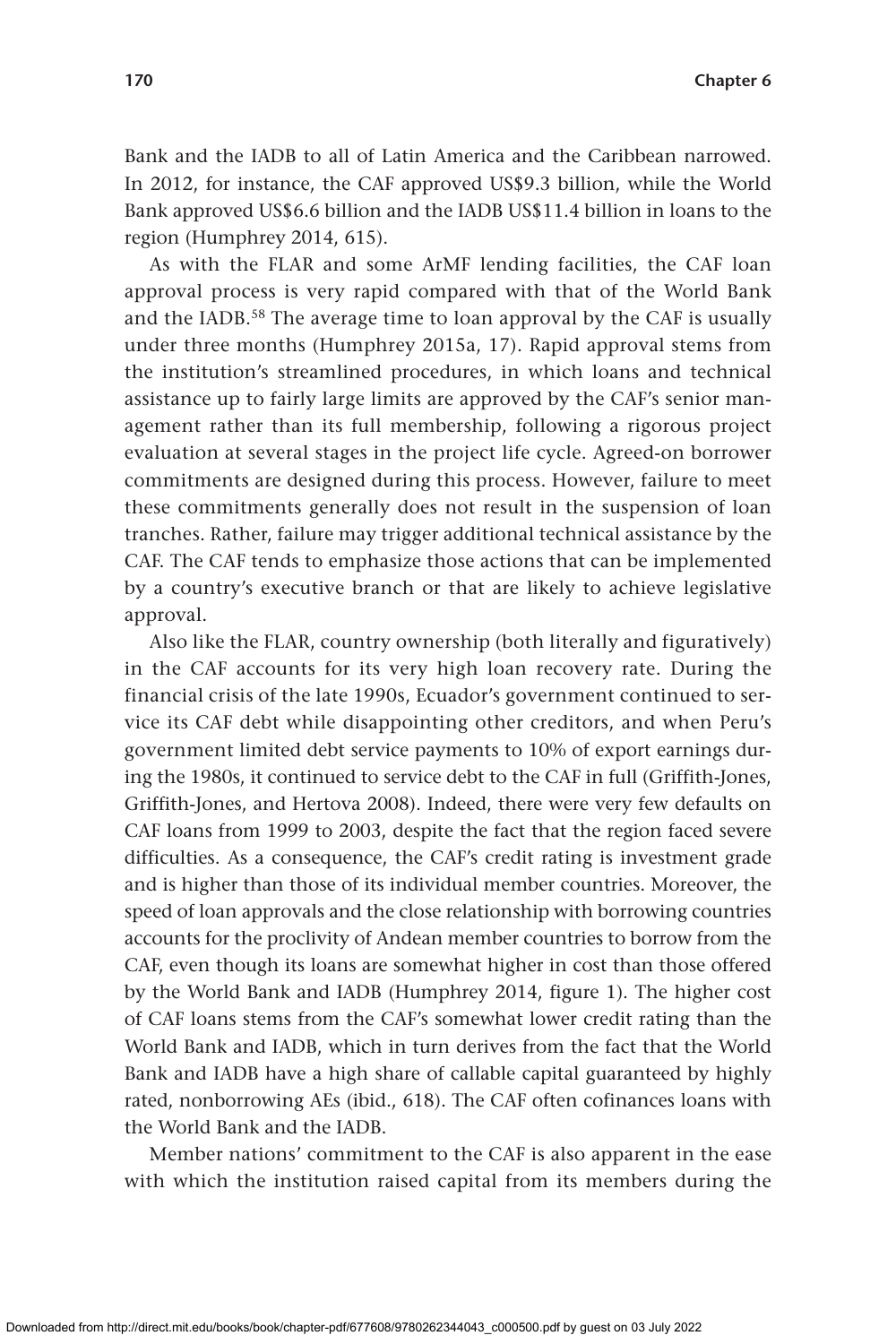global crisis. One might have expected national policymakers to withdraw from multilateral commitments. Instead, early in the crisis, CAF officials were able to tap shareholders for additional paid-in capital contributions. Shareholders quickly and unanimously approved a US\$2.5 billion paid-in capital increase in August 2009 (Humphrey 2014). A CAF Treasury official spoke of the ease of securing this capital increase: "We asked shareholders for US\$1 billion . . . they gave us US\$2.5 billion. We can increase the capital base whenever we need to, because the structure of our shareholders is so different. It's not like that with the IADB and the World Bank, where some shareholders contribute capital and others benefit by taking out loans" (quoted in Humphrey 2014, 628). Humphrey observes that "including paid-in capital from new members, CAF raised US\$4 billion in paid-in capital following the 2008 crisis, almost as much as the vastly larger World Bank (US\$5.1 billion) and more than twice as much as the

IADB (US\$1.7 billion)" (ibid.). In 2015, CAF shareholder countries again approved an increase in paid-in capital (of US\$4.5 billion) (CAF website, annual report).

The CAF issues a large percentage of bonds in Latin American currencies, which are held by regional and international investors. For example, in June 2004, the CAF issued bonds in Colombian pesos (which was a first for Latin America), and it did so again in December 2008 and April 2009. More recently, it issued bonds in Peruvian, Mexican, Venezuelan, and Uruguayan currencies.59 In 2007, 32.9% of CAF bonds were issued in Latin American currencies; in comparison, the IADB issued just 14.9% of its bonds in Latin American currencies in the same year (Ocampo and Titelman 2009– 2010, table 2). During the global crisis, the CAF introduced and utilized two new financial products to support infrastructure finance, "Collateralized Infrastructure Debt Obligation," a securitized debt obligation for which infrastructure loans serve as collateral, and "Debt Funds for Infrastructure." The latter were used in Colombia in 2014 (issued in Colombian pesos and indexed to inflation) and Uruguay in 2016 (issued in Uruguayan pesos and dollars, and also indexed to inflation). Local currency bonds reduce exchange rate risk for the CAF and borrowing countries. More importantly, it promotes the development of local currency bond markets, something that has positive spillovers from the perspective of financial resilience, stability, and access to long-term credit. It also mitigates the locational mismatch that plagues so much lending to EMDEs. The CAF has also signed cooperative agreements with the Green Climate Fund and the Global Environment Facility, reflecting its increasing emphasis on sustainable financing.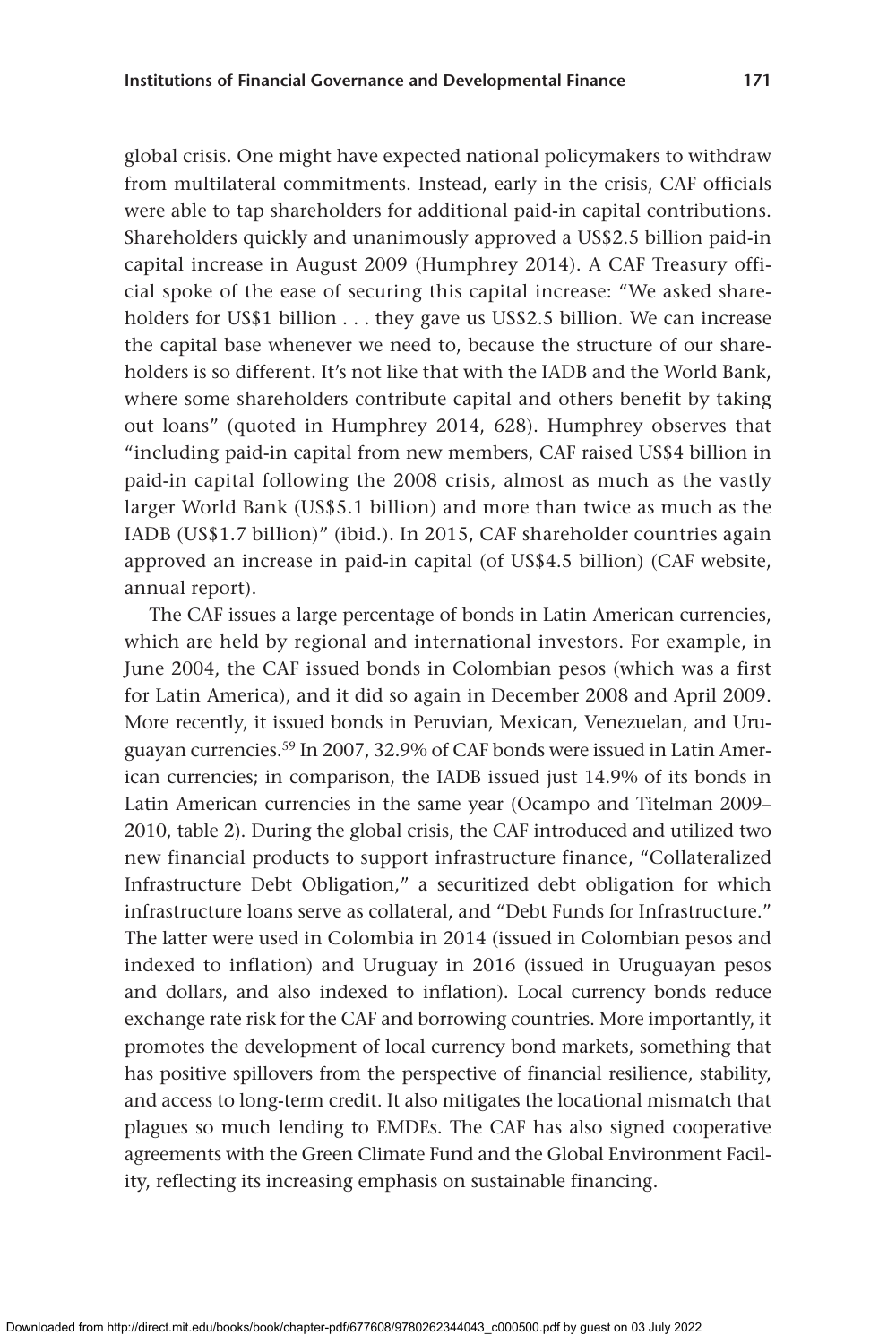#### **The New Development Bank**

The BRICS Fortaleza Declaration of 2014 also announced the launch of the NDB. As with the CRA, the NDB was motivated by deep frustrations with the governance of the BWIs.

The NDB is designed to finance investment in infrastructure projects and more sustainable development (including sustainable infrastructure) in the BRICS, with an eye toward allowing other low- and middle-income EMDEs to buy in and apply for funding in the future. It has authorized capital of US\$100 billion and subscribed capital of US\$50 billion (with each of the five founding signatory countries contributing US\$10 billion); 20% of subscribed capital is paid in (and will be paid in over a seven-year schedule), and the rest is callable. The initial size of the NDB's resources is notable. By comparison, the IBRD had subscribed capital of US\$263 billion as of June 30, 2016, of which only \$15.8 billion is paid in. China's contribution of US\$10 billion to the NDB is not much smaller than its contribution to the World Bank, and the contributions by each of the other BRICS to the NDB exceed their contributions to the World Bank.<sup>60</sup>

The NDB approved its first loans in May 2016. By year-end 2016, it had approved a total of seven loans, collectively amounting to US\$1.5 billion. Each of its member nations was approved for one of its first five loans, and an additional two loans were approved later for China and India. The loans were extended to public sector entities in each of the countries to support small-scale renewable energy and transportation-related projects, and were financed by "green" renminbi (RMB)-denominated bonds issued in the Chinese market. As of November 2016, the institution reported that it had received approval from member governments to develop local currency bond offerings in the Indian, Russian, and South African markets (NDB 2016a; 2016c).

The five members of the NDB hold equal votes in the institution, and its presidency will be held for five years and will rotate among the five members. The first president is Indian; the chair of the Board of Governors is Russian; a Brazilian chairs the Board of Directors; the headquarters is in Shanghai, China; and Johannesburg, South Africa, will host the African regional center. There are also plans for a regional office in Brazil. The location of the NDB's headquarters in China was reportedly a matter of controversy, but the decision was reportedly made after China agreed to contribute a large share of the CRA's initial funds (Chin 2014a).

The Articles of Agreement of the NDB are in important respects similar to the governance model of the World Bank and the MRDBs. This is notable in light of what its founders identify as its break with prevailing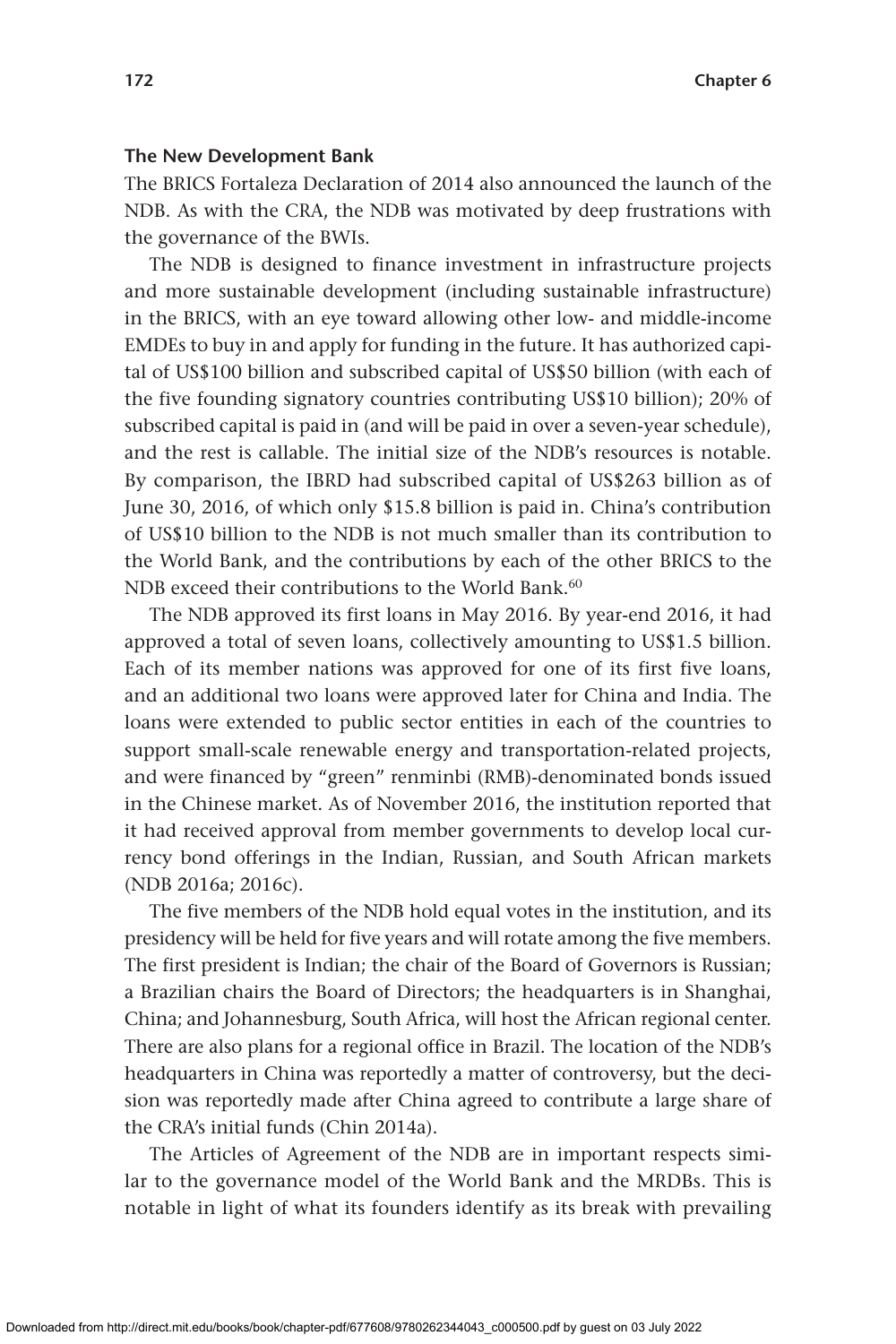norms (Humphrey 2015b, 23). For example, each capital share translates into one vote (ibid., 8). However, unlike the legacy institutions, the NDB has a nonresident board (BRICS 2014a, article  $12(g)$ ). The BRICS countries have assured themselves of a dominant position in the institution, even as new members join. Contributions by new members cannot reduce aggregate voting power by the BRICS to below 55% or provide any new member with more than 7% of aggregate voting shares (ibid., article 8). Nonborrowing members can never have more than 20% of total voting shares (ibid.). Moreover, the institution's president and vice president must be from the BRICS (ibid.). This governance structure may inhibit expansion of the institution's membership. So, too, might the likelihood that the NDB will not be awarded a AAA credit rating based on the bond ratings of the BRICS countries themselves and the fact that it does not have any AEs among its shareholders (Humphrey 2015b).<sup>61</sup>

Despite these obstacles, some analysts suggest that NDB loans could dwarf those of the World Bank in the next several decades, especially if membership is broadened and the institution cofinances loans with governments and private investors (Desai and Vreeland 2014). In terms of cofinancing possibilities, the NDB signed memoranda of understanding with the CAF and the World Bank in September 2016, and with BNDES in April 2017. The NDB's loan portfolio capacity is projected to reach about US\$45–65 billion by 2025 (Humphrey 2015b, figure 5).

Along with the initiatives led by China, the creation of the NDB should be understood in part as a response to the vast need for infrastructure spending and finance. Taken together, these initiatives are apt to have catalytic effects on the World Bank and the AsDB (and other MRDBs). Certainly, the rush to create infrastructure finance facilities within the legacy institutions and the G-20 suggests that this is the case, particularly since attention has returned to the infrastructure gap as a central obstacle to development.<sup>62</sup> Chin (2014a), for example, suggests that the World Bank may have renewed its attention to infrastructure finance partly in response to the perceived threat posed by the NDB.<sup>63</sup>

Risk management is a key challenge for the NDB. The NDB must ensure that its loan portfolio is of high quality; that loans are carefully chosen and monitored for their developmental, social, and environmental impacts; that finances are sustainable; that the cost of borrowing from it is not prohibitively high; and that China's influence does not dwarf all others (Chin 2014a; Desai and Vreeland 2014). That the institution's first loans in 2016 were for renewable energy is notable; maintaining such a focus is essential to the institution's credibility and progressive impact. As of August 2016,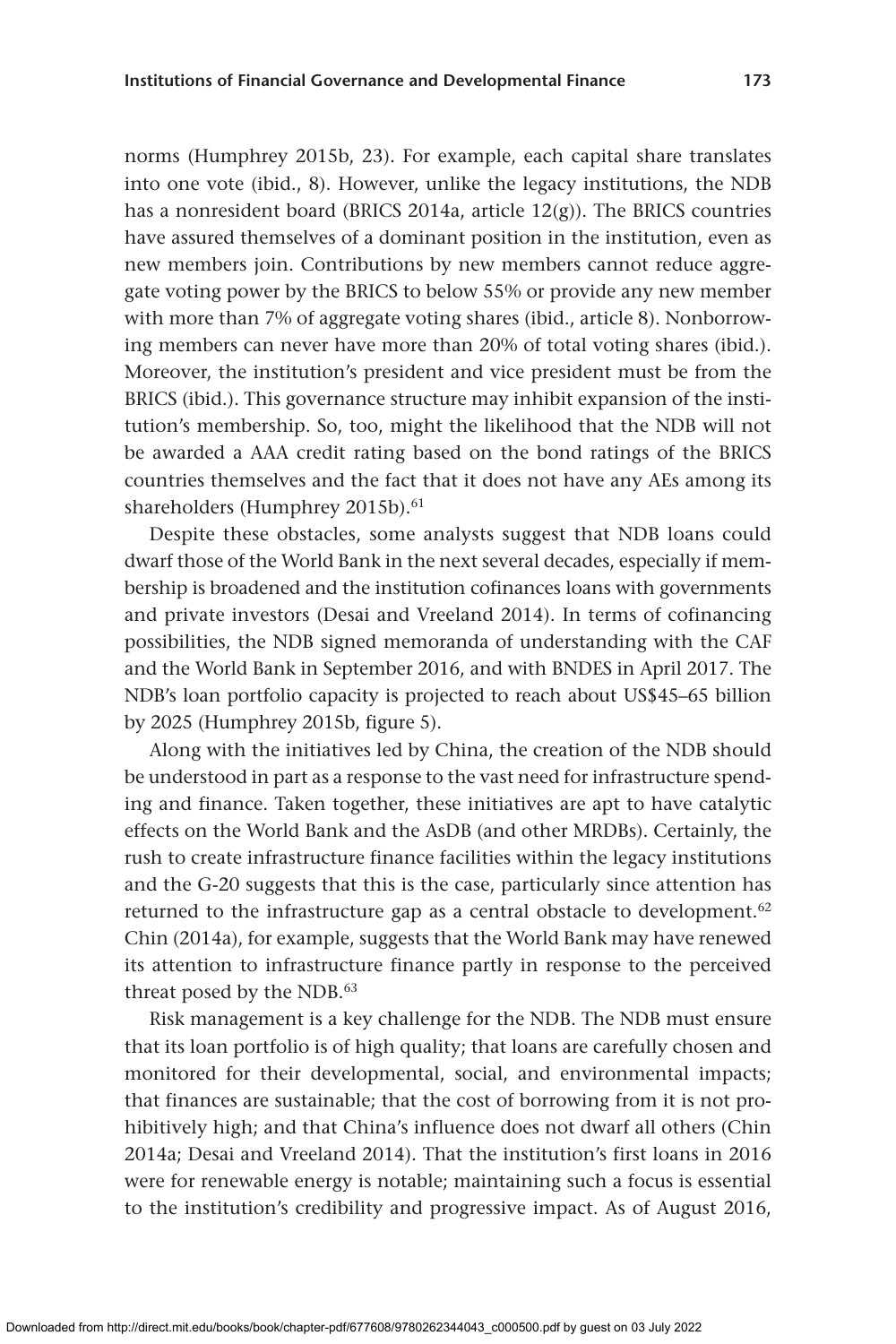the institution disclosed an "Environmental and Social Framework," though it was developed without civil society input or consultation. Civil society groups note that while the principles embodied in the framework document are commendable, the document does not advance sustainability criteria or robust social and environmental safeguards (Coalition for Human Rights in Development 2016). Moreover, the matter of incorporating new members into the NDB will have to be addressed. That is a lot to manage, and there is good reason to expect a series of failures and missteps as the NDB matures and expands. That is simply the nature of institutional development.<sup>64</sup>

#### **Initiatives Led by China: The Asian Infrastructure Investment Bank and the Belt and Road Initiative/Silk Road Fund**

Simultaneous with its involvement in BRICS initiatives, the Chinese government has created an ambitious new institution, the Asian Infrastructure Investment Bank (AIIB), the equally ambitious "One Belt, One Road," or simply the "Belt and Road" initiative, and at least 13 regional or bilateral funds that will radically increase Chinese development and infrastructure finance abroad (Gallagher, Kamal, and Wang 2016, 1). The Silk Road Fund is one of the 13 new funds. Taken together, the funds are projected to contribute up to US\$116 billion in project financing. Three funds, totaling US\$22 billion, are earmarked for Africa; four funds, totaling US\$37 billion, for Latin America and the Caribbean; and two funds, totaling US\$6 billion, for Eurasia. In addition, there is a Green Silk Road Fund and a China-ASEAN Fund (with the AsDB), totaling almost US\$6 billion, a US\$3.2 billion South-South Climate Fund, and a US\$2 billion South-South Cooperation Fund (ibid., table 1). The funds express the foreign policy ambitions and economic objectives of China's leadership but also reflect frustrations with the governance of the BWIs, the dominance of the United States and especially Japan at the AsDB, and the failure of the World Bank and other MRDBs to respond to unmet infrastructure needs (Dollar 2015).<sup>65</sup> It is clear that China is "poised to be the largest development [and infrastructure] lender in the world" (Gallagher, Kamal, and Wang 2016, 1). In what follows, I discuss the AIIB and the Belt and Road/Silk Road Fund.<sup>66</sup>

In terms of capitalization and number of members, the AIIB represents the largest of China's contributions to the changing institutional landscape. It is to focus on infrastructure (and cross-border infrastructure connectivity), sustainable economic development, and the promotion of regional cooperation by working with bilateral and multilateral institutions (AIIB 2016b). China's leadership announced the AIIB in 2013, and it was founded in October 2014. The bank is headquartered in Beijing. During 2015, China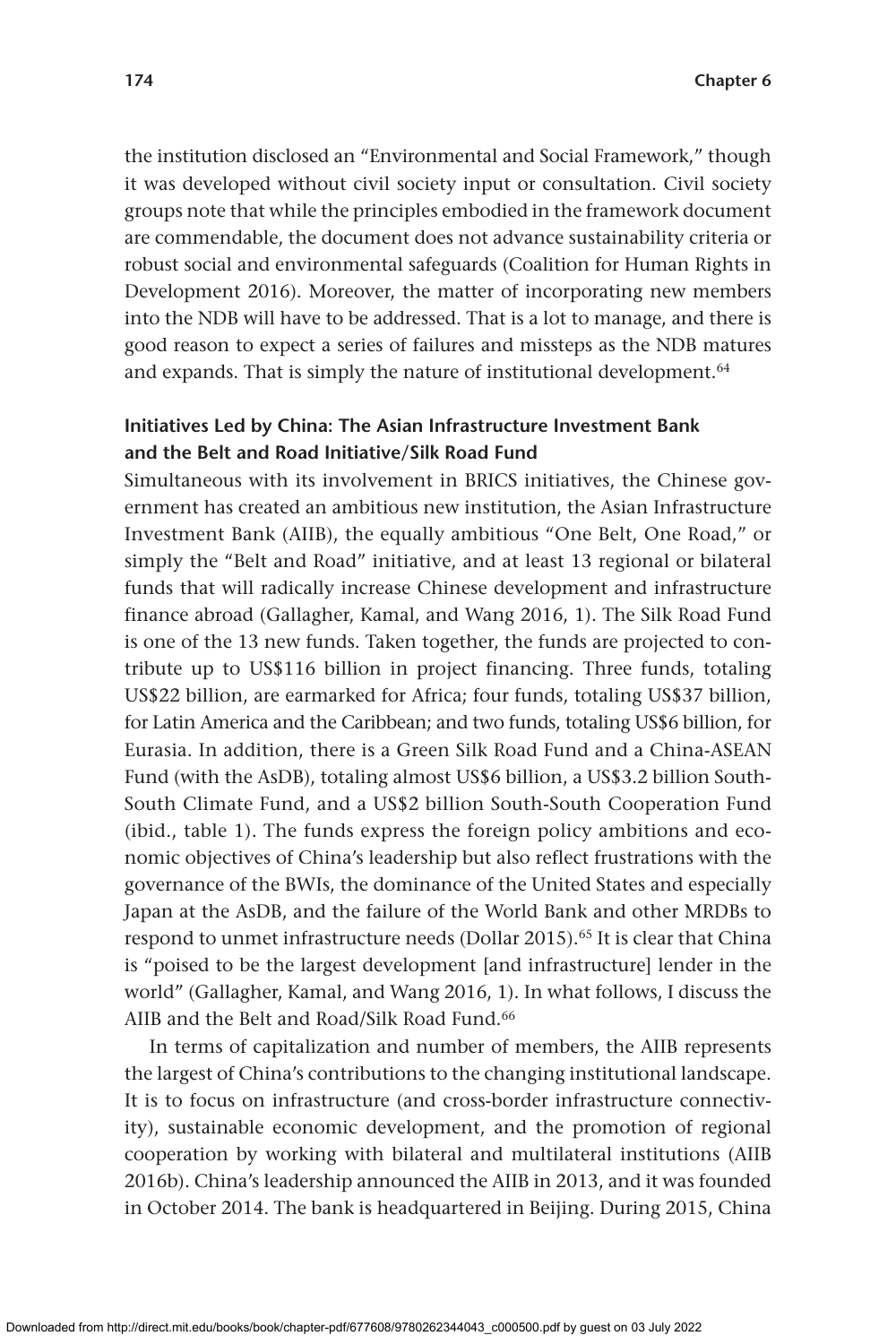invited 57 nations to join as founding members, and by December 2016 all had signed the organization's Articles of Agreement. As of May 2017, there are 77 approved members.

Among G-7 countries, only the United States and Japan are absent from the AIIB. In public statements, U.S. government officials expressed disappointment that some of its key European and Asian-Pacific allies, including the United Kingdom, Germany, South Korea, Australia, New Zealand, and India, joined as founding members (Parker, Chassany, and Dyer 2015). The U.K. government was singled out for what an unnamed senior U.S. administration official termed its "constant accommodation of China" (quoted in Perlez 2015). Chinese officials, along with those of the IMF, World Bank, and AsDB, have made it clear that they see the AIIB as complementary to legacy institutions (McGrath 2015). The decision by the United States and Japan not to join suggests that they see it differently. U.S. officials defended their decision on grounds that critics found hypocritical—that the AIIB would neither embrace norms around transparency and anticorruption nor adopt the social and environmental safeguards of the BWIs and AsDB.

The AIIB was established with an authorized capital base of US\$100 billion, with initial subscribed capital by China of US\$29.8 billion. As with the NDB, 20% of the subscribed capital is paid in. The AIIB will initially have US\$20 billion of usable capital, which could sustain US\$100 billion of total lending (Griffith-Jones, Xiaoyun, and Spratt 2016, 18). The size is significant: the AIIB's authorized capital amounts to almost 68% of the authorized capital base of the AsDB (US\$147.5 billion) and is equal to 38% of the IBRD's subscribed capital. In its first year of operation, 2016, the AIIB approved nine projects across seven countries, totaling US\$1.7 billion. All but one of these loans is to be cofinanced with legacy institutions (e.g., World Bank, AsDB, EBRD).<sup>67</sup>

By 2025, the AIIB is conservatively projected to have a loan portfolio capacity of US\$70–90 billion (Humphrey 2015b, 15). Under less conservative scenarios, its loan portfolio could reach US\$100–120 billion or more, making it the second-largest development bank in the world (Griffith-Jones, Xiaoyun, and Spratt 2016, 26). By comparison, US\$120 billion was more than the individual lending by the AsDB, IADB, or AfDB in 2014, and almost as high as the total stock of lending by the IBRD in 2014 (which was US\$140 billion) (ibid.). The AIIB will largely cofinance projects with other multilateral lenders in its first years of operation. With cofinancing, the scale of the infrastructure projects to which the AIIB contributes could reach US\$240 billion by 2025 (ibid., 27). Many legacy institutions (namely, the AsDB, EBRD, EIB, and World Bank) have signed cooperative agreements with the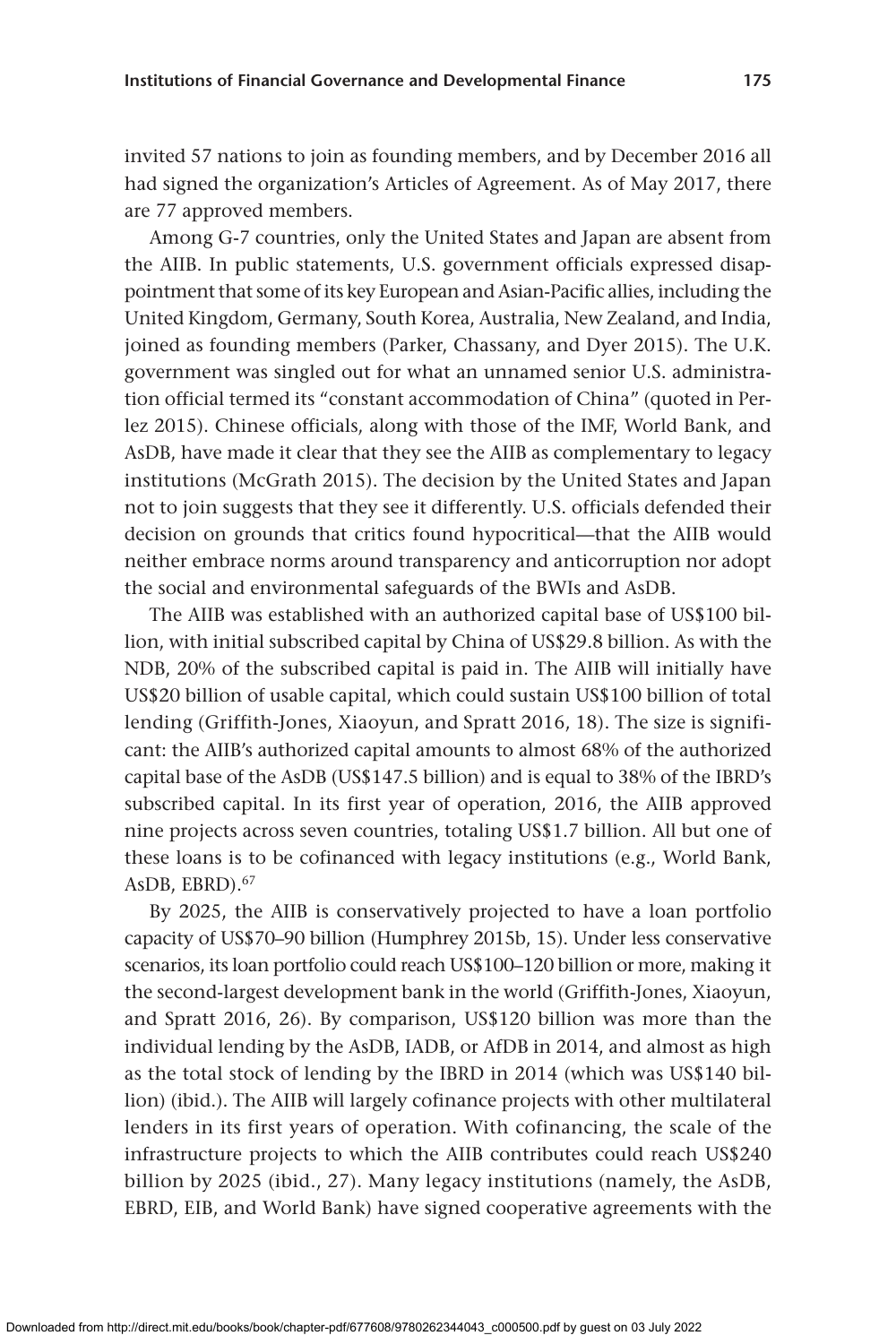AIIB. With 16 of the world's largest economies as shareholders, the AIIB is likely to receive a AAA bond rating, lowering its cost of capital and making its loans attractive to middle-income countries (Humphrey 2015b). The AIIB's openness to membership, reflected in part in its permitting founding members to participate in negotiations over its statutes, distinguishes it from the NDB and gives the AIIB operational advantages (ibid.).

The AIIB reflects a widespread tension in the emerging financial architecture between continuity and innovation (as argued by Chin 2016). In terms of continuity, the first AIIB president is from China (the largest shareholder), while future presidents must be from a regional member nation. Voting shares at the institution depend on several factors, including GDP. Nonregional members of the AIIB are limited to 25% of the institution's aggregate voting share, ensuring the dominance of Asia's and particularly China's voice. China will hold 26.06% of the votes at the institution, providing it with de facto veto power on major policies and decisions that generally require a supermajority.68 In terms of discontinuities, the AIIB has a dual nonresident board comprised of a large Board of Governors and a 12-person unpaid Board of Directors (nine from the region, three from outside the region). The directors will meet periodically during the year to supervise operations and management. The AIIB's structure is expected to speed decisions and lower operating costs.<sup>69</sup> The AIIB also has no branch offices in borrowing countries. Most importantly, the institution will almost certainly be a key actor in the emerging pluripolar distribution of financial power in the world economy.

The AIIB widely circulated a document for comment that outlines its "Environmental and Social Framework for Lending."70 By February 2016, its Board of Directors had approved an "Environment and Social Policy." Many observers nonetheless raised concerns about social and environmental standards and the institution's support for coal-fired plants in places lacking access to power (He 2016, 13–15). In October 2016, the AIIB took on these (and other) matters in an "Energy Strategy" document that it presented for public comment.71 The document notes that "coal and oil-fired power plants would be exceptionally considered if cleaner technologies are not available for well-founded energy security or affordability reasons" (AIIB 2016a). While that statement generates concern about its commitment to sustainability, it does introduce a bar that coal- and oil-fired plants will have to clear and opens the institution to close surveillance by environmental organizations.72 In addition, it should be noted that many AIIB staff have extensive World Bank experience. This suggests that the new institution is informed by and has the opportunity and perhaps also the intent to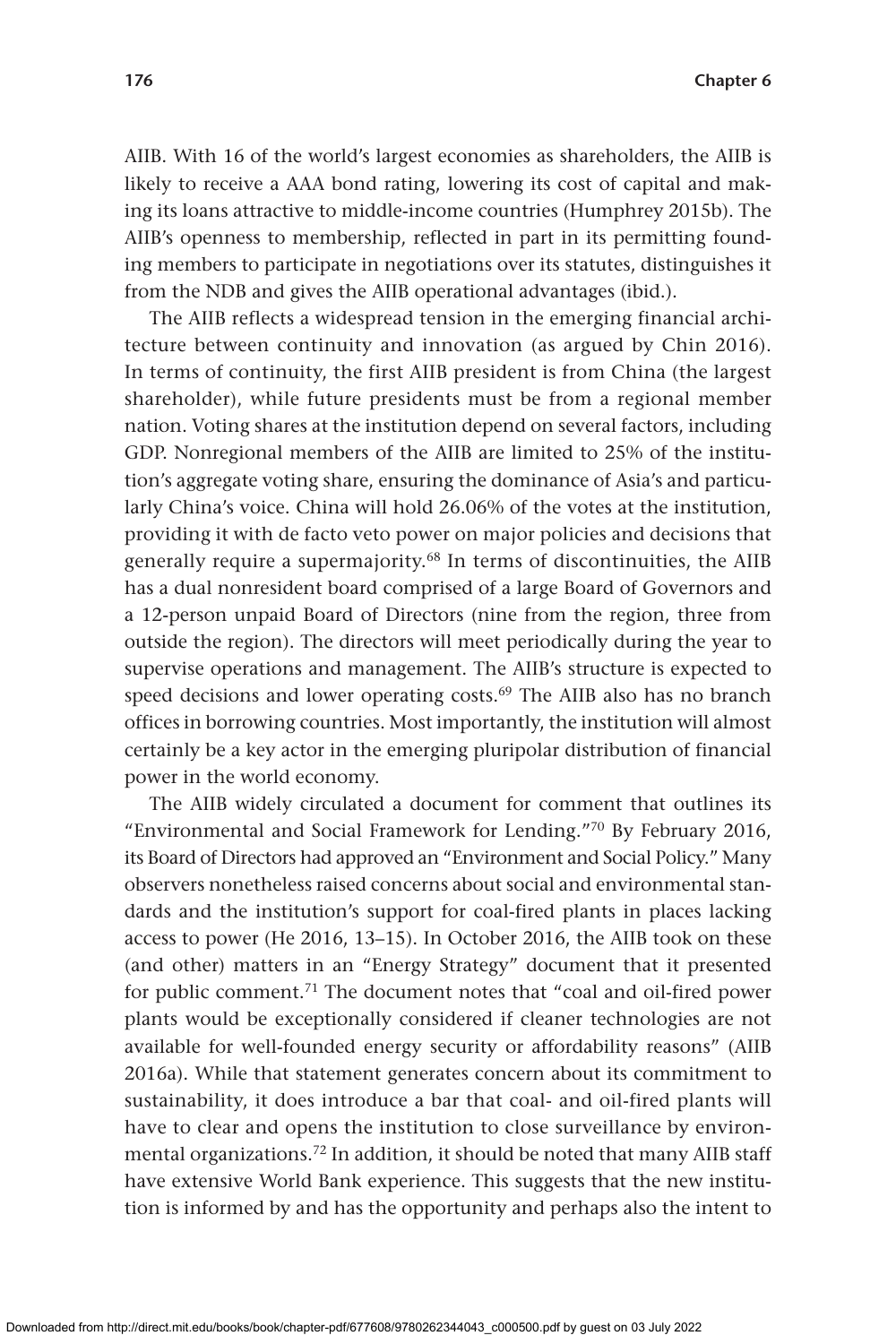draw on the World Bank's (and the AsDB's) safeguards in this domain (Chin 2016, 15). Not all observers are persuaded that the World Bank represents the best model of environmental stewardship, however.<sup>73</sup>

In 2014, at about the same time as it unveiled the AIIB, China launched another initiative focused on infrastructure (and energy). It involved the creation of two modern-day "Silk Roads"—the overland "Silk Road Economic Belt" and the "21st Century Maritime Silk Road."74 The Belt and Road initiative has roots in ideas and practices that have existed at the national and subnational levels since the 1980s (Summers 2016). It will facilitate transportation and communications between China and some 65 countries across Central Asia, the Middle East, Russia, and Europe, and through investments in maritime infrastructure, it will speed access to East Africa, the Red Sea, and the Mediterranean. Anxious observers of China's rise see the Belt and Road as its most ambitious effort to extend economic diplomacy and its grand strategy through its own Marshall Plan. It promises to enhance the country's dominant role in Asia, buy influence, and secure privileged access to markets and resources (Clover and Hornby 2015).

The Silk Road Fund was created to support projects of the Belt and Road initiative, which will also be supported by the AIIB and the China Development Bank (CDB). The fund has an initial capitalization of US\$40 billion. Support for the Silk Road Fund comes from four government agencies. In 2015, the PBOC transferred US\$82 billion to three state-owned banks for Belt and Road projects (*Economist* 2016b). The State Administration of Foreign Exchange (SAFE, which is the PBOC unit that manages the renminbi) will hold a 65% stake, China Investment Corporation (a sovereign wealth fund) and the China Export-Import Bank will each have 15%, and the CDB will have the remaining 5% (Kozul-Wright and Poon 2015). The fund is open to investors from other countries as well (Gallagher, Kamal, and Wang 2016). Official figures indicate that 900 deals, worth US\$890 billion, are planned or under way. By comparison, the postwar Marshall Plan was valued at US\$130 billion in current dollars in 2015 (*Economist* 2016b).

Given the large environmental footprint of the energy-related loans made by China's older policy banks (such as the CDB), it is by no means certain that the new Chinese-led initiatives will have a greener footprint in practice than those of their predecessors (see Gallagher, Kamal, and Wang 2016; Tabuchi 2017). The first four loans made by the AIIB were for projects that prima facie do not ensure sustainability—an electricity grid, slum development, and highway and road construction—while the second batch of loans are for hydropower and a gas turbine. Nevertheless, these (and other) Chinese-led financial initiatives seem particularly fruitful in their "potential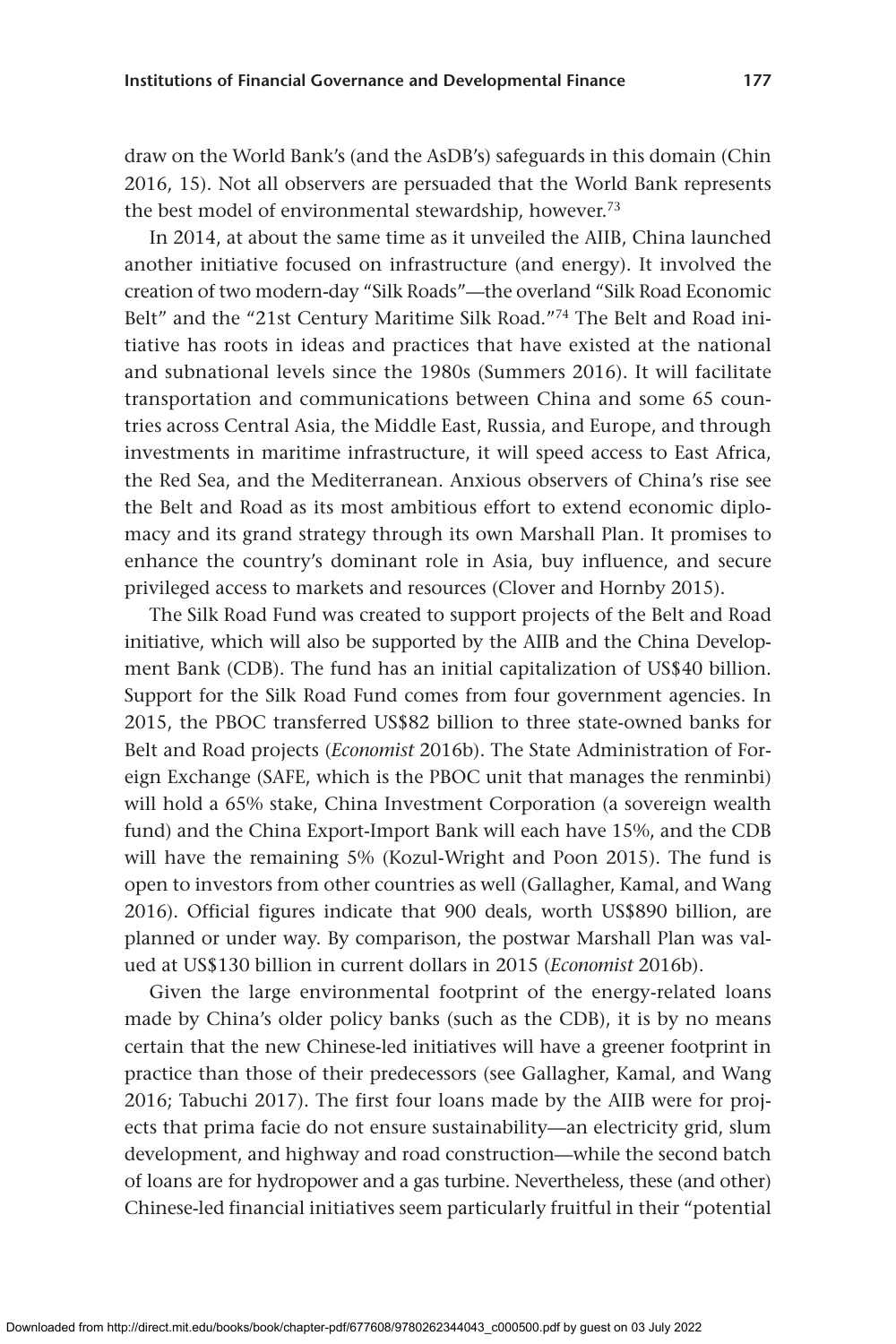to transform multilateral lending more broadly" (Kozul-Wright and Poon 2015). As Kozul-Wright and Poon (2015) note, China's experience with experimental and incremental development strategies makes it particularly suited for this leading role in transforming the institutional landscape. China's initiatives also increase the possibility for forum shopping, with attendant effects on voice in existing institutions. The Chinese initiatives have already placed and will likely continue to place pressure on the private sector, the G-20, the World Bank, and the MRDBs to increase infrastructure spending.

#### **National Development Banks: The Brazil National Bank of Economic and Social Development and the China Development Bank**

Brazil's National Bank of Economic and Social Development (Portuguese acronym BNDES) and the China Development Bank (CDB) have been described as "mega banks" since they have assets of greater than US\$100 billion, which distinguishes them from the over 50% of development banks with assets of less than US\$10 billion (Chandrasekhar 2015b). The activities of BNDES and the CDB during the global crisis provide dramatic examples of the evolving nature of national development banking.

#### **BNDES**

BNDES was founded in 1952.75 It was created as a public (federal) development bank to provide long-term and/or high-risk capital primarily to private Brazilian firms whose needs for capital were not being met by the country's private banks (Hochstetler 2014a, 361). BNDES is part of an extensive public bank infrastructure in Brazil, though we focus here on this institution only.76

In terms of its assets, BNDES eclipses all other national lending institutions in Latin America. As of June 30, 2016, its assets totaled US\$291 billion (BNDES website). BNDES is significantly larger than the IADB (which had assets of US\$116.5 billion in 2015 and subscribed capital of US\$170.9 billion in 2016) and close to the size of the IBRD (which had assets of US\$343 billion and subscribed capital of US\$253 billion as of June 30, 2015). BNDES annual disbursements more than quadrupled during former president Lula da Silva's tenure in office (2003–2010), growing to three times the size of the World Bank's annual lending in 2010 (Hochstetler 2014a, 360). BNDES disbursed US\$41.8 billion in 2015, which was a 15.6% reduction in disbursements compared with the previous year. BNDES disbursements for the first two quarters of 2016 totaled \$11 billion, which suggests continuation in the downward trend in disbursements. But even with the reduction in disbursements, BNDES disbursements in 2015 still dwarfed those of the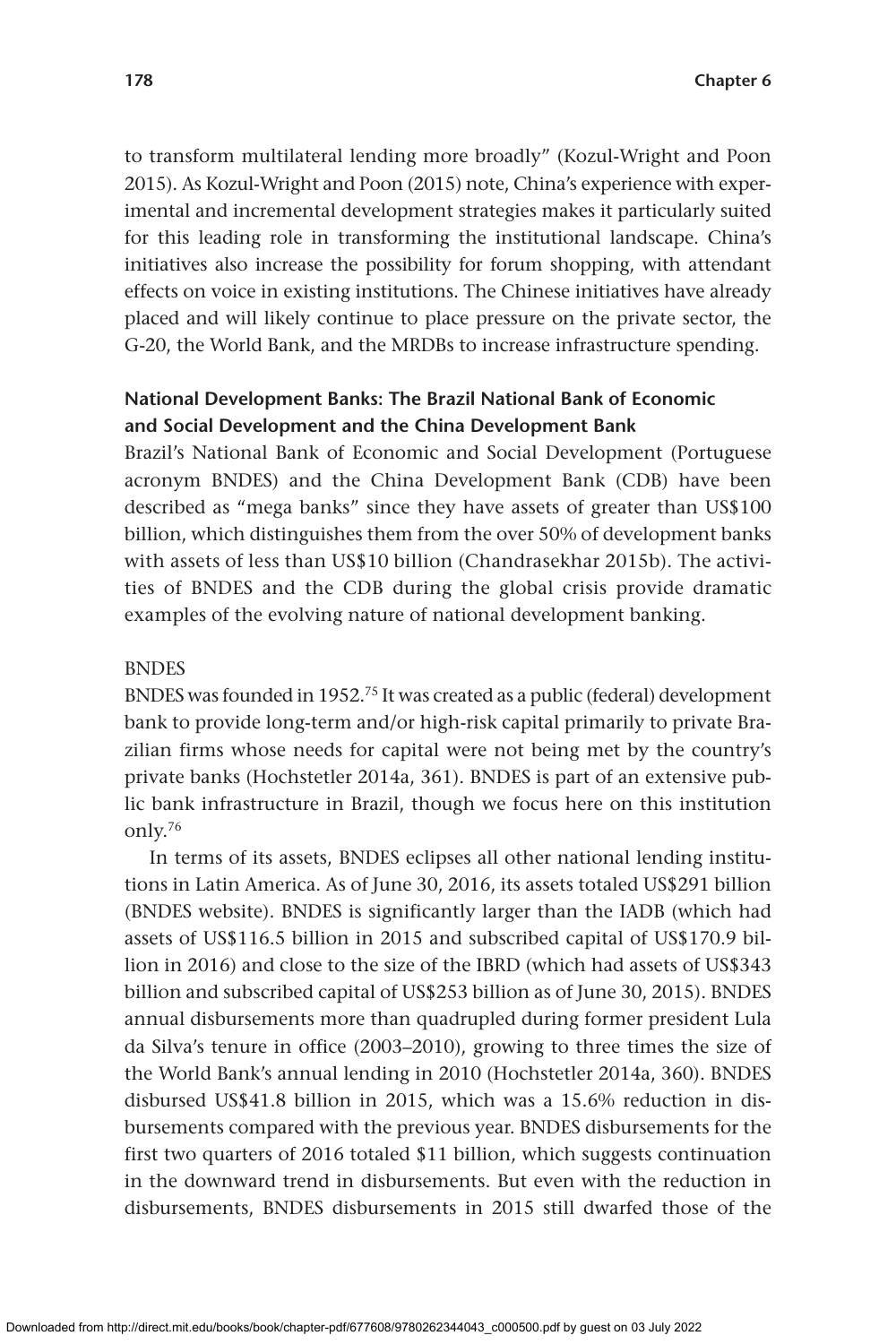IADB by a factor of over four to one, and were close to those of the World Bank Group, which disbursed US\$45 billion worldwide in fiscal year 2015 (and US\$49 billion in 2016). Indeed, the only development bank based in an EMDE whose assets and disbursements exceed those of BNDES is the CDB.

The activity of BNDES has varied as national development strategies have evolved, but it has consistently remained a central actor in Brazilian finance (Hochstetler 2014a). It has been so central to economic policy that Armijo (2017) termed it a symbol of the country's "new developmentalism."77 The expanded mission that BNDES took on under President Lula after 2005 necessitated a dramatic increase in its resources (Hochstetler 2014a). New activities included supporting the internationalization of Brazilian firms by enlarging the export-financing programs established in the previous decade, supporting outward FDI of Brazilian firms, and offering trade credit and working capital to Brazilian firms operating abroad when traditional sources of financing dried up (Armijo and Echeverri-Gent 2014; Tavares de Araujo 2013). The internationalization of Brazilian firms induced modest internationalization of BNDES (Hochstetler 2014a). In August 2009, it opened its first branch office in South America, in Montevideo, Uruguay, followed by a holding company in London, and in 2013 an office in Johannesburg. As Hochstetler notes, international lending by BNDES should not be seen as a matter of "South-South" solidarity: "Brazil's President Luiz Inácio Lula da Silva [spoke of] . . . the link between BNDES' international lending and Brazil's foreign policy interests [as driven by its] . . . being a 'big country' promoting its strategic economic and political interests, along with those of its loan recipients" (ibid., 360–361).

BNDES rhetoric concerning internationalization overstates its practice. BNDES disbursements in South America are more qualitatively and quantitatively limited than both the bank's champions and critics contend (Hochstetler 2014a; Hochstetler and Montero 2013). Structural and legal factors restrict its international activities in ways that may keep many of the bank's resources inside the country and that tightly link finance to Brazilian firms and to employment generation at home (Hochstetler 2014a; Hochstetler and Montero 2013). Notwithstanding these constraints, 16% of the loans made by BNDES during fiscal year 2016 were denominated in foreign currency (on par with levels in the previous two years).

Under President Lula, BNDES began to provide countercyclical finance. During the global crisis, BNDES increased disbursements, coordinated actions with private banks to support distressed firms, and took other measures to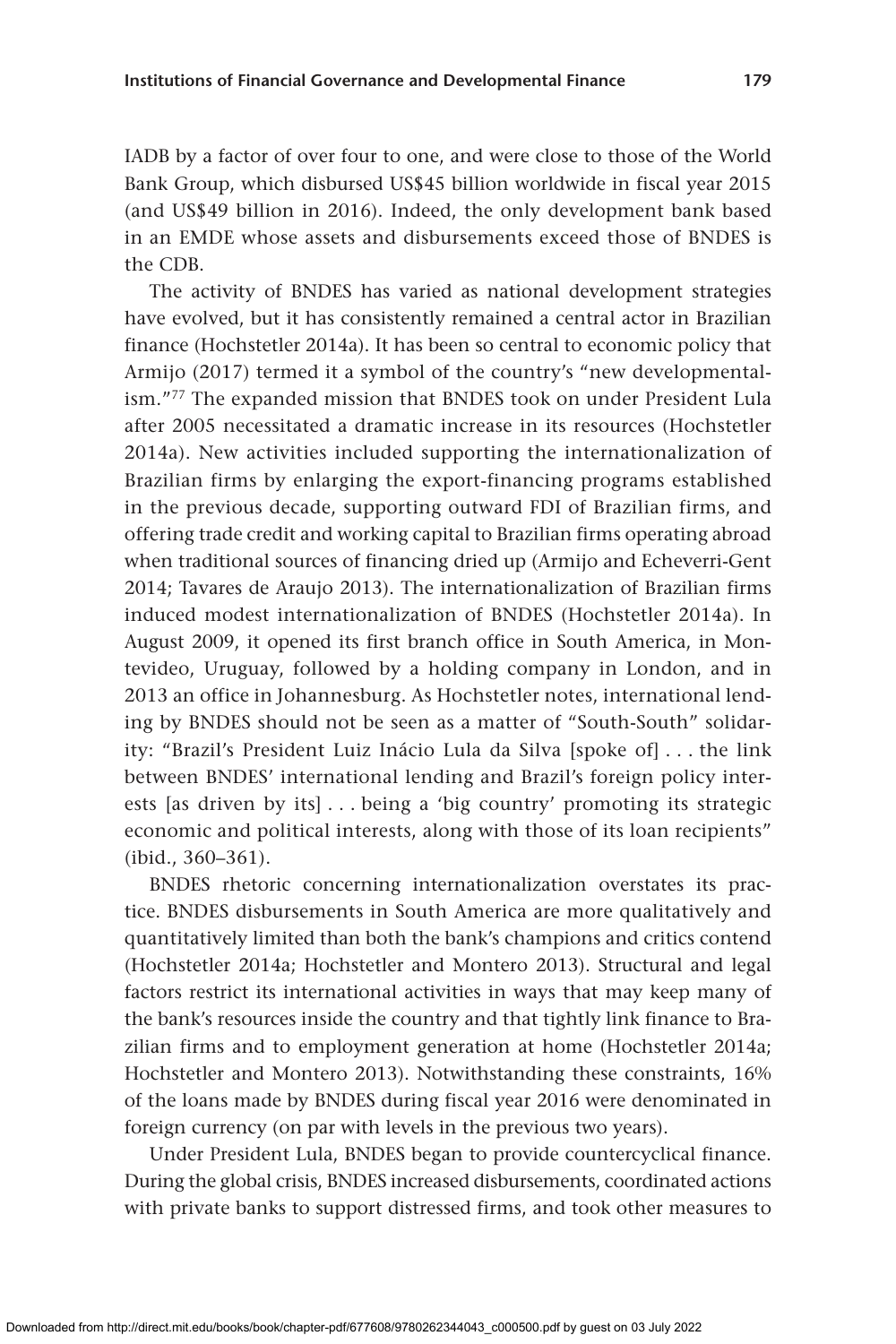channel liquidity to small and medium-sized banks that were under stress (Armijo 2017; Tavares de Araujo 2013; Torres Filho 2011). The government used the public bank infrastructure to orchestrate a rapid countercyclical response to the global crisis, but the majority of disbursals went through BNDES (Armijo and Echeverri-Gent 2014; World Bank 2013b, 106). Enabled by a generous capital injection from the government, in 2009 BNDES extended special credit facilities and loans at subsidized rates (World Bank 2013b, 106). BNDES accounted for a third of the growth in credit to the private sector during 2008 and 2009 (Hochstetler and Montero 2012). In 2010, annual lending by BNDES amounted to about 70% of long-term credit in the country (Chandrasekhar 2016). It played a critical role in providing financing when private domestic lenders in Brazil contracted their operations in 2008 and all but froze lending from September 2008 to January 2010 (Chandrasekhar 2016; Torres Filho 2011).

Countercyclical interventions by BNDES required an unprecedented increase in disbursements. BNDES disbursements averaged just over 2% of GDP from 2000 to 2007. They then ranged from 3% to 4.5% of GDP between 2008 and 2014 (Tavares de Araujo 2013, figure 5; Gottschalk 2016). As of late 2009, BNDES accounted for 19% of the stock of outstanding loans from the country's financial system to households and firms (Armijo 2017). By the end of 2011, the bank's loan portfolio was equal to 10% of GDP and its total assets represented about 15% of GDP (ibid.). The expansion of public credit was central to the country's ability to emerge from a recession after only a six-month downturn, and to the stability of manufacturing in the face of a 16% fall in exports from September 2008 to March 2009 (Hochstetler and Montero 2012). Notably, in December 2009, 67% of bank loans in the country with a maturity of over five years were made by BNDES (Torres Filho 2011). A 2016 report states that at present over 90% of loans with a maturity of greater than three years were extended by the country's three public banks, and BNDES is by far the largest provider of long-term finance in the country (Studart and Ramos 2016, 21). Under these circumstances, it is not surprising that BNDES is a key player in overall Brazilian infrastructure finance (ibid., 25).

Observers have long criticized BNDES on many grounds, including the damaging environmental footprint of the projects it supports and the concentration of its loans among a relatively small number of large firms and sectors, particularly electricity and gas (Armijo 2017; Hochstetler and Montero 2013).78 However, research on BNDES also shows that it is almost the sole source of domestic funding of sustainable infrastructure (Studart and Ramos 2016) and that support for innovation went to smaller and newer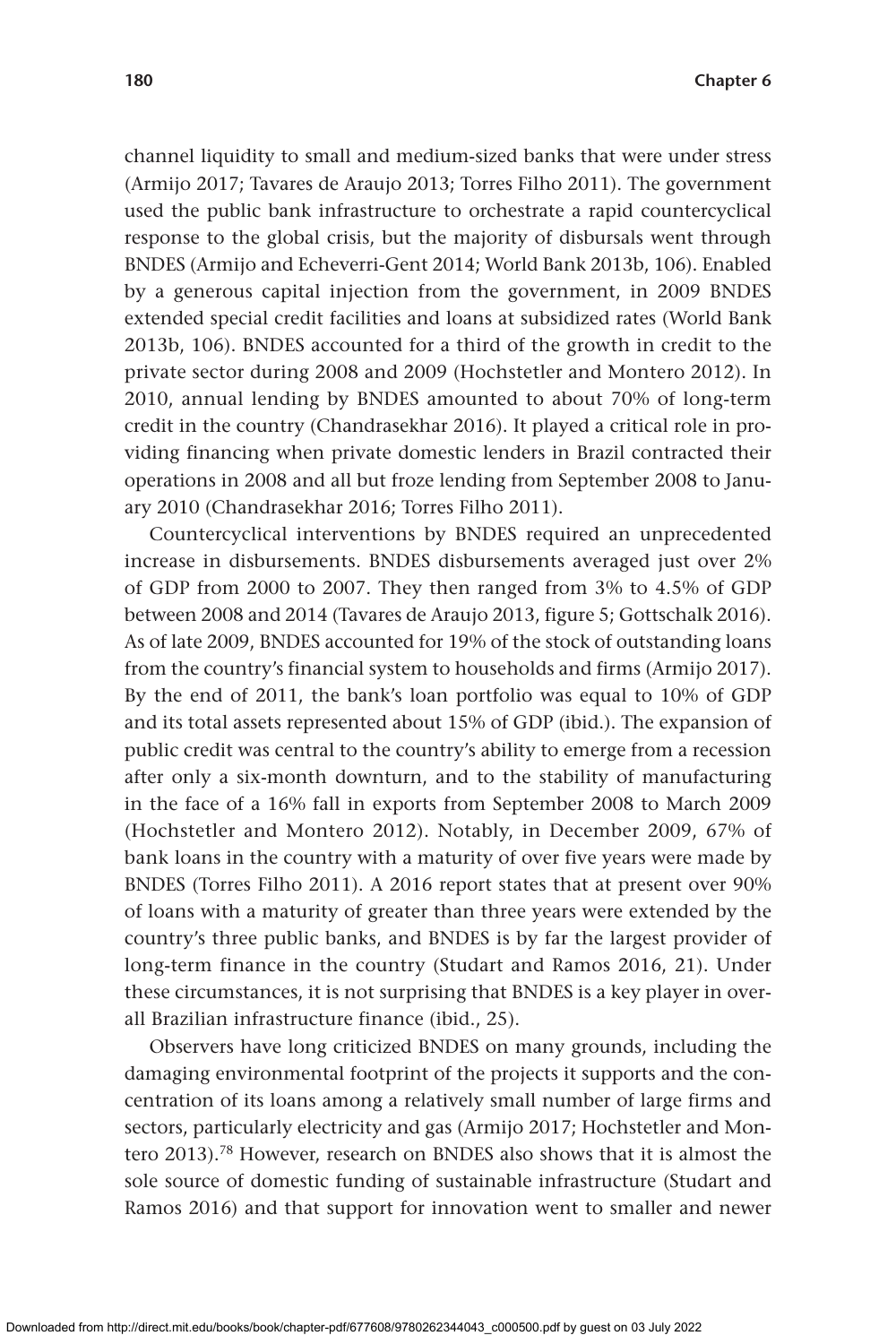firms (Hochstetler and Montero 2013). In addition, it developed new programs to assist micro, small, and medium-sized firms (Armijo 2017). In fact, 31% of total disbursements in 2014 went to small and medium-sized firms (Gottschalk 2016).

In recent years, BNDES has begun to cooperate with other multilateral and regional development banks. It has partnered with the World Bank; in 2011, it signed a Financial Cooperation Agreement with the presidents of development banks of China, India, Russia, and South Africa as part of its continuing engagement with the BRICS, and, in the fall of 2015, it signed a memorandum of understanding designed to strengthen cooperation with the NDB.

#### CDB

China has three major "policy banks"—the CDB, the Agricultural Development Bank of China, and the Export-Import Bank of China. These public banks were established in 1994 to provide financing to high-priority government projects. The CDB supports the government's macroeconomic policies and development objectives, and our discussion focuses primarily on this institution.79 It is a primary source of long-term finance for infrastructure and large-scale investment in basic and heavy industry (UNCTAD 2015b, 169). In fact, US\$1.5 trillion of CDB loans went to infrastructure and basic industry from 2006 to 2014 (Wang 2016, 4). As of year-end 2014, about 53% of the CDB's outstanding loans were allocated to infrastructure (ibid., 14).

The CDB is the world's largest development bank in terms of assets, which remained high and grew steadily during the global crisis. The CDB's assets were US\$108 billion in 2001 and US\$560 billion at the start of the crisis in 2008. By 2013, they had risen to US\$1.3 trillion (Wang 2016). At year-end 2015, they stood at roughly US\$1.7 trillion (a 22% increase over 2014), about five times the 2015 assets of the IBRD.<sup>80</sup>

The CDB undertook strongly countercyclical initiatives during the crisis by lending actively in the domestic market and providing important support for the country's export performance. Lending by the bank grew markedly: at year-end 2008, outstanding loans were valued at US\$460 billion, and at year-end 2014, they stood at US\$1.2 trillion. The loans extended in 2014 were valued at US\$276 billion, which represented a 20% increase over 2013 lending (CDB website, annual report 2014, 12). As signs of an economic slowdown and financial fragility became apparent during the summer and fall of 2015, the CDB responded with new countercyclical support that supplemented other government measures.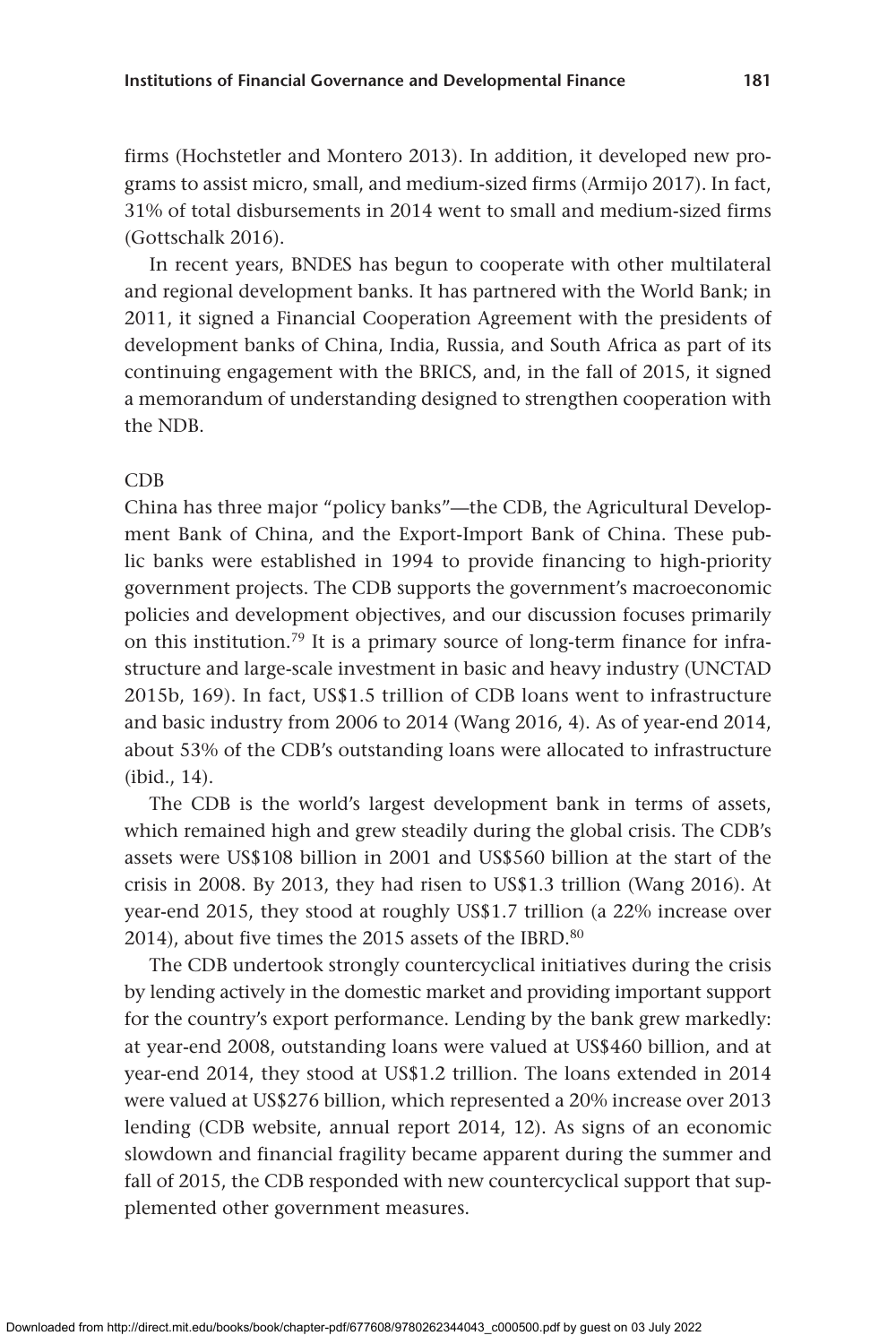During the crisis, China launched a variety of bilateral financial initiatives in Asia, Africa, Latin America, and the former Soviet bloc countries through its policy banks, especially the CDB, but also through the Export-Import Bank. Cross-border loans and lines of credit are driven by many of the same objectives as the country's currency swaps, particularly access to key resources and markets and support for SOEs and other firms. At year-end 2015, the CDB's foreign currency loans totaled US\$276 billion, which represented 19% of its total loan portfolio and a ninefold increase in foreign-currency lending compared with 2007 (CDB website, annual report  $2015$ ,  $60$ ).<sup>81</sup> Many of these loans support infrastructure development in EMDEs and China's access to raw materials (UNCTAD 2015b, 169–170).

China committed around US\$132 billion in financing to African and Latin American governments between 2003 and 2011, and more than 80% of this financing was committed since the start of the global crisis.82 About half of these loans (US\$75 billion) were resource secured, involving exports of oil, cocoa, and diamonds. Interest rates on loans from China's policy banks are not generally out of line with rates available on global markets, and interest rates on loans to Latin America are roughly comparable to those of the World Bank, IADB, and CAF (Gallagher 2016, 78). The lack of transparency around Chinese loans is cause for concern by policymakers in EMDEs. China's loans do not carry the same policy conditionalities as loans from the BWIs. But these loans are not without "strings," such as those that tie loans to the procurement of goods and construction services from Chinese firms. CDB conditionality illustrates that loans made by EMDE lenders are not always more advantageous to recipients than loans from multilateral sources. But the evidence on these conditions is not unequivocal. Contrary to popular perception, Bräutigam and Gallagher (2014) find no evidence that China's loans involve specific requirements to employ workers from the country or that they lock in low commodity prices. Moreover, they find that borrowers have room to negotiate on employment, training, and local content when this is seen to benefit the project from the perspective of its lenders.

Today, the CDB and the Export-Import Bank of China provide more financing to Latin American governments than the World Bank and the IADB, and more to Asia than the World Bank and AsDB (Gallagher 2015b). The CDB and the Export-Import Bank of China provided US\$21 billion in finance to Latin American governments and state-run firms in 2016 (Myers and Gallagher 2017). China's cross-border loans dwarf those of BNDES. From 2008 to April 2015, the CDB extended loans to 40 countries, valued at US\$233 billion (and representing 60% of the bank's total credit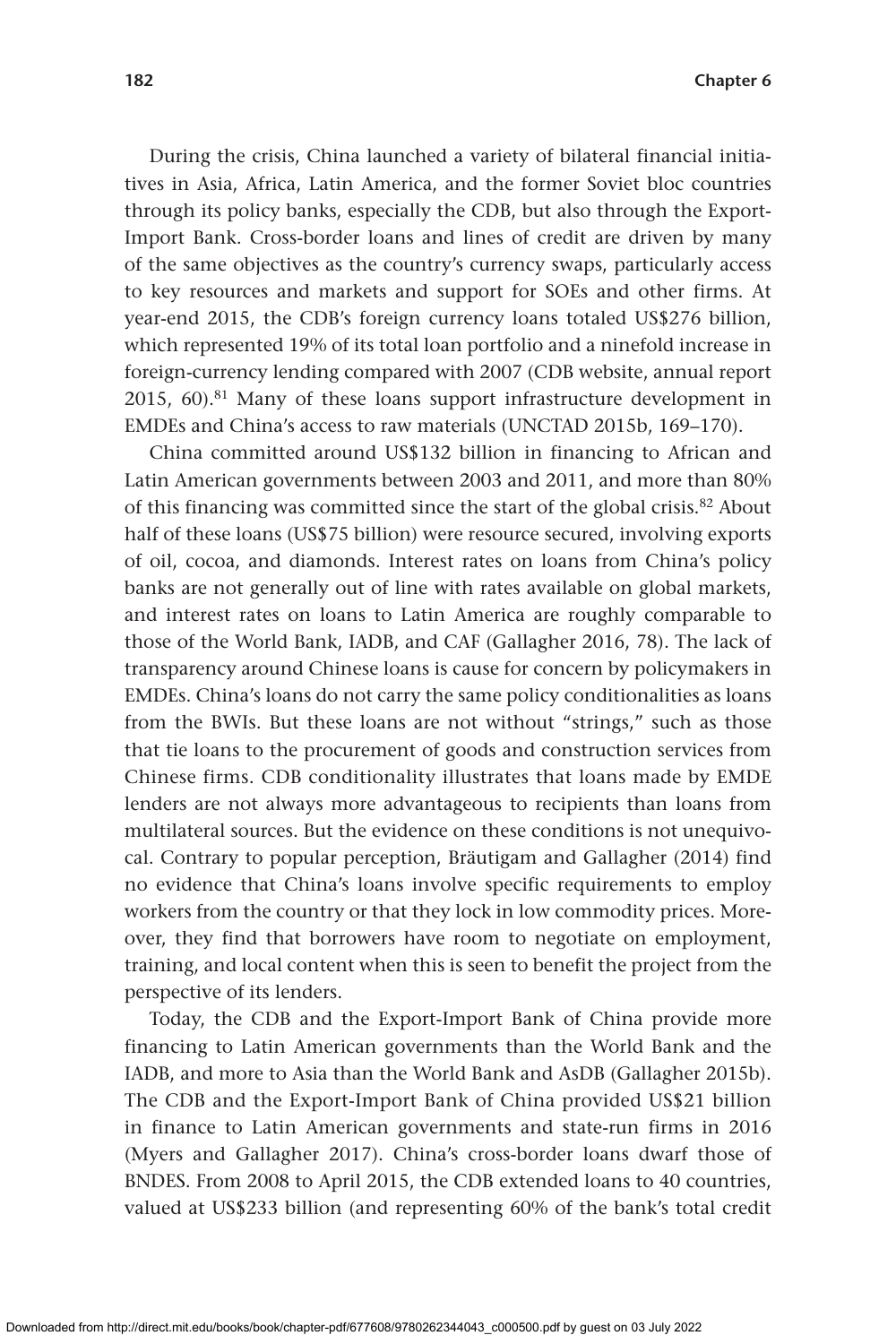portfolio) (Wang 2016, table 3). The international holdings of the CDB and the Export-Import Bank are estimated to be about US\$684 billion, which is very close to the combined US\$720 billion in international assets held by the World Bank, IADB, AfDB, and AsDB (Gallagher, Kamal, and Wang 2016, figure 1). However, it is critical to note that the vast majority of the US\$117 billion in energy-related loans made by the CDB and the Export-Import Bank to EMDEs in 2007–2014 are in oil and gas exploration, and even more are in power plants, 66% of which are coal fired (ibid.).<sup>83</sup> Thus, international loans by the CDB and Export-Import Bank of China cannot be seen as supporting the environmental concerns embodied in some of the SDGs (Tabuchi 2017). Moreover, this lending surge is not without other costs. The risks associated with overleveraging in China and overlending to (now) slowing EMDEs are only now becoming apparent.

The significance of lending to EMDEs by Brazil's and especially China's development banks (and those of the other BRICS as well) extends beyond the economic value of the loans.<sup>84</sup> Loans by China and Brazil enhance their individual influence and also enhance the collective international stature of rising powers vis-à-vis the AEs. In addition, lending by China and other emerging powers is imparting complexity to the traditional Bretton Woods– era architecture of project finance, when the line between AE lending and EMDE borrowing was clearly drawn.

#### **The Main Regional Development Banks**

The MRDBs are a type of multilateral development bank that deserves some attention here, though they are BWIs and not creations of the EMDEs. They, too, evolved, though modestly, during the global crisis. Among the MRDBs, I focus here on the AsDB, IADB, and the African Development Bank (AfDB).85 Nonborrowing AEs are shareholders in these three institutions, and are the dominant decisionmakers in the AsDB and IADB since voting shares are allocated according to capital contributions by member nations. The AsDB and the AfDB are headquartered in EMDEs, whereas the IADB is headquartered in Washington, D.C.

Generally speaking, the MRDBs are vehicles for poverty reduction and the provision of public goods. The global crisis demonstrated the crucial countercyclical function that the MRDBs serve when private financial markets freeze. Prior to the global crisis, the AsDB was already lending more than the World Bank inside the Asian and Pacific region, and the IADB and FLAR were already providing more crisis-related financing in South America than the IMF (Woods 2010). The global crisis accelerated this trend. The MRDBs enjoyed an increase in their resources (thanks to the G-20) and accordingly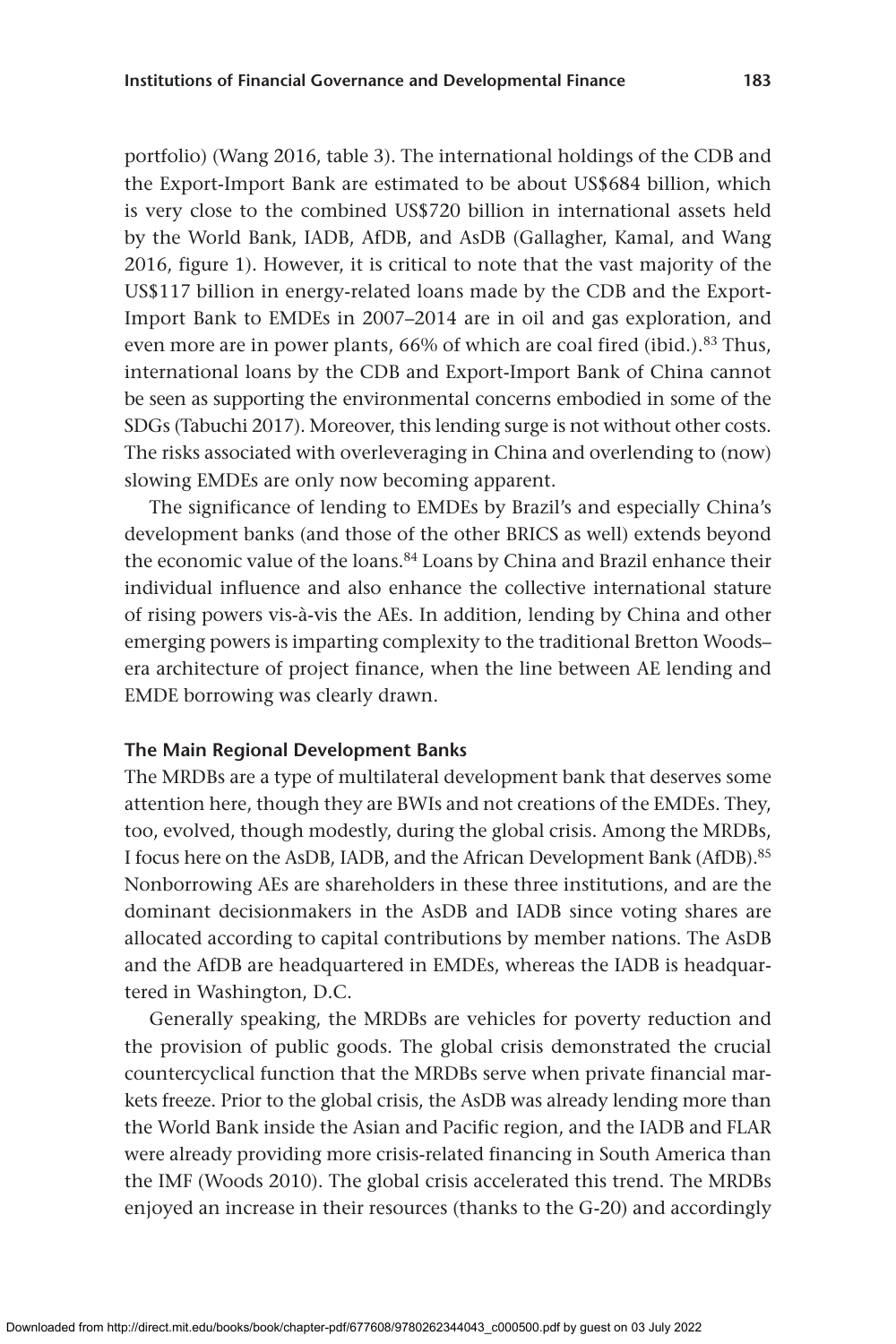became more active and introduced new countercyclical programs. The AsDB, AfDB, and IADB responded to the crisis in their regions in some cases more quickly and with larger loans than the IMF and the World Bank, and they introduced new temporary rapid financing programs and countercyclical lending facilities to support developing and low-income countries (Chin 2012; Woods 2010). The MRDBs as a group increased their lending commitments to EMDEs by 71% in 2009 compared with 2008, and their disbursements grew by 45% in the same period.<sup>86</sup>

With G-20 backing, the AsDB introduced a new countercyclical instrument, the Counter-cyclical Support Facility, to provide support of up to US\$3 billion to economies in the region affected by the crisis. Between 2008 and 2009, AsDB's lending commitments grew by 42% and its disbursements by 33%. Other MRDBs quickly followed the AsDB's example, and they were granted a portion of the new funds committed to the IMF to establish new regional lending facilities to promote rapid countercyclical support within their regions (Chin 2012). The IADB established a US\$6 billion rapid disbursal Emergency Liquidity Fund to support the countercyclical efforts of member governments. It also increased callable capital by US\$4 billion, increased its commitments by 38% in 2009 (having already increased its disbursements significantly in 2008), and disbursed 60% more in 2009 than in 2008. The IADB approved loans of US\$11.2 billion, US\$15.5 billion, and US\$12.4 billion in 2008, 2009, and 2010, respectively (Ocampo and Titelman 2012, 15). The AfDB established a US\$1.5 billion Emergency Liquidity Facility during the crisis. Between 2008 and 2009, it increased its lending commitments by 137% and its disbursements by 125% (which is the largest increase in disbursements of any of the MRDBs).

The MRDB response to the crisis involved the launch of a large number of regional initiatives. In these efforts, individual MRDBs generally worked with other institutions, notably the World Bank (Ocampo et al. 2012, 65–69). The World Bank and the MRDBs have often competed with one another (ibid.). The massive needs generated by the crisis pushed the institutions to collaborate. There were nevertheless major failings in these responses. Both the World Bank and the MRDBs responded inadequately to the needs of low-income countries. In addition, despite rhetoric to the contrary, investment in infrastructure by the World Bank and the MRDBs fell as a share of total investment in recent decades (though more recently it has begun to rise modestly) (Humphrey 2015b, figure 2).

The World Bank and the MRDBs have long been criticized for the slow pace of their loan approval procedures, particularly in comparison with institutions such as the CAF, and even now in relation to the AIIB and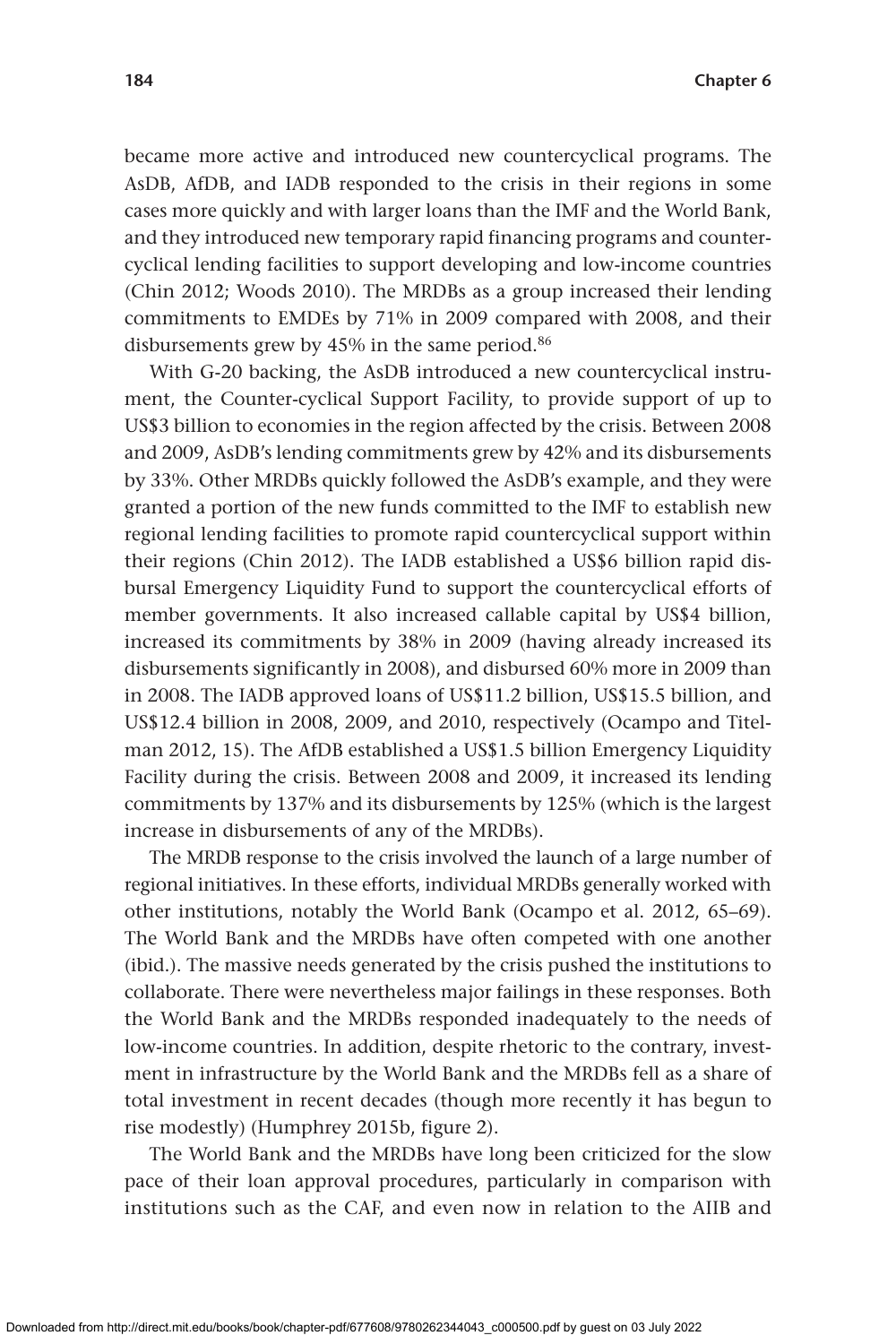NDB. From initial project identification to first disbursement, the average loan approval time for the IBRD and IDA is 28 months (and for sovereign loans it is 14 months). For the AfDB, the average is 13 months; for the AsDB, 11 months; and for the IADB, 5.8 months (Humphrey 2015a, 13, figure 14).87

Despite expansion in the scale and scope of activity by the MRDBs during the global crisis, gross disbursements by the World Bank Group still outstrip those of the MRDBs. In 2015, the IADB disbursed loans of US\$10.2 billion, the AsDB US\$11.7 billion, and the AfDB US\$4.2 billion. Those figures amount to 20.8%, 26.2%, and 9.4%, respectively, of the World Bank Group's disbursements.<sup>88</sup> In contrast, the IBRD approved loans of US\$23.5 billion and US\$18.6 billion in 2015 and 2014, respectively. Commitments by the IBRD exceeded its historical average of US\$13.5 billion a year in loan approvals from 2005 to 2008, before the global crisis. In 2015, the IBRD approved what was a record level of financing for any year except at the height of the global crisis. Notwithstanding the expansion in activity by the MRDBs and especially the World Bank, these institutions appear stalled in comparison with China-backed initiatives, those of the BRICS, the dynamism of the CAF, and even that of a less expansive BNDES. This is particularly the case when one considers the inability of the Western-backed multilateral development banks to increase their paid-in capital despite much talk of the infrastructure finance gap and the challenges of the SDGs (Gallagher, Kamal, and Wang 2016).<sup>89</sup> The pivot of project finance away from the West is clear when one takes account of the full range of China's policy banks, the new family of multilateral development banks and funds financed and/or cofinanced by China, and its support for the NDB (ibid., 3).

#### **A Caveat Regarding Africa and Two Initiatives Led by Venezuela**

Neither the Asian nor the global crisis has had a major catalytic effect on reserve pooling and project finance institutions on the African continent. The only meaningful outcomes in this regard relate to South Africa's role in the CRA and the NDB, its membership in the AIIB, and the activism of the AfDB.<sup>90</sup> This stands in contrast to the effects of these crises elsewhere in the global south and east, as we have seen. This type of unevenness is to be expected—indeed, it is part and parcel of the overall inconsistency at the heart of the emerging financial architecture. Where we have seen more meaningful steps toward financial architectural innovations in Africa is in the realm of regional macroeconomic coordination and monetary integration, where several subregional initiatives are in the planning stages (see Fritz and Mühlich 2014, 29–40).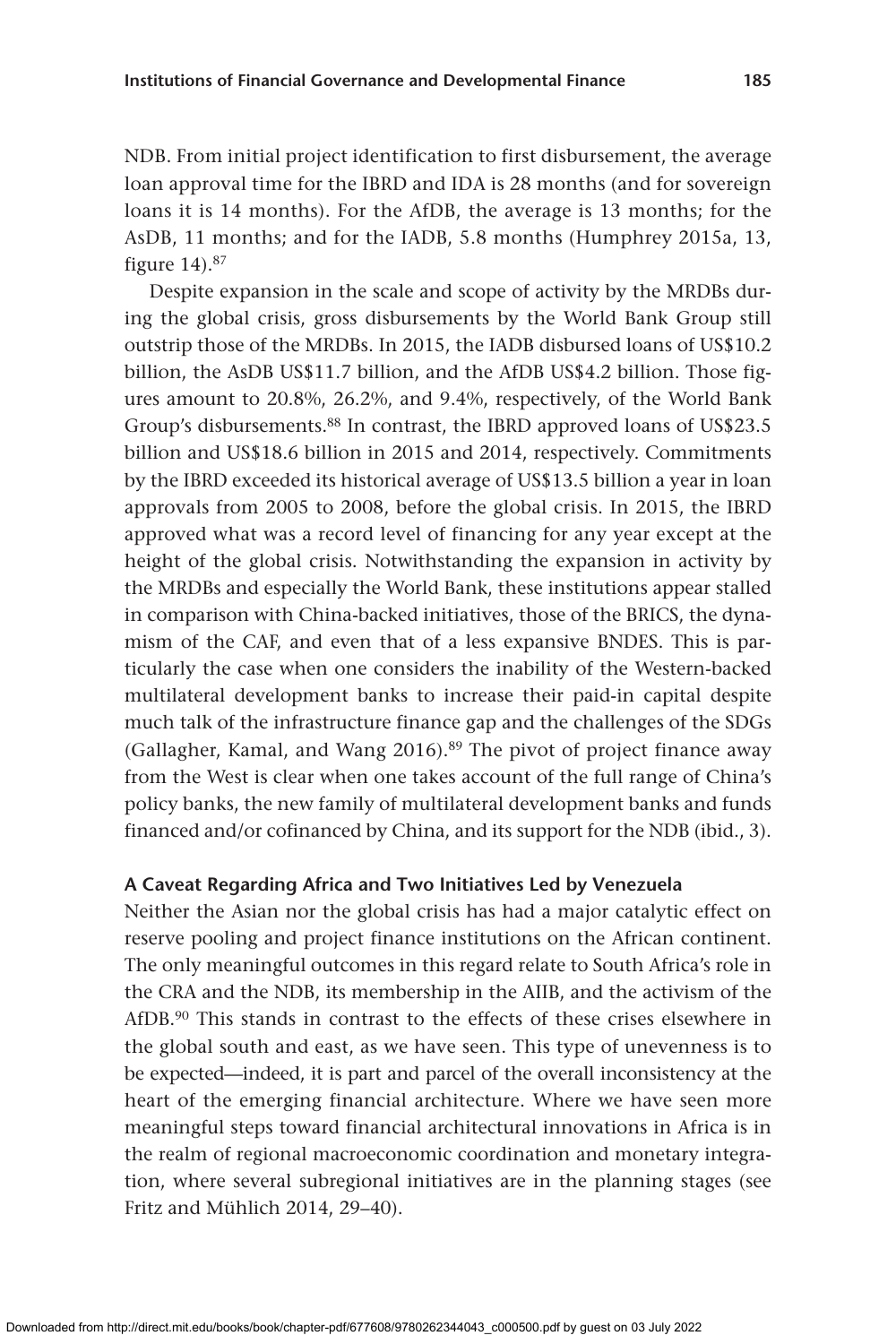Two initiatives led largely by Venezuela are worth noting briefly because they contain elements of development banking and also because they illustrate the fragility of institutional experimentation. The Bolivarian Alliance for the Peoples of Our Americas (Spanish acronym ALBA) is a multifaceted project built around a vision of Latin American and Caribbean solidarity described as "post-hegemonic regionalism" and "regionalism without regions." ALBA encompasses a suite of financial, trade, aid, and social integration programs, one of which is a development bank, the Bank of ALBA.<sup>91</sup> The bank was established in January 2008, is headquartered in Caracas, Venezuela, and has a branch in Cuba. It is a development bank with a small portfolio (and subscribed capital of US\$1 billion) and a mission of supporting ALBA's integration aims and its social, economic, and political programs.92 At the 11th ALBA Summit, in February 2012, members committed to allocating 1% of their reserves to the Bank of ALBA. Loans made by the Bank of ALBA do not involve conditionality, and discussions are reportedly by consensus (Janike 2008).<sup>93</sup>

As of this writing, the prospects of the Bank of ALBA (and the other initiatives under ALBA's umbrella) remain uncertain, though dim, owing to the severe political and economic challenges confronting Venezuela.<sup>94</sup> But the experience with ALBA's many initiatives and the relationships involved in building them may lay the groundwork for future innovations that may arise as political and economic circumstances evolve and acute needs for new initiatives emerge. Failed initiatives, too, provide critical opportunities for institutional learning.

The other initiative led largely by Venezuela that bears mention is an ideologically related project to create a development bank, the Bank of the South (Spanish acronym BDS). The BDS was founded in 2007 and became a legal entity in 2009 (with US\$7 billion in subscribed capital, though recent reports suggest that the figure has grown to US\$10 billion).<sup>95</sup> The BDS project moved forward in late November 2016 after a long period during which it failed to advance beyond its legal existence. At a meeting at the headquarters of the Union of South American Nations in Quito, an executive board was installed (with representatives from Venezuela, Uruguay, Ecuador, and Bolivia). The board announced that the institution would begin its preoperative phase and that Uruguayan economist Pedro Buonomo would be the bank's first president (*El Telégrafo* 2016).

The initial BDS vision entailed the principles of equal voice among members and the rejection of conditionality. The BDS had stalled long before the loss of oil-fueled revenue and confidence and before many of the region's governments moved away from populism. The Venezuelan government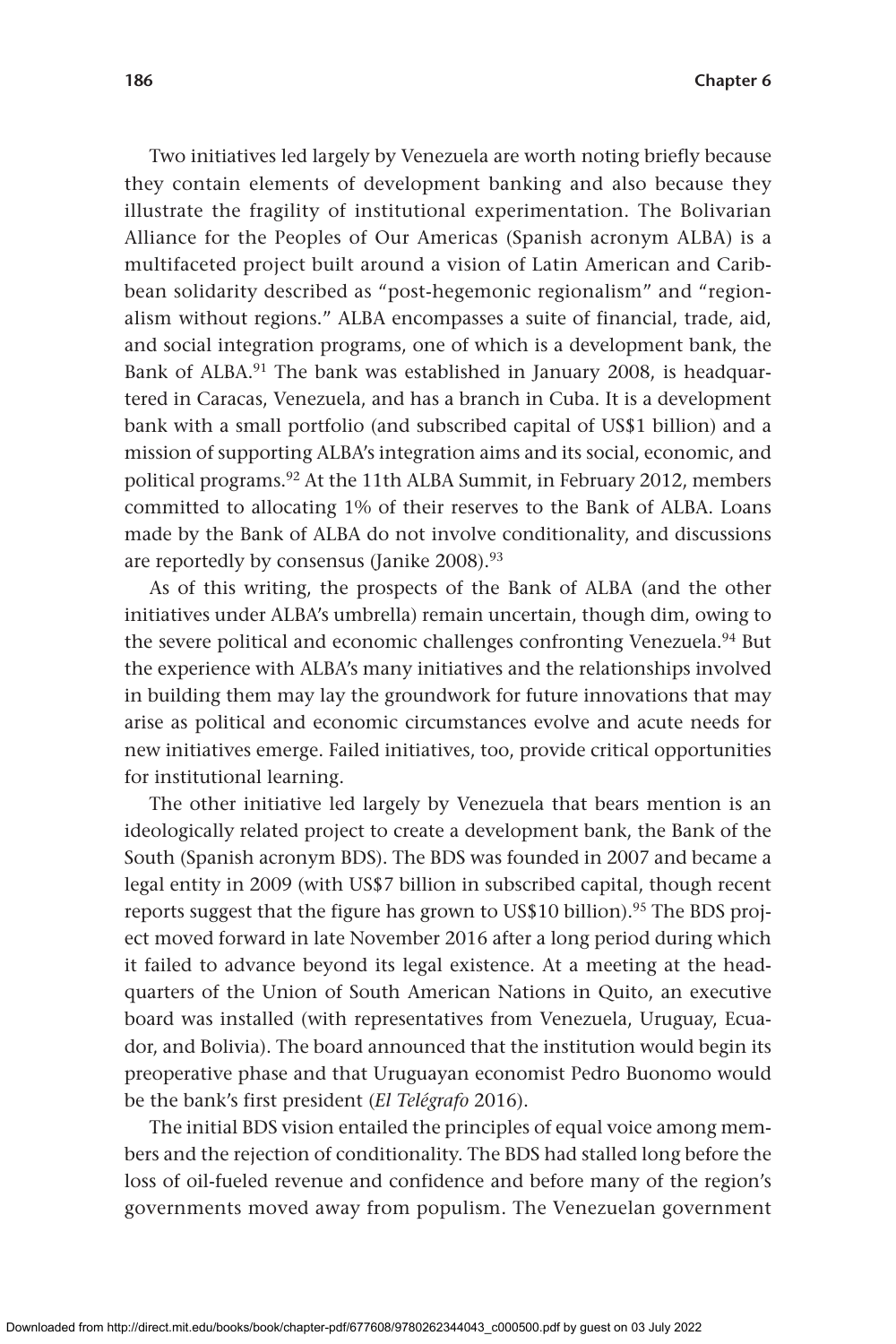turned its attention away from the BDS (and toward ALBA) once other BDS members, such as Brazil, succeeded in shaping the institution in the image of a traditional development bank rather than as a vehicle of popular socialism.<sup>96</sup> The announcement in 2016 that the BDS would nonetheless begin functioning was unexpected, not least because of political shifts in Argentina and Brazil, original signatory countries.<sup>97</sup> It has initial planned paid-in capital of US\$90 million, and Bolivia, Ecuador, and Venezuela are reported to have paid in already.<sup>98</sup> Fundamental questions remain about where the institution's capital will come from. Other critical challenges include the weakness of the Venezuelan economy and leadership changes in Argentina and Brazil that could prove to be hostile to the institution.

#### **Governance, Surveillance, Conditionalities, and Institutional Linkages**

Many of the reserve pooling institutions and development banks examined here are characterized by governance structures that differentiate them from the BWIs, in which AEs (especially the United States) have disproportionate weight. Many of the institutions are organized to promote greater inclusiveness, though there is quite considerable divergence in the degree to which this is achieved by design or in practice. Indeed, some of the institutions considered here hew rather closely to the BWIs in terms of governance (when it comes to the influence of countries that contribute a large portion of the institution's capital, the role of a resident board, and other matters), whereas others have made a rather sharp break with these norms. The fact that the institutions surveyed have diverse and complicated decision-making structures reflects the necessary and real tensions between the demands of the larger countries that provide the bulk of financial support, recognition of the legitimacy of concerns about inclusiveness for smaller, poorer countries, and the complicated power politics that necessarily infuses regional and transregional initiatives.

Like governance, the matter of "getting conditionality right" continues to be a key challenge, which institutions are managing in diverse ways. Some institutions, such as the CMIM, CRA, ArMF, and FLAR, plan to or already do conduct surveillance (including country missions) and utilize conditionality or require some type of adjustment program, at least under certain circumstances. Others, such as the EFSD, require conditionality under all circumstances. Some, such as the FLAR and CAF, employ an approach to monitoring that works with borrowing governments in ways that are decidedly distinct from the top-down approach of the IMF and World Bank. Here, surveillance (and in the case of FLAR) adjustment programs are minimalist,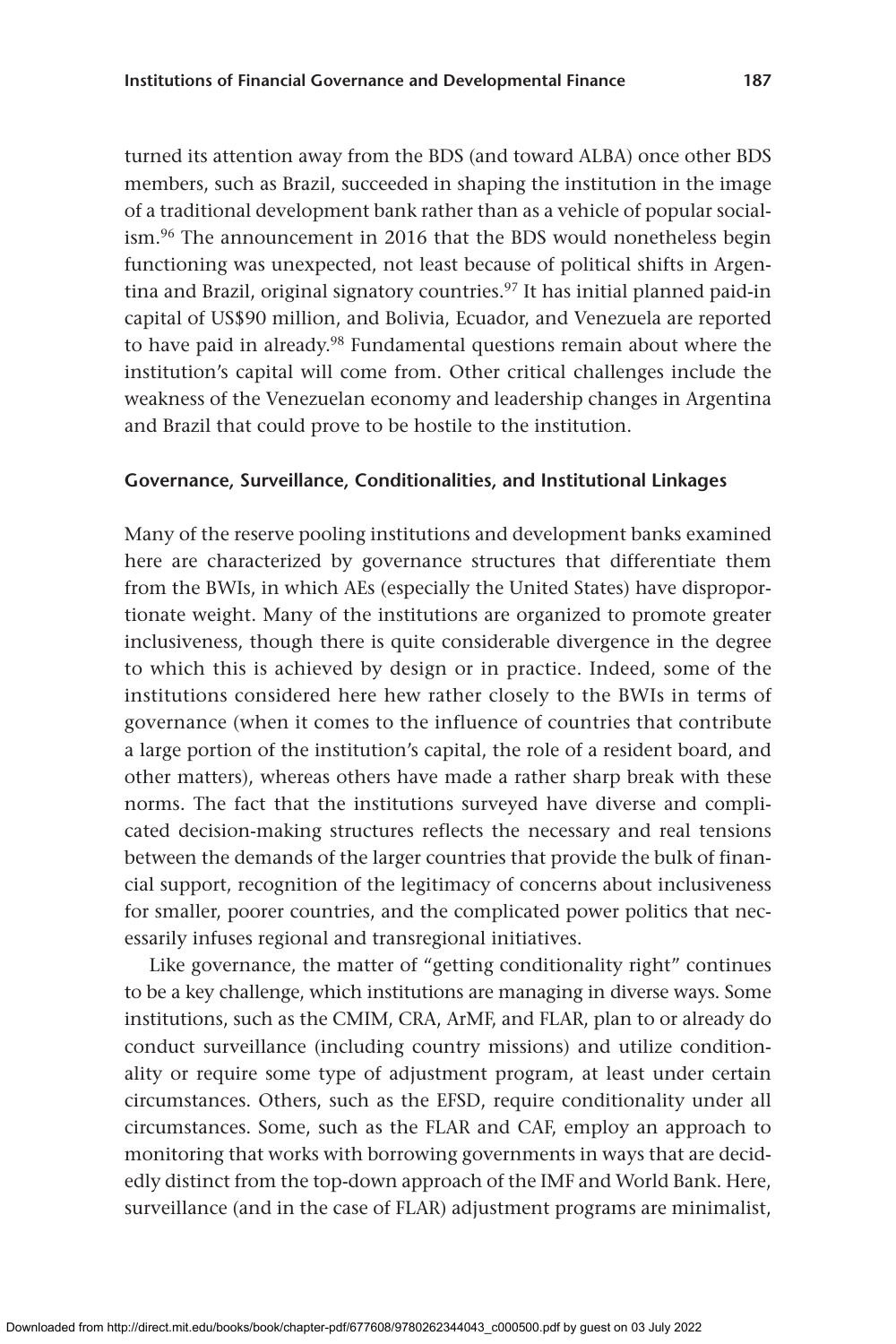highly country-specific, peer based, and exclude the BWIs. Some institutions are actively wrestling with these issues and involve the IMF explicitly under certain circumstances (e.g., the CMIM and CRA). In contrast, the EFSD involves the IMF implicitly through consultations and, like the CRA, abstains from lending to countries in arrears to it. The early design of the BDS and the Bank of ALBA renounced conditionality altogether. In the newest institutions, such as the AIIB and NDB, the matter of project selection and assessment is still evolving, as is the issue of how to handle nonperforming loans.

For the most part, the institutions considered here are more agile than the BWIs (and the MRDBs) inasmuch as they respond quickly to economic challenges in their field of operations. In several instances, this agility coupled, critically, with a sense of country ownership and the appropriateness of surveillance procedures—has induced countries receiving support to treat the lending institutions as if they held preferred creditor status.

An obstacle facing reserve pooling arrangements in particular concerns the challenges posed by precautionary forms of support. Some institutions, such as the CMIM, plan to utilize prequalification criteria before support is disbursed. Others, such as the FLAR, have thus far successfully used their own forms of monitoring and dialogue to determine eligibility for precautionary support without resorting to prequalification criteria. For the CRA, the matter of qualification for both liquidity and precautionary support remains under consideration among member central banks, though at this point the CRA mirrors the link to the IMF that is a feature of the CMIM.<sup>99</sup> Precautionary support is always a complex matter, as we have seen in the case of the IMF's FCL. It often involves some sort of prequalification criteria, which may mean that the candidates that meet the criteria are those that are least likely to need support, and in the case of regional and transregional bodies, it may undermine the solidarity that is an intrinsic part of these arrangements.

#### **Conclusion**

As the foregoing makes clear, the institutions surveyed diverge from one another in many ways, such as their internal governance, aspirations, size and capacity, member buy-in, and the degree to which they are explicitly or implicitly linked to legacy institutions. They do not meld into any sort of new, coherent system of financial governance architecture or developmental finance. Not all are equally likely to survive, let alone thrive, in the years ahead. Indeed, the BDS was shipwrecked for many years on the shoals of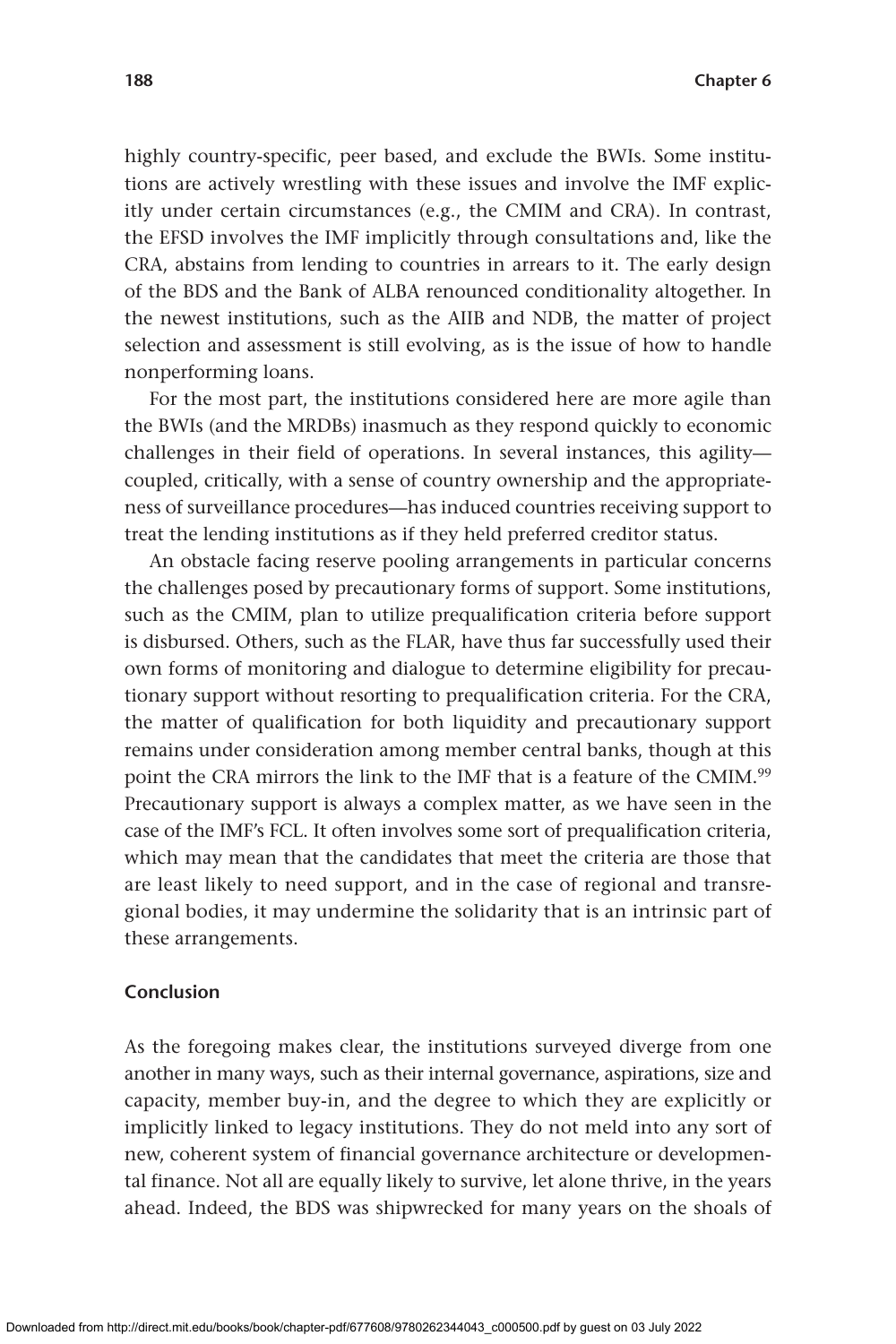the economic challenges and conflicting visions among member nations. Despite the recent resurrection of the project, its prospects are uncertain. The fate of the Bank of ALBA is similarly in doubt. Neither individually nor collectively do any of the reserve pooling institutions considered here promise or aim to challenge the IMF as the central institution of crisis response. In the realm of development banks, the institutions considered here should also not be considered against the standard of displacement of the World Bank or the MRDBs. That said, many have the firepower to play central roles in the provision of project and infrastructure finance across EMDEs. They do not amount to a new pole of financial power that will necessarily demote AE hegemony in financial affairs. Instead, the initiatives are fragmentary and heterogeneous, some are internally fraught with rivalry and suspicion, and many are no doubt marked by the same kinds of ambiguity as the IMF, where gritty, muddled day-to-day practice conflicts with coherent, pristine mission statements. Finally, the institutions may work at cross-purposes, especially during crisis moments, undermining

I do not take these features as fatal flaws. Instead, guided by Hirschman, I recognize the present period of institutional experimentation, expansion, and hybridization as a moment of pragmatic innovation that just might yield institutions and practices that do better than their predecessors in promoting financial stability and resilience and, as a consequence of that, provide at least the possibility for development that is more stable, inclusive, sustainable, and protective of autonomy. With Hirschman, I place emphasis on the potential inherent in unscripted adjustments that are freed from the constraints imposed by hegemonic narratives that purport to demonstrate the single path to economic security and development.

each other's efforts and/or imposing cross-border spillovers that disrupt

each other's economies.

At a minimum, the flourishing of heterogeneous EMDE institutions of financial governance and developmental finance generates new opportunities for exit from unresponsive institutions and for at least a degree of forum shopping among alternatives. As a consequence, it may increase EMDE resilience, bargaining power, and voice vis-à-vis the BWIs (Helleiner 2010). To the extent that opportunities for forum shopping are realized, the BWIs may face pressure to respond to long-held concerns by EMDEs. In any event, the leverage of larger EMDEs in global and regional financial governance is certainly increasing as several of the institutions surveyed here have come to play a more prominent role during the global crisis. Redundancy and the networks of cooperation that are already emerging among institutions may increase overall resilience and enhance antifragility in the global financial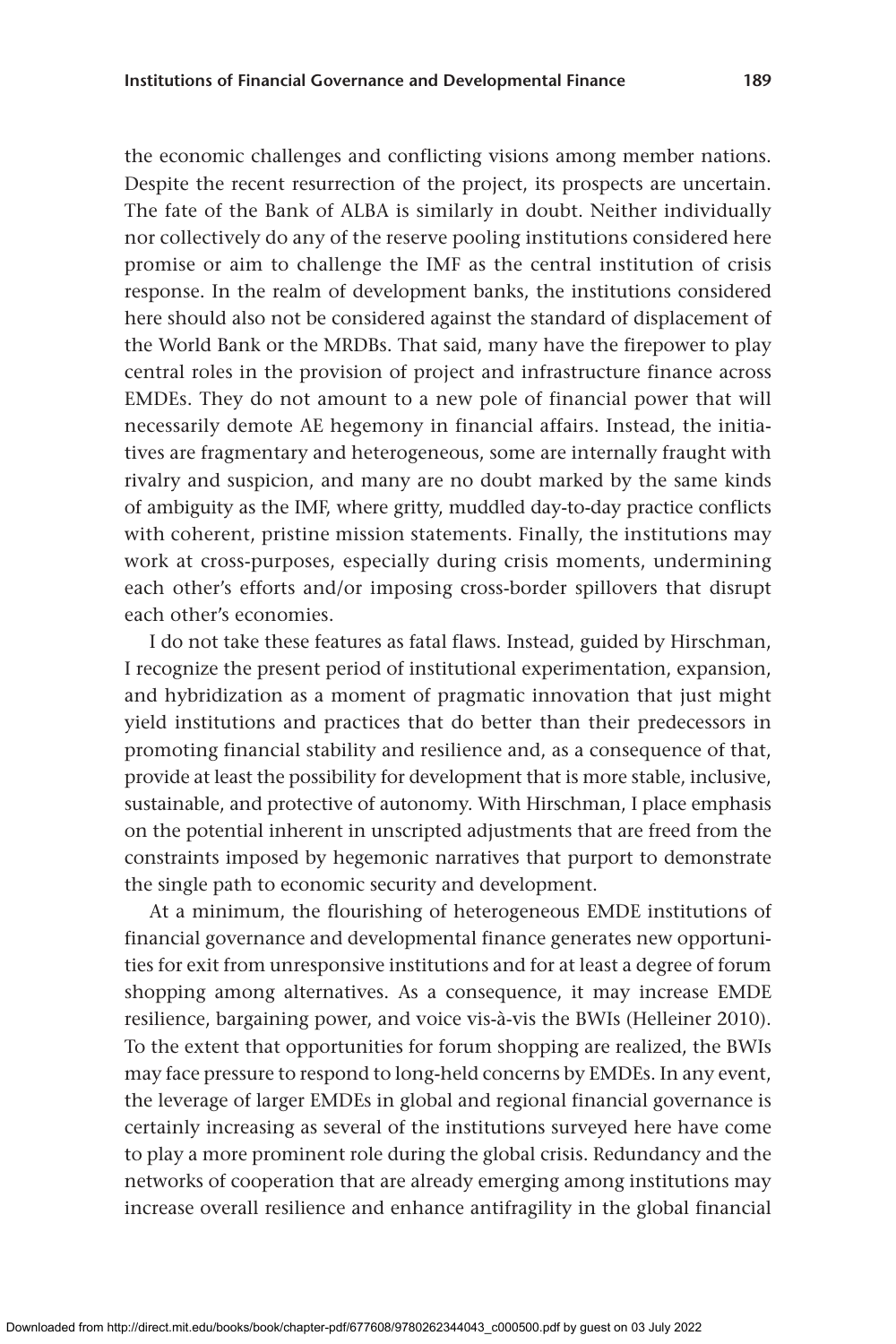system. In this connection, I note that UNCTAD calls for "more diversified financial systems," by which is meant different institutions of different sizes and mandates (UNCTAD 2013, chap. 3), that Ocampo (2006, chap. 1) has long called for a denser financial architecture, and that Culpeper (1997) argues for the benefits of competitive pluralism among multilateral development banks on the grounds that overlap and rivalry encourage innovation and productivity.<sup>100</sup> Multiple layers and increased density have the potential to yield productive redundancy—which can reduce instability, contain and ameliorate crises, and increase opportunities to finance development. The emerging productive redundancy promises to disturb the apparent efficiency of the streamlined, top-down, centralized financial governance architecture that characterized the neoliberal era, which promised efficiency but in fact generated extraordinary risk and crisis contagion while starving most EMDEs of adequate developmental finance.

The new pluripolar landscape is already affecting formal and informal governance and decision making at the IMF, and consultations within the G-20, as we have seen. As we will see in chapter 7, the terrain on which capital controls are theorized and pursued has likewise shifted. Only the most unimaginative accounts can fail to recognize that the BWIs and leading AEs today must manage a jumble of newly empowered competing interests and that doing so is already altering and will continue to alter their rhetoric, research, and practice. When compared with the neoliberal era, the change is nothing short of extraordinary, not because neoliberal impulses and strategies have been subordinated to a comprehensive alternative but because the stifling uniformity of the neoliberal era is undermined by the proliferation of EMDE institutions that are, to varying degrees, relatively autonomous from the primary institutions of neoliberal authority.

There are no guarantees, of course, that the new opportunities afforded by institutional innovation, exit, and voice will necessarily generate a more just economic landscape. The increased aperture in financial governance may not survive as emerging powers attempt to assert hegemony over other EMDEs. Would a financial governance architecture dominated by China, say, necessarily provide greater breathing room in the long run for smaller, lower-income countries? But for now, at least, we should be attentive to the potential for progressive reform that has emerged as a consequence of the increased policy space that the evolving, incoherent system provides. Certainly in contrast to the neoliberal era, when financial governance structures, practices, and ideology represented a suffocating obstacle to innovation and experimentation, today's leaders look out on a more heterogeneous landscape that may very well prove to be much more congenial to unscripted, locally appropriate initiatives.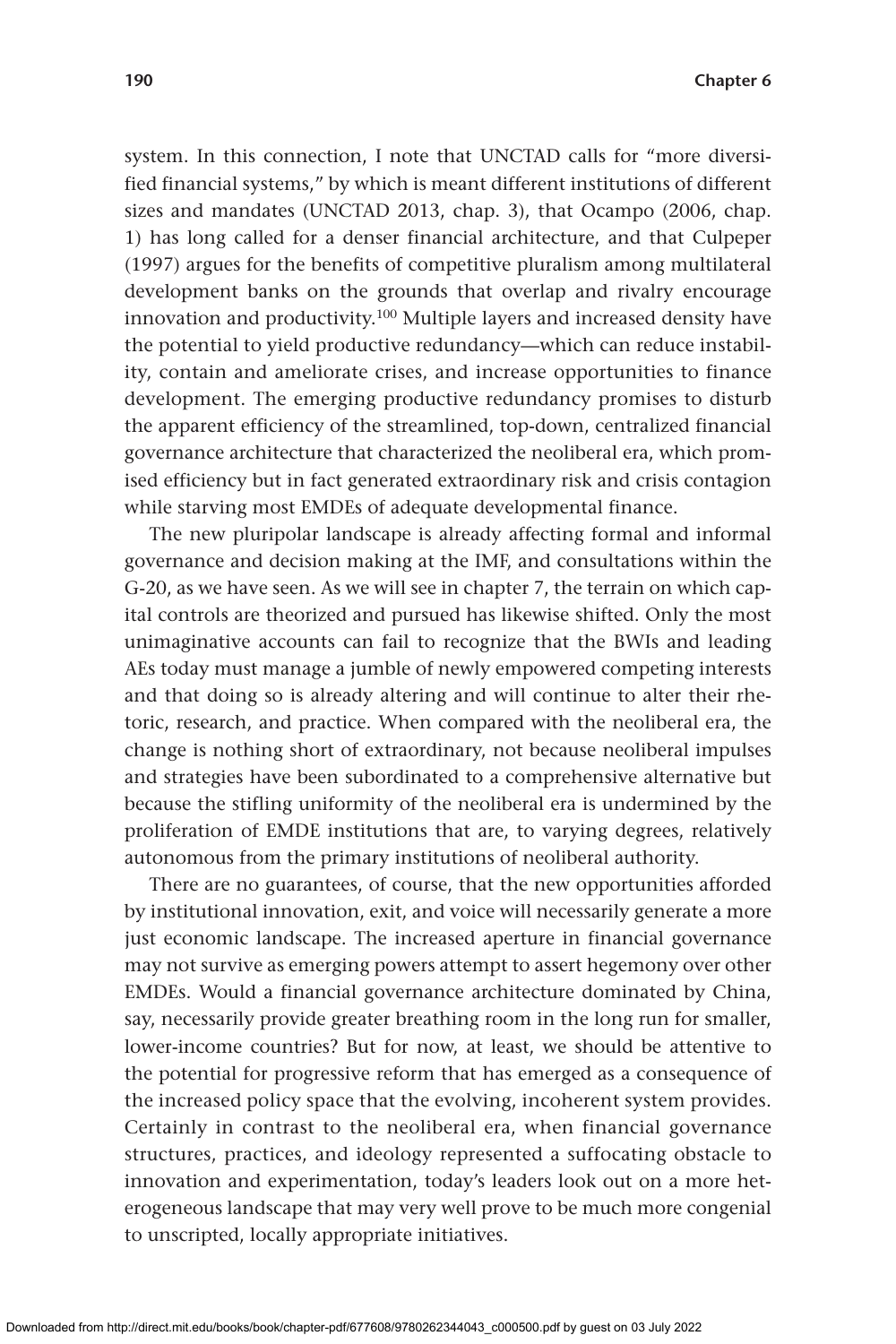The new initiatives provide Hirschmanian opportunities—for learning by doing and learning from others, parallel experimentation, and providential problem solving that only comes about as a consequence of the Hiding Hand. Progress often happens when obstacles are initially underestimated so that new initiatives appear to be viable and when practitioners are then forced to search for solutions that were previously unimaginable. The next crisis may very well propel new initiatives and a deepening of embryonic institutions and partnerships that speak to challenges that now appear irresolvable. Moreover, the proliferation of institutions, even if they are not as credible, efficient, and experienced as the BWIs or the MRDBs, is vital to the creation of new networks within countries and across national borders that can enhance indigenous and widely dispersed capacity in areas that are fundamental to economic development. We should remember in this context that even experimental failures can and often do leave in their wake vital linkages and knowledge that may be available for and enable subsequent endeavors. In this vision, few successes and failures are final—they are more typically steps along branching historical paths as actors seek to confront the challenges they face. They are best able to do that, Hirschman also reminds us, when they are free to do so unencumbered by theoretical visions and institutional monopolies that attempt to prenarrate the future. Ad hoc, pragmatic adjustments rather than a tightly constrained choreography are what Hirschman put his faith in, messy though they may be. And that is just what is emerging across the new financial governance architecture.